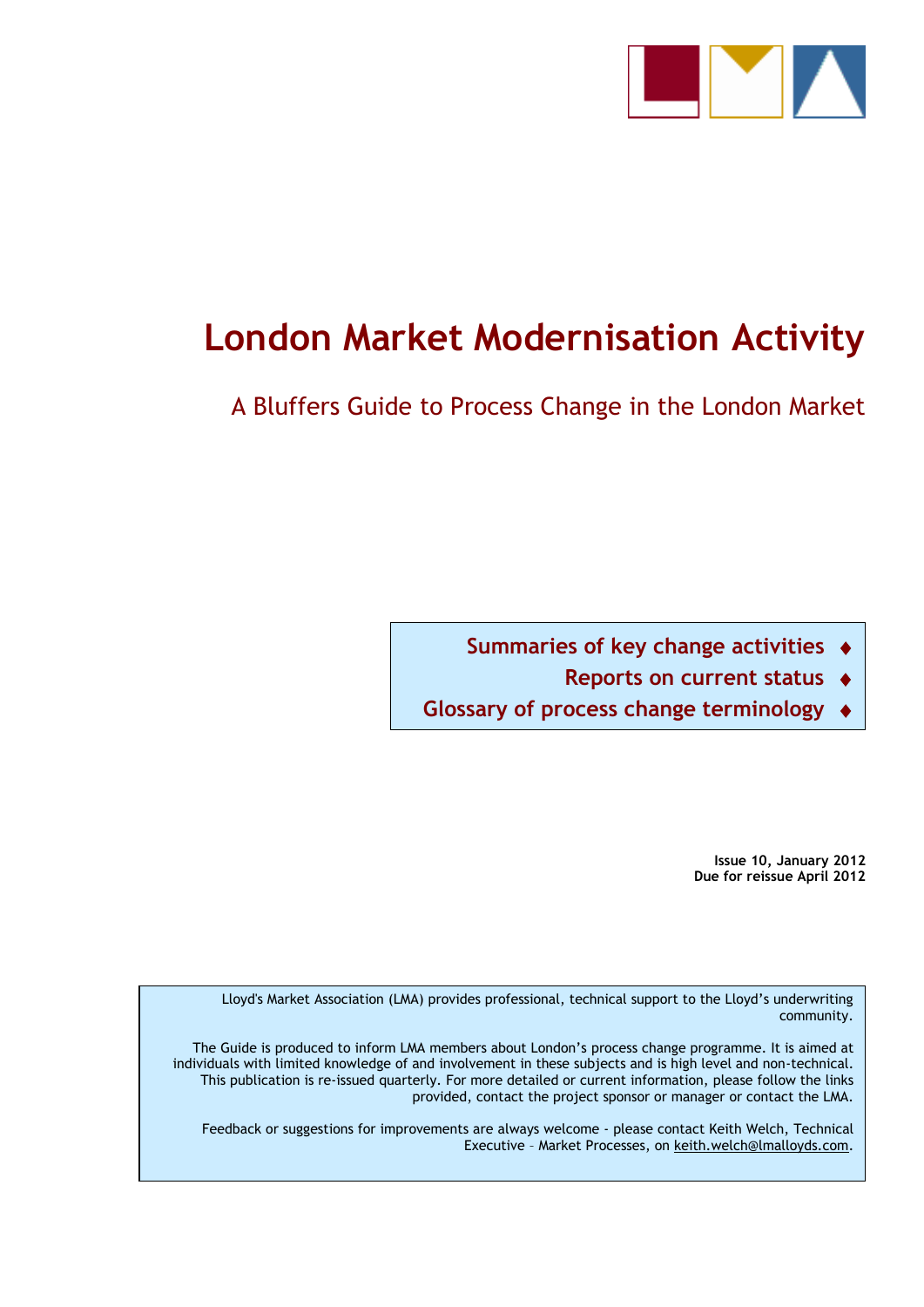

# **Contents**

| 1. |       |                                                            |  |
|----|-------|------------------------------------------------------------|--|
|    | 1.1   |                                                            |  |
|    | 1.2   |                                                            |  |
|    | 1.3   |                                                            |  |
|    | 1.4   |                                                            |  |
|    | 1.5   |                                                            |  |
|    | 1.6   |                                                            |  |
|    | 1.7   |                                                            |  |
| 2. |       |                                                            |  |
|    | 2.1   |                                                            |  |
|    | 2.1.1 |                                                            |  |
|    | 2.1.2 |                                                            |  |
|    | 2.1.3 |                                                            |  |
|    | 2.1.4 |                                                            |  |
| 3. |       |                                                            |  |
|    | 3.1   |                                                            |  |
|    | 3.1.1 |                                                            |  |
|    | 3.1.2 | Lloyd's Tax and Regulatory Reporting Programme 12          |  |
|    | 3.1.3 |                                                            |  |
|    | 3.1.4 |                                                            |  |
|    | 3.2   |                                                            |  |
|    | 3.2.1 |                                                            |  |
|    | 3.2.2 | E-Accounts R2 (Carriers' Accounting Entries Service)  17   |  |
|    | 3.2.3 |                                                            |  |
|    | 3.2.4 |                                                            |  |
|    | 3.3   |                                                            |  |
|    | 3.3.1 |                                                            |  |
|    | 3.3.2 |                                                            |  |
|    | 3.3.3 |                                                            |  |
|    | 3.3.4 |                                                            |  |
|    | 3.3.5 | ACORD claims management working group (ECOT+)  24          |  |
|    | 3.3.6 |                                                            |  |
|    | 3.4   |                                                            |  |
|    | 3.4.1 |                                                            |  |
|    | 3.4.2 |                                                            |  |
|    |       |                                                            |  |
|    |       | Appendix B - Key Information Technology (IT) Components 36 |  |
|    |       |                                                            |  |
|    |       |                                                            |  |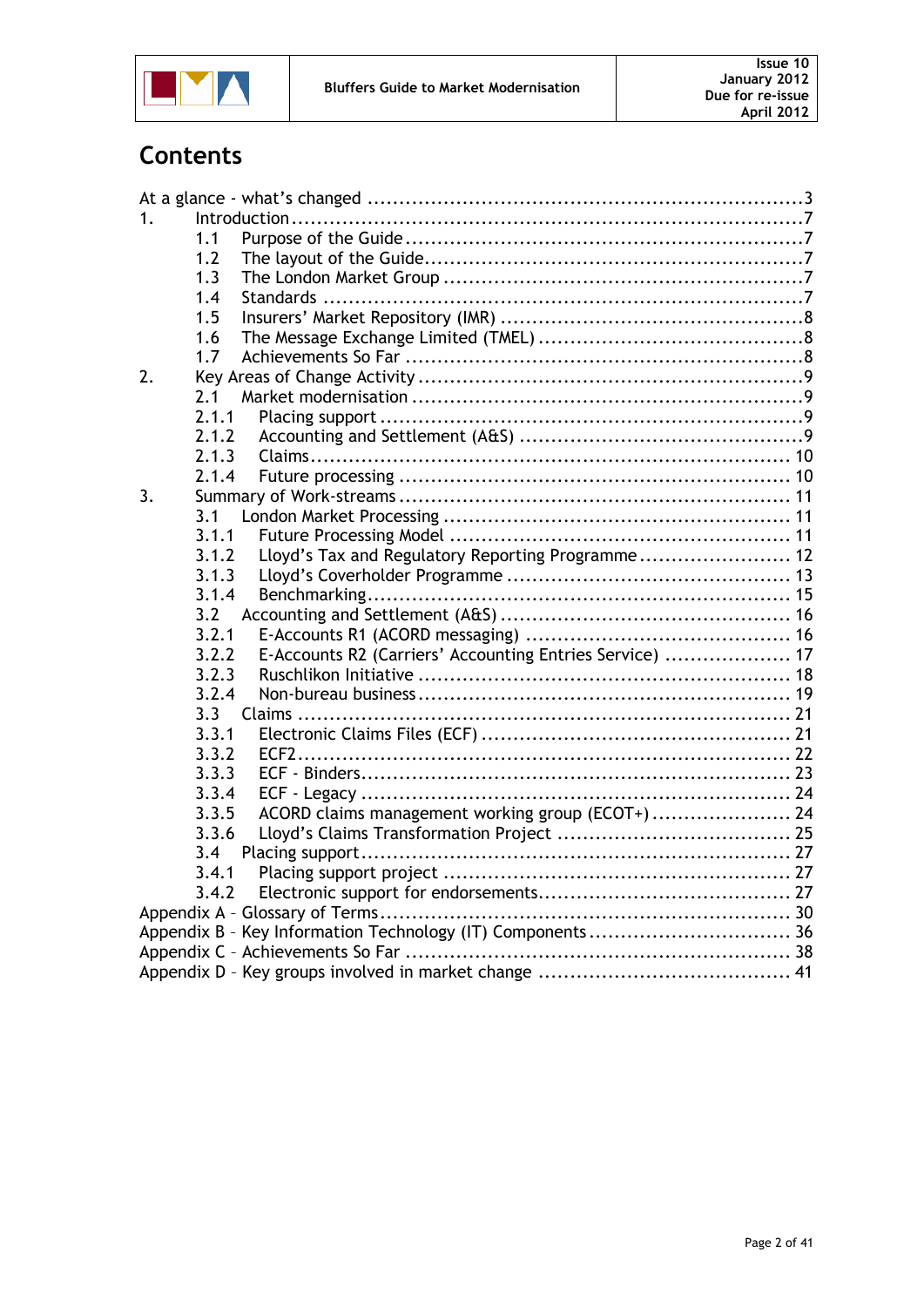

# <span id="page-2-0"></span>**At a glance - what's changed**

For those familiar with modernisation activity, the table below gives an overview of progress on each workstream. New or occasional readers may wish to focus on section 3 which gives background detail on each workstream as well as the latest status.

If you are reading this as the PDF version, there is a link between each update, below, and the more detailed background detail.

| Workstream                        | What's changed since the last edition? (Where relevant,                                                                                                                                                                                                                                                                                                                                                                                                                                                                                                                                                                         | Link to                |
|-----------------------------------|---------------------------------------------------------------------------------------------------------------------------------------------------------------------------------------------------------------------------------------------------------------------------------------------------------------------------------------------------------------------------------------------------------------------------------------------------------------------------------------------------------------------------------------------------------------------------------------------------------------------------------|------------------------|
|                                   | section 3 has been updated to reflect changes noted here)                                                                                                                                                                                                                                                                                                                                                                                                                                                                                                                                                                       | detail                 |
|                                   |                                                                                                                                                                                                                                                                                                                                                                                                                                                                                                                                                                                                                                 | in section<br>3        |
| <b>Future Processing</b><br>Model | Market consultation on the project's interim conclusions<br>completed Spring 2011 and market feed back and<br>enhancements were added in Autumn 2011. Having agreed the                                                                                                                                                                                                                                                                                                                                                                                                                                                         | 3.1.1<br><b>Future</b> |
|                                   | high-level vision, the four working groups, placing, A&S, claims<br>and binders, were stood down until 2012.<br>In considering a transition and implementation plan, the                                                                                                                                                                                                                                                                                                                                                                                                                                                        |                        |
|                                   | Steering Group recognised the relationship of this project to<br>other ongoing market projects (e.g. placing support, electronic<br>accounts, Lloyd's Coverholder work, etc) and therefore<br>recommended that implementation should be effected by<br>ensuring that these various activities are well defined,<br>coherent, co-ordinated and align with the future model to<br>which the market has subscribed through the consultation<br>process. LMG accepted this recommendation. The Steering<br>Group's role will be to maintain responsibility for the overall<br>project vision and advise LMG on the coordination and |                        |
|                                   | alignment described above.                                                                                                                                                                                                                                                                                                                                                                                                                                                                                                                                                                                                      |                        |
| Lloyd's Tax and<br>Regulatory     | Lloyd's is working with all managing agents that have service<br>companies to ensure that the Data Standards Control                                                                                                                                                                                                                                                                                                                                                                                                                                                                                                            | 3.1.2                  |
| Reporting<br>Programme            | Framework is in place and all are compliant by the end of June<br>2013.                                                                                                                                                                                                                                                                                                                                                                                                                                                                                                                                                         | <b>Report</b>          |
|                                   | The Direct Reporting Robust Solution is currently under<br>development.                                                                                                                                                                                                                                                                                                                                                                                                                                                                                                                                                         |                        |
|                                   | An online Risk Locator tool is currently under test and will be<br>launched during the first half of 2012.                                                                                                                                                                                                                                                                                                                                                                                                                                                                                                                      |                        |
| Lloyd's<br>Coverholder            | Since the last edition of the Bluffers Guide various strands of<br>ongoing activity have seen promotion of the coverholder                                                                                                                                                                                                                                                                                                                                                                                                                                                                                                      | 3.1.3                  |
| Programme                         | reporting standards for premiums and claims, launching of a<br>coverholder e-bulletin designed to keep Lloyd's coverholders<br>up to date on key events and initiatives, and development of<br>coverholder brand guidelines.                                                                                                                                                                                                                                                                                                                                                                                                    | Cover                  |
| <b>Benchmarking</b>               | LMG have commissioned a feasibility study during Q1 2012 to<br>determine the practicalities of obtaining benchmarking data.<br>Subject to outcomes of the study, they will seek to recommend<br>a set of Key Performance Indicators for the modernisation<br>programme based on LMG's 2012 workplan.                                                                                                                                                                                                                                                                                                                            | 3.1.4<br><b>Bench</b>  |
|                                   |                                                                                                                                                                                                                                                                                                                                                                                                                                                                                                                                                                                                                                 |                        |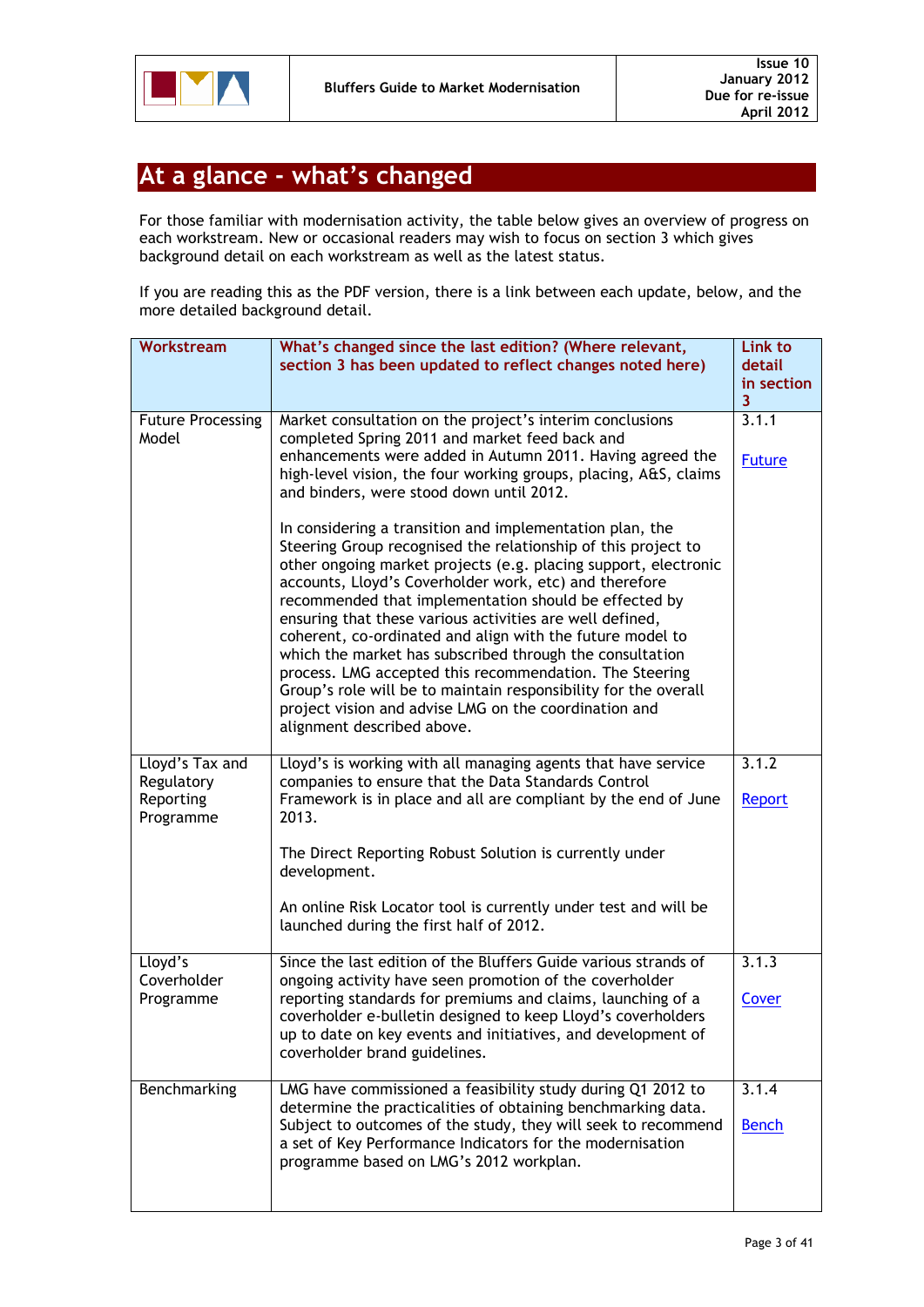

| Workstream                                                                                                                                      | What's changed since the last edition? (Where relevant,<br>section 3 has been updated to reflect changes noted here)                                                                                                                                                                                                                                                                                                                                                                                                                                                                                                                                                                            | Link to<br>detail<br>in section<br>3  |
|-------------------------------------------------------------------------------------------------------------------------------------------------|-------------------------------------------------------------------------------------------------------------------------------------------------------------------------------------------------------------------------------------------------------------------------------------------------------------------------------------------------------------------------------------------------------------------------------------------------------------------------------------------------------------------------------------------------------------------------------------------------------------------------------------------------------------------------------------------------|---------------------------------------|
| Electronic<br>Accounting (E-<br>Accounts) R1<br>(ACORD<br>messaging)                                                                            | NMB and Houlder are undertaking testing ahead of<br>implementation to join the brokers already in live usage -<br>Millers, UIB, Price Forbes, AON, AON/Benfield, Guy Carpenter,<br>Towers Watson, Lockton, and Ropner.<br>Wider broker roll out plans are being put in place through the<br>E-Accounts Implementation Group.<br>A quarterly maintenance cycle is now in place to support<br>enhancements.                                                                                                                                                                                                                                                                                       | 3.2.1<br>Eaccts1                      |
| Electronic<br>Accounting (E-<br>Accounts) R2<br>(Carriers<br>Accounting<br><b>Entries Service -</b><br>Non-Fundamental<br>Accounting<br>Splits) | Analysis and Design is scheduled to fully complete in 1Q 2012.<br>Systems build is targeted for 1H 2012 completion with MAT<br>estimated to be 3Q 2012.<br>Firmer milestone dates will be communicated when Analysis<br>and Design has been completed.                                                                                                                                                                                                                                                                                                                                                                                                                                          | 3.2.2<br>Eaccts2                      |
| Ruschlikon<br>Initiative                                                                                                                        | Ruschlikon participants and trading volumes continued to grow<br>with 215,000 messages processed in 2011. During 2012 ACORD,<br>through the Ruschlikon groups, continues to encourage and<br>support adoption of Ruschlikon.                                                                                                                                                                                                                                                                                                                                                                                                                                                                    | 3.2.3<br><b>Ruschliko</b><br>n        |
| Non-bureau<br>accounting                                                                                                                        | During 2011 four broker-insurer partnerships went live with<br>accounts messaging using the ACORD eBOT standard for direct<br>London market non-bureau business. These were between Aon<br>and Ace, XL via TMEL and Willis, and Ace and XL via peer to<br>peer messaging. These implementations have been extremely<br>successful in achieving the expected benefits.<br>A further three insurers (Chartis, RSA, QBE) are well advanced<br>in their project initiation activities and are working<br>towards internal project approval and implementations with<br>Aon and Willis in 2012, whilst a further four insurers are<br>engaged in preliminary discussions with both of these brokers. | 3.2.4<br>Non-<br>bureau               |
| Right First Time                                                                                                                                | With the implementation of E-Accounts (R1 and R2), it is<br>anticipated that the markets' right first time performance will<br>improve through the introduction of counterparty system<br>validation. Consequently this workstream, previously focussing<br>on A&S IMR, has been ceased.                                                                                                                                                                                                                                                                                                                                                                                                        |                                       |
| ECF <sub>2</sub>                                                                                                                                | Aside from a small number of components that are due to<br>complete in 1Q 2012, the project is now complete and<br>"business as usual". 95% of the market has now signed up to<br>ECF.                                                                                                                                                                                                                                                                                                                                                                                                                                                                                                          | 3.3.2<br>ECF <sub>2</sub>             |
| <b>ECF</b> binders                                                                                                                              | Phase two - the workaround - has been extended to run to<br>April 2012 to ensure higher volumes are captured with the<br>inclusion of 01/01/12 renewals. Set criteria and scenarios have<br>been included within the pilot to maximise usage and<br>complexities and by extending the pilot. It is anticipated a<br>further 3 brokers and 2 managing agents will join the project                                                                                                                                                                                                                                                                                                               | 3.3.3<br><b>ECF</b><br><b>binders</b> |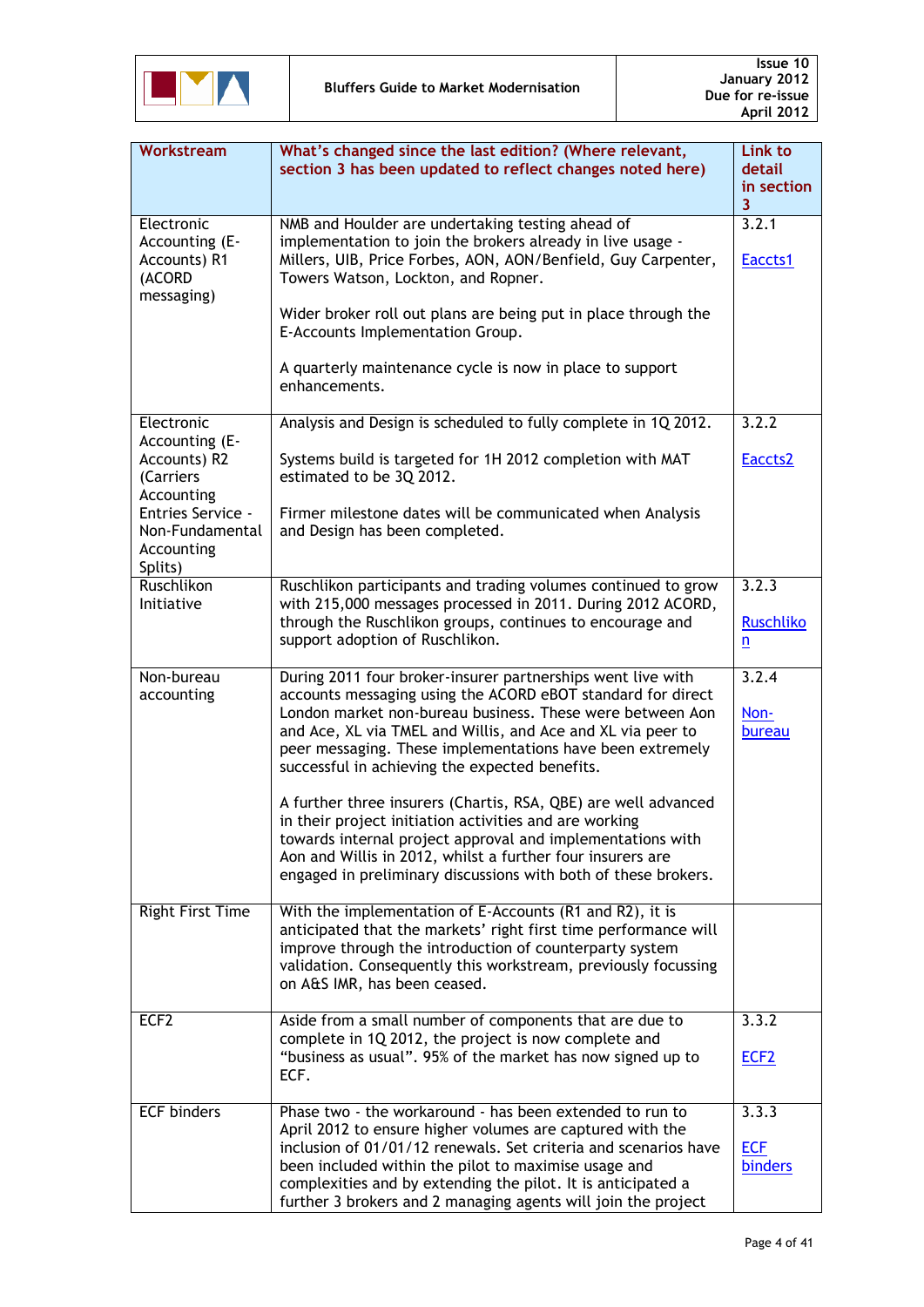

| Workstream                                          | What's changed since the last edition? (Where relevant,<br>section 3 has been updated to reflect changes noted here)                                                                                                                                                                                                                                                                                                                                                                                  | Link to<br>detail<br>in section<br>3 |
|-----------------------------------------------------|-------------------------------------------------------------------------------------------------------------------------------------------------------------------------------------------------------------------------------------------------------------------------------------------------------------------------------------------------------------------------------------------------------------------------------------------------------------------------------------------------------|--------------------------------------|
|                                                     | commencing January 2012. It is then expected to analyse the<br>results to enable a full understanding before moving on to the<br>next phase which will include an investigation in to an<br>automated solution to incorporate the agreement of outside<br>authority co-lead claims via electronic means.                                                                                                                                                                                              |                                      |
| Lloyd's Claims<br>Transformation<br>Programme (CTP) | Lloyd's Claims Transformation Programme is now enshrined in<br>the Lloyd's 2010 Pilot Scheme and is effectively "business as<br>usual". The Claims Implementation Board (CIB) will be<br>monitoring the Scheme during 2012 in order to consider future<br>Lloyd's claims handling. The CIB expect to introduce the<br>remaining risk codes into CTP with affect from the 1 July. For<br>further information and details of specific risk codes included,<br>please see Lloyd's Market Bulletin Y4499. | 3.3.6<br><b>CTP</b>                  |
| Electronic<br>support for<br>endorsements           | All classes of business will be live from 5 March, with many<br>brokers implementing classes in a staged approach to avoid a<br>last-minute big bang. Further process improvements are<br>planned for 2012.                                                                                                                                                                                                                                                                                           | 3.4.2<br><b>Endorse</b>              |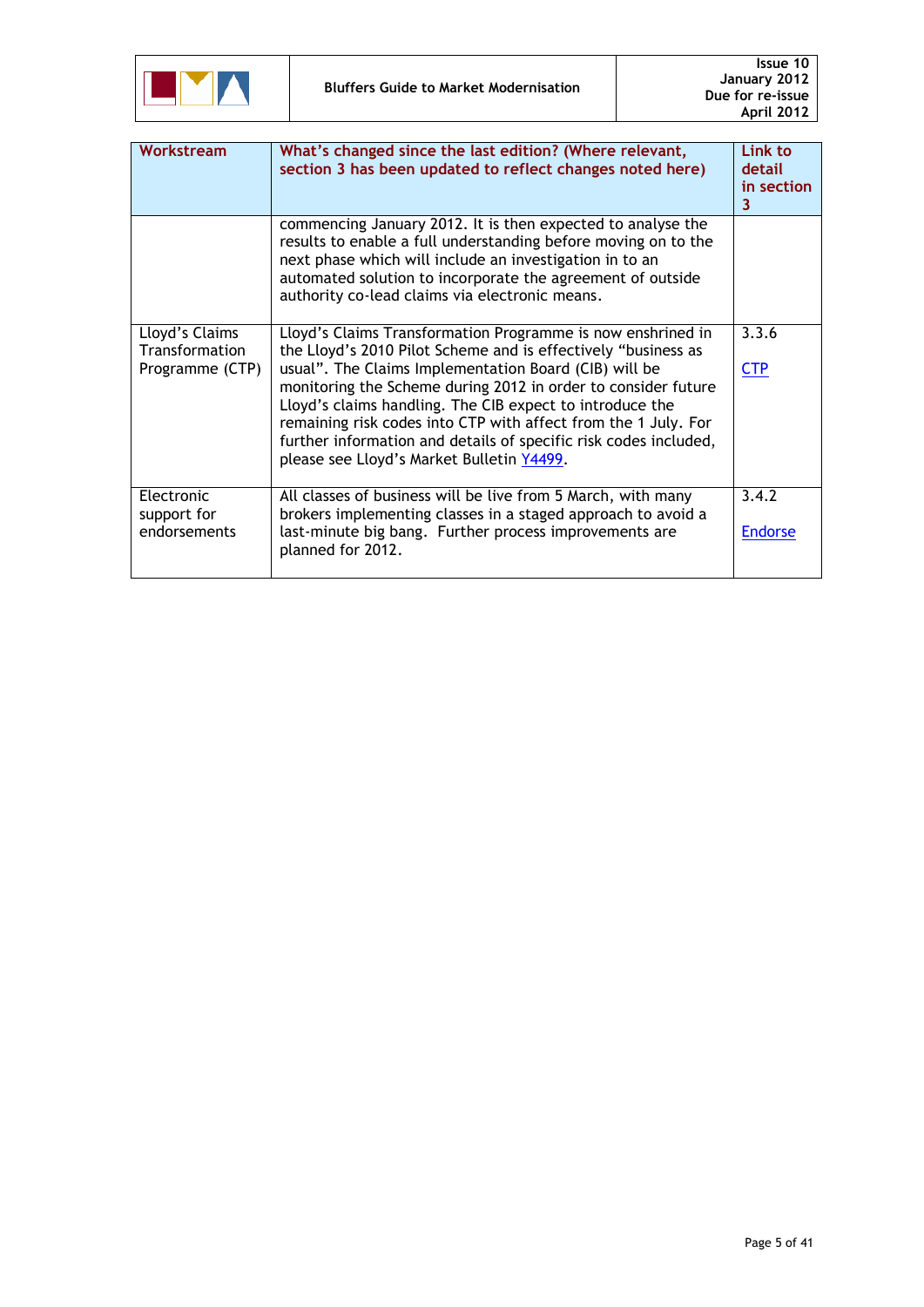

The LMG is finalising their 2012 workplan which will be included in the next edition of the Guide. In the meantime the summary below cross references the Guide against key LMG 2012 targets.

| LMG 2012 work-plan                              | <b>Target</b>                                                                | Date           | <b>Bluffers</b> |
|-------------------------------------------------|------------------------------------------------------------------------------|----------------|-----------------|
|                                                 |                                                                              |                | Guide           |
|                                                 |                                                                              |                | section         |
| Electronic Claims File (ECF)                    | ECF - all new claims via ECF                                                 | Q4             | 3.3.1           |
|                                                 | Increase ECF usage to 80% of all open<br>claims                              | Q4             | 3.3.1           |
| E-Accounts                                      | Release 1 - 12 brokers live, processing 20% of<br>their business             | Q2             | 3.2.1           |
|                                                 | Release 2 - deliver into live usage. Achieve<br>70% of potential live volume | <b>TBC</b>     | 3.2.2           |
|                                                 | Non bureau business - 10 new broker -<br>insurer partnerships live           | Q4             | 3.2.4           |
| <b>Endorsements</b>                             | Endorsements rollout across all classes                                      | Q1             | 3.4.2           |
|                                                 | 70% of endorsements processed<br>electronically                              | Q4             |                 |
|                                                 |                                                                              |                |                 |
| Electronic support for placing $ Agree$ roadmap |                                                                              | Q <sub>2</sub> | 3.4.1           |
|                                                 | Existing and early adopter activity                                          | Ongoing        | 3.4.1           |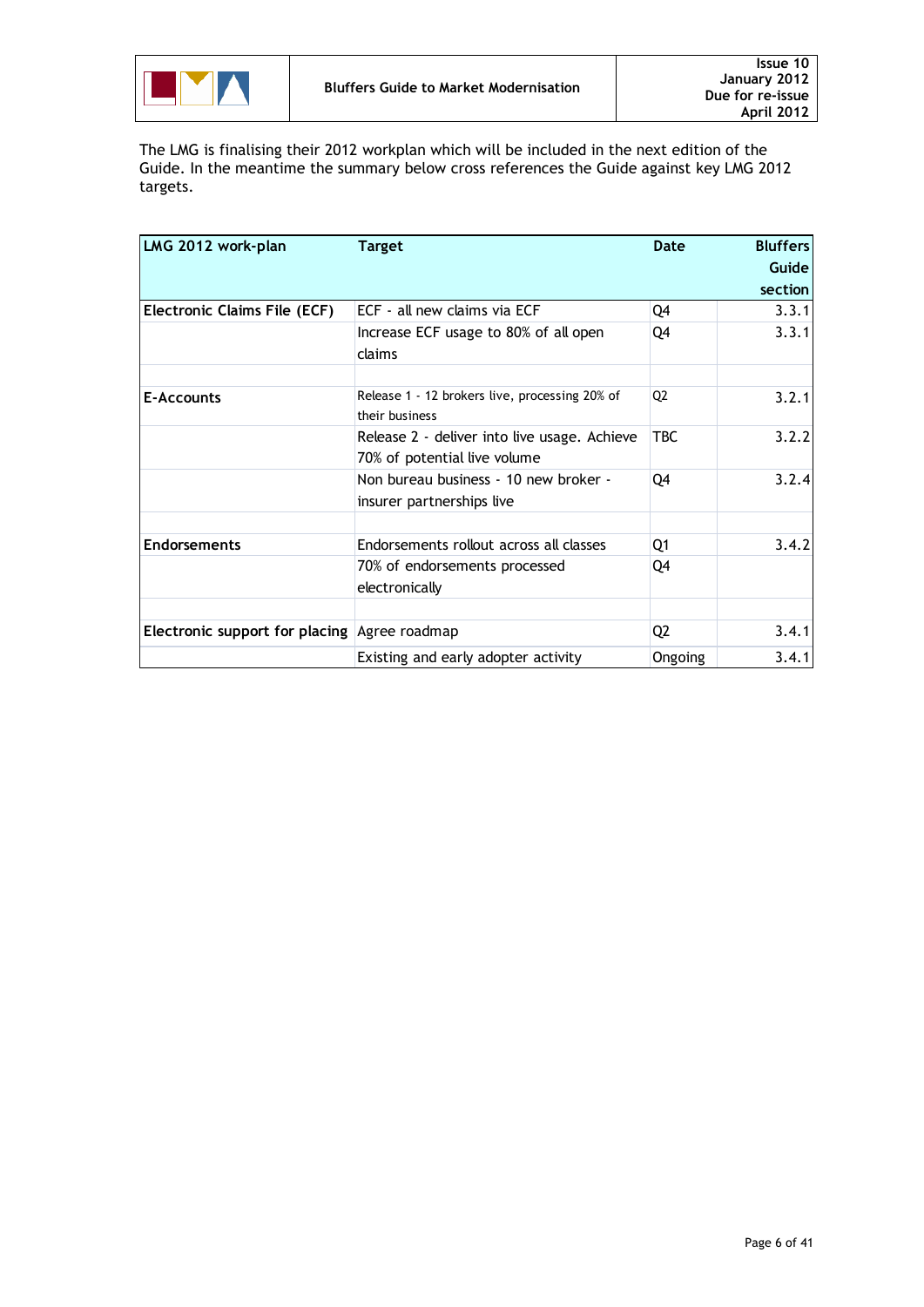

### <span id="page-6-0"></span>**1. Introduction**

### <span id="page-6-1"></span>**1.1 Purpose of the Guide**

This Guide aims to assist market practitioners stay abreast of the many interlinked streams of London Market modernisation work by providing:

- high level summaries of major market change activities
- details of who "owns" and manages each activity
- details of where to find further information
- an analysis of how each activity relates to others and its implications for the future processing model
- a glossary of terms, acronyms and initialisms.

The Guide is updated quarterly to show the current status of each activity.

### <span id="page-6-2"></span>**1.2 The layout of the Guide**

The bulk of market modernisation is led by the London Market Group through its annual workplan with additional work streams led by other bodies including Lloyd"s. LMG are finalising their 2012 workplan; the 2011 [workplan](http://www.londonmarketgroup.co.uk/Documents/About_market_reform/2011%20Workplan/LMG2011WorkPlanFINAL.pdf?2ced3df0a1c08ee30f41a6e26bbeabd2=c1ba349c433930f8ac319cefb144e260) remains available for reference. For simplicity the Guide is structured to reflect key market functions - London Market processing, placing support, accounting and settlement, and claims.

### <span id="page-6-3"></span>**1.3 The London Market Group**

The London Market Group (LMG) is the senior body driving much of the modernisation programme.

The LMG is supported by the London Market Group Secretariat (LMGS) whose main channel of communication is the [LMGS website.](http://www.marketreform.co.uk/)

[Appendix D](#page-40-0) shows the key groups involved in market modernisation work. In addition, the [LMA](http://www.lmalloyds.com/lma/Web/Market_Places/Operations_and_change/Market_Reform/Web/market_places/operations_and_change/Market_Reform.aspx?hkey=bb7023ba-511f-43fc-9a02-68d650685419)  [website](http://www.lmalloyds.com/lma/Web/Market_Places/Operations_and_change/Market_Reform/Web/market_places/operations_and_change/Market_Reform.aspx?hkey=bb7023ba-511f-43fc-9a02-68d650685419) also contains information on workstreams the LMA has direct involvement in.

### <span id="page-6-4"></span>**1.4 Standards**

London's use of electronic messaging is based on the [ACORD](http://www.acordlondon.org/) standards. ACORD (Association for Cooperative Operations Research and Development - the international standards organisation) provides:

- standards covering the exchange of structured data (i.e. data in fields with defined length, content type and other characteristics) in electronic messages and the exchange of unstructured data such as document images
- processes for the maintenance and upgrade of standards implementation
- a standards governance structure
- data and validation rules to support:
	- o placing and endorsements
	- o exchange of risk management and other information
	- o accounting and settlement processes
	- o claims processes

London has adopted the ACORD 'Reinsurance and Large Commercial' (RLC) standard. The LMGS [website](http://www.marketreform.co.uk/index.php?option=com_content&view=category&id=34&Itemid=135) provides further information about the use of ACORD standards in the London Market.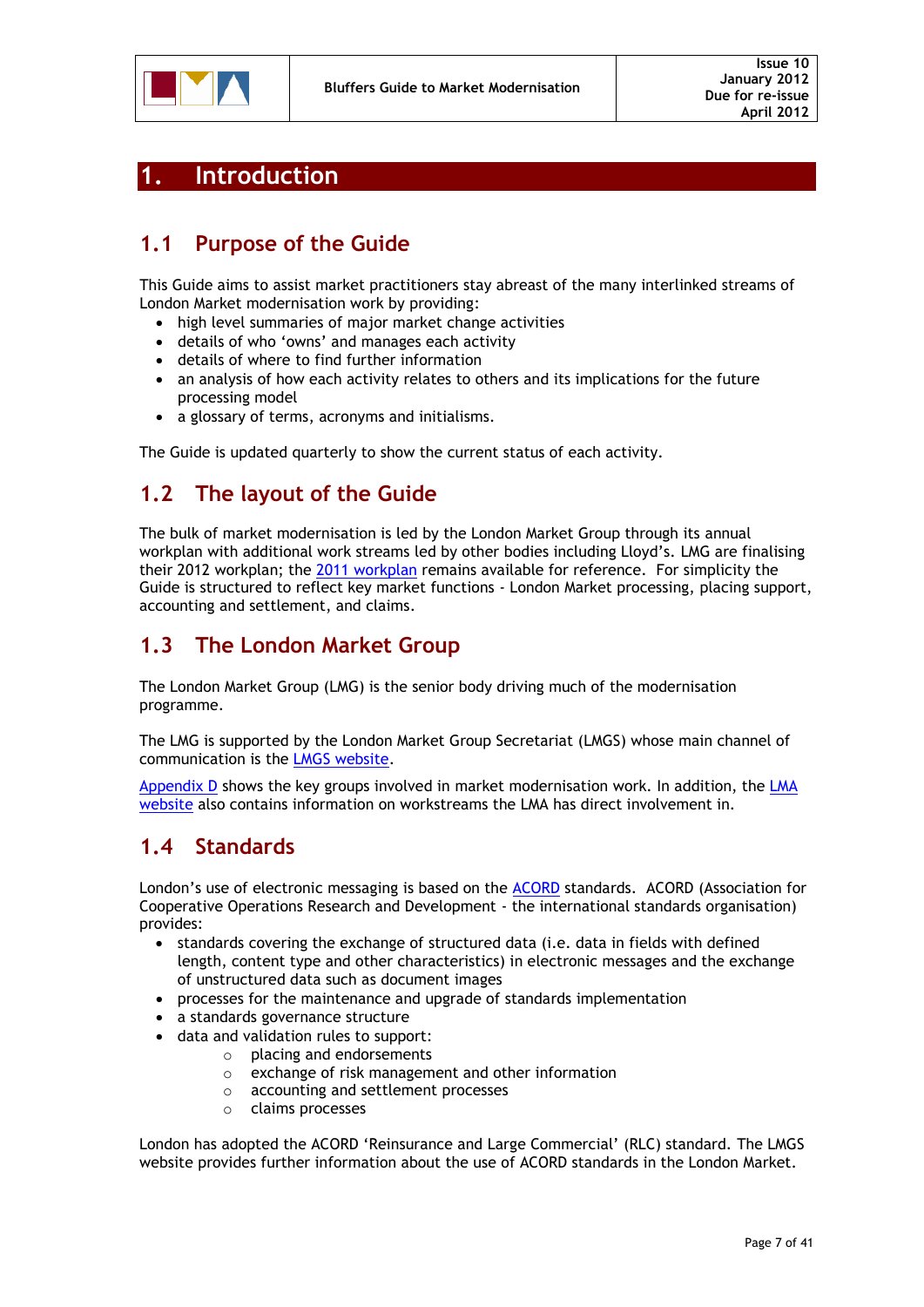### <span id="page-7-0"></span>**1.5 Insurers' Market Repository (IMR)**

The IMR is a fundamental element of the London Market"s plans to modernise business processes. Funded by Managing Agents and London Market insurance companies, the IMR provides a repository for documentation to support accounting and settlement, claims processes and policy issuance. Documentation (such as premium advice notes, claims supporting documentation and policies), which would previously have been circulated as paper, are now stored on the IMR as scanned images, Word and Excel files, or as a PDF. Insurers' interests in the IMR, and IMR service and performance, is managed by the Associations" Administration Committee (AAC).

The IMR was originally designed to support 1,000 users and covered Lloyd"s claims only. At the end of November 2011 it was

- supporting nearly 7,500 users (up from 5,800 users in July 2009 and 6,700 at the start of 2011) in over 250 managing agents, insurance companies and brokers
- supporting a wider range of business processes, as described above
- receiving over 1.99 million hits per day (2009 0.6m; January 2011 1.8m)
- almost twenty million documents are stored on it (compared to six million in 2009 and fifteen million at the start of 2011) and
- each day more than 24,000 documents are added.

### <span id="page-7-1"></span>**1.6 The Message Exchange Limited (TMEL)**

Originally launched by Lloyd"s, the Exchange is a London market utility jointly owned and managed by the LMA, LIIBA, IUA, and Lloyd"s. Lloyd"s original vision still holds good – the need for provision of strategic direction and removal of barriers to entry to electronic messaging capability utilising ACORD messaging. The messaging hub allows the sending and receiving of messages between brokers and carriers. These messages are validated against ACORD standards and can only be exchanged with registered trading partners.

The two primary benefits of The Exchange are:

- Participants are only required to maintain one connection in order to communicate with many counter parties
- Standards are controlled in the centre, creating clarity.

For now the main source of information continues to be the Lloyd's website.

### <span id="page-7-2"></span>**1.7 Achievements So Far**

It is easy for the market to focus on current work programmes and overlook the fact that much work has been completed, is now "business as usual", and is delivering benefit. [Appendix C](#page-37-1) provides a summary of the benefits arising from these completed projects as well as benefits beginning to be realised from the work in hand.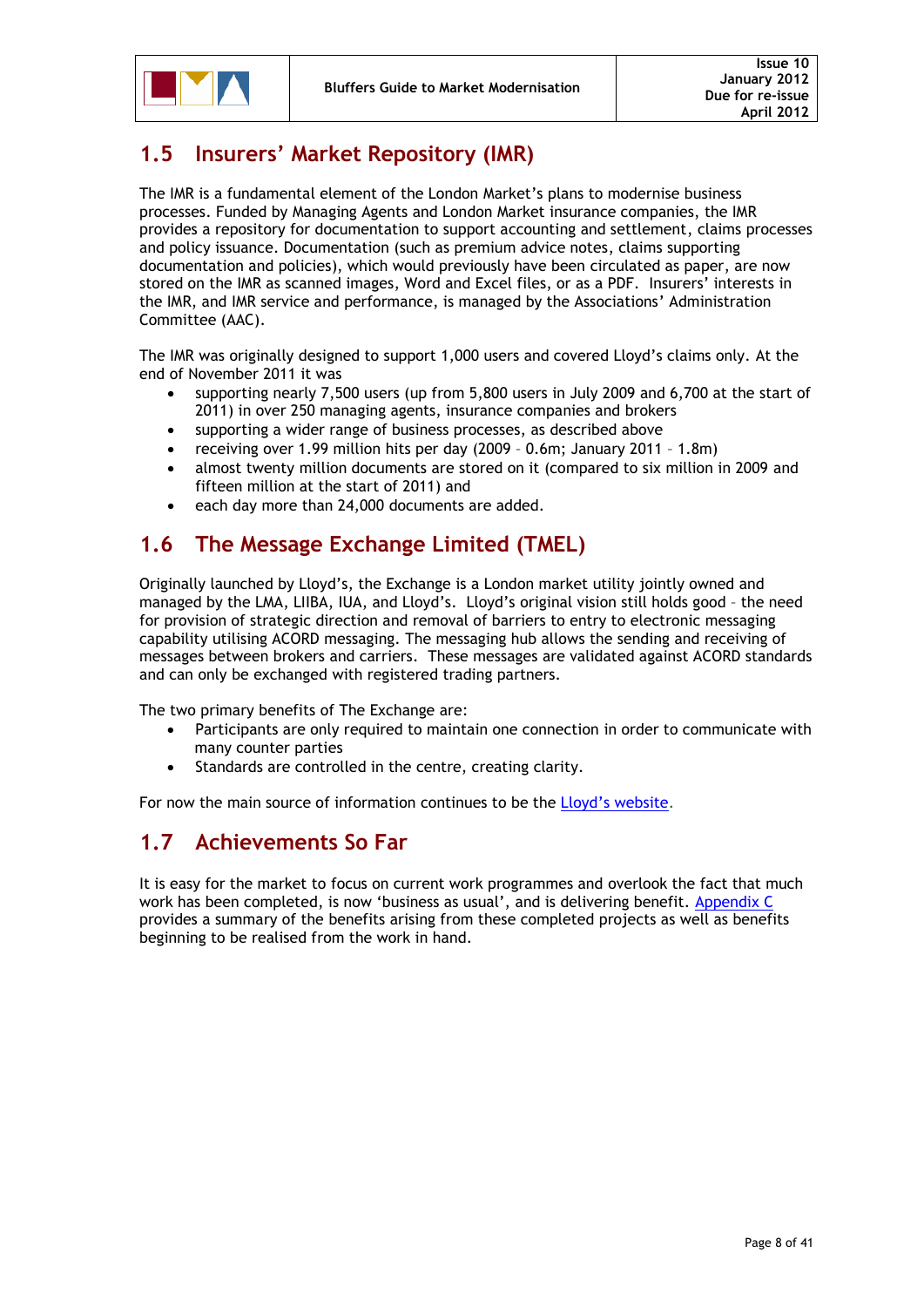

### <span id="page-8-0"></span>**2. Key Areas of Change Activity**

### <span id="page-8-1"></span>**2.1 Market modernisation**

Market modernisation activities fall into four broad categories:

- Placing support
- Accounting and settlement
- Claims
- Future processing

### <span id="page-8-2"></span>**2.1.1 Placing support**

Placing support is the electronic exchange of information between brokers and underwriters to support the placement and amendment of insurance risks. This electronic exchange includes the transfer of structured data between parties (with or without the additional transfer of unstructured data by whatever means) through the use of messaging hubs and trading platforms. Placing support seeks to support both traditional "face to face" and remote electronic broking.

Trading partners have some scope to decide what aspects of the electronic process they use but, typically, any electronic placement of risks occurs through either a trading platform or on a peer-to-peer (see [Glossary\)](#page-29-0) basis using ACORD messaging.

### <span id="page-8-3"></span>**2.1.2 Accounting and Settlement (A&S)**

Accounting & Settlement is the exchange of accounting information between trading organisations using ACORD standards. There are three similar but differing work streams:

- 1. London Market accounting activity undertaken on behalf of carriers by Xchanging Ins-sure Services (XIS) – the "bureau".
	- a. In recent years the majority of broker bureau submissions have been migrated from paper to electronic image submission via the Insurers" market repository (IMR) using ACORD Document Repository Interoperability (DRI). This is sometimes also referred to specifically as "A&S" as opposed to the use of "A&S" generically.
	- b. During 2011 a number brokers commenced submission to XIS of data (rather than electronic images of an LPAN) using ACORD structured data messages; this will ultimately enable XIS to deliver detailed accounting information required specially for Lloyd's and some other carriers (non-fundamental premium accounting data), and gain efficiencies through straight through data processing. The combination of the two initiatives is referred to as E-Accounts. [Eaccts1](#page-15-1) and [Eaccts2.](#page-16-0)
- 2. "Non-bureau" A&S individual broker and carrier partnerships working together to facilitate more efficient accounting and settlement on a peer-to-peer basis. [Non-bureau](#page-18-0)
- 3. Ruschlikon reinsurance electronic processing, including accounting and settlement, again on a peer-to-peer basis. [Ruschlikon](#page-17-0)

As might be expected, the major global brokers participate in some or all of the above workstreams.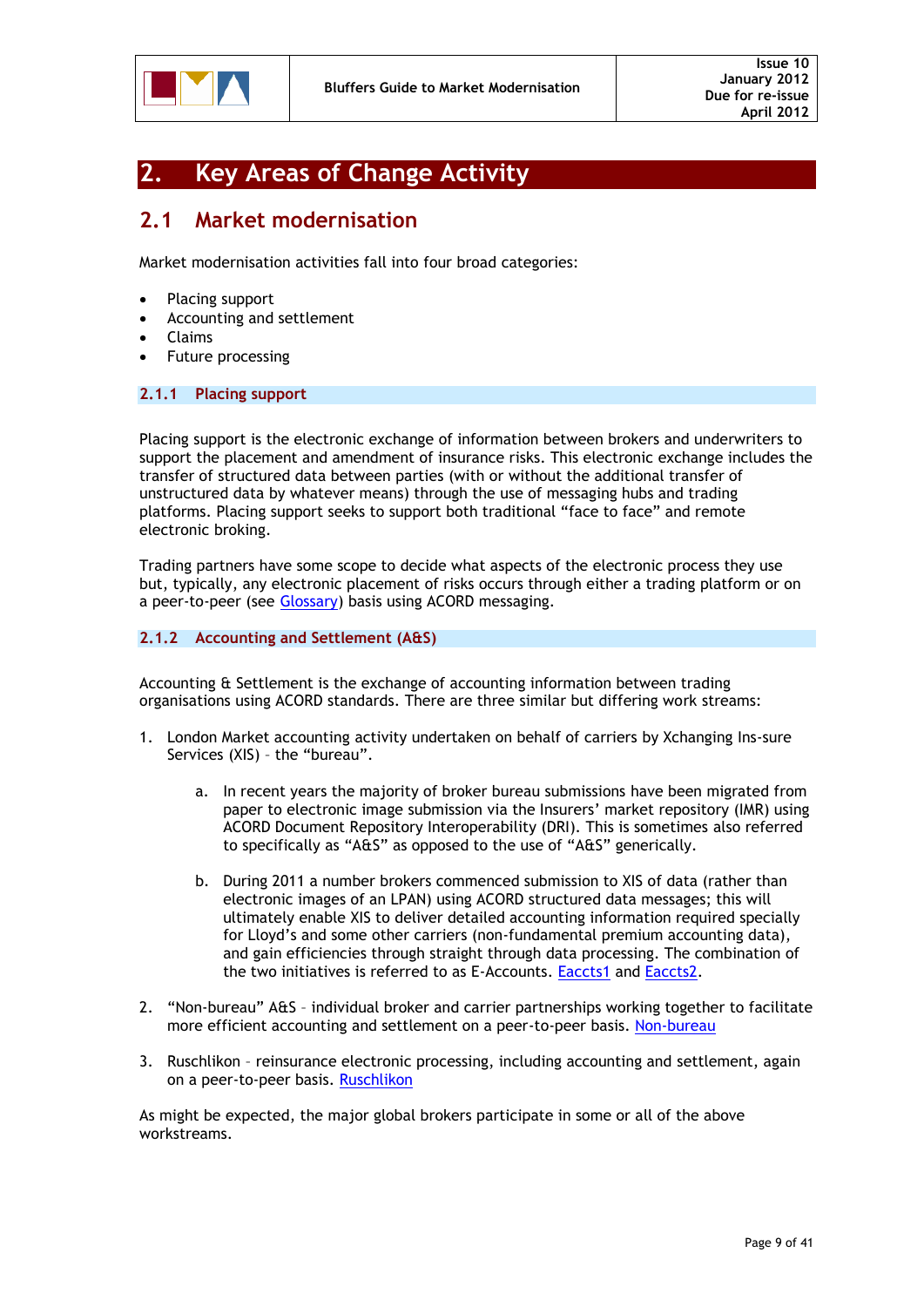

### <span id="page-9-0"></span>**2.1.3 Claims**

The Electronic Claims File (ECF) is the combination of the IMR and the Claims Loss Advice and Settlement System (CLASS). The LMA commissioned XIS to provide an integrated service to Lloyd's Managing Agents while the services remain as two separate systems for brokers and companies. This enables claim file documents to be submitted electronically to the IMR and shared by subscribing underwriters, whilst CLASS provides users with access to financial data and claims processing and basic workflow functionality.

ECF allows brokers to supply an entire claims file electronically to all insurers at the same time. All insurers therefore have concurrent, contemporaneous access to the claims file - eliminating the need for the broker to serially present the claims file to different insurers individually. The major benefit of this is that it is reducing the length of the overall claims lifecycle, from first advice to settlement, providing assureds with a greatly improved service.

As with A&S, the delivery of further benefits is likely to come from the use of ACORD standard electronic messaging to exchange data between trading partners but, in the meantime, improvements to ECF, known as "ECF2", were rolled out during 2011.

### <span id="page-9-1"></span>**2.1.4 Future processing**

Building on work initiated in 2009, LMG formed a sub-group during 2010 to review potential future processing models for the London Market and define a process environment which includes central services that remove process burdens from brokers, removes negative "Londonisms", and opens up the model to enable service provider competition where appropriate.

A number of workstreams contributed to the compilation of an interim consultation report which sought market feedback during 1Q 2011. Further details and status are provided in 3.1.1 of this guide.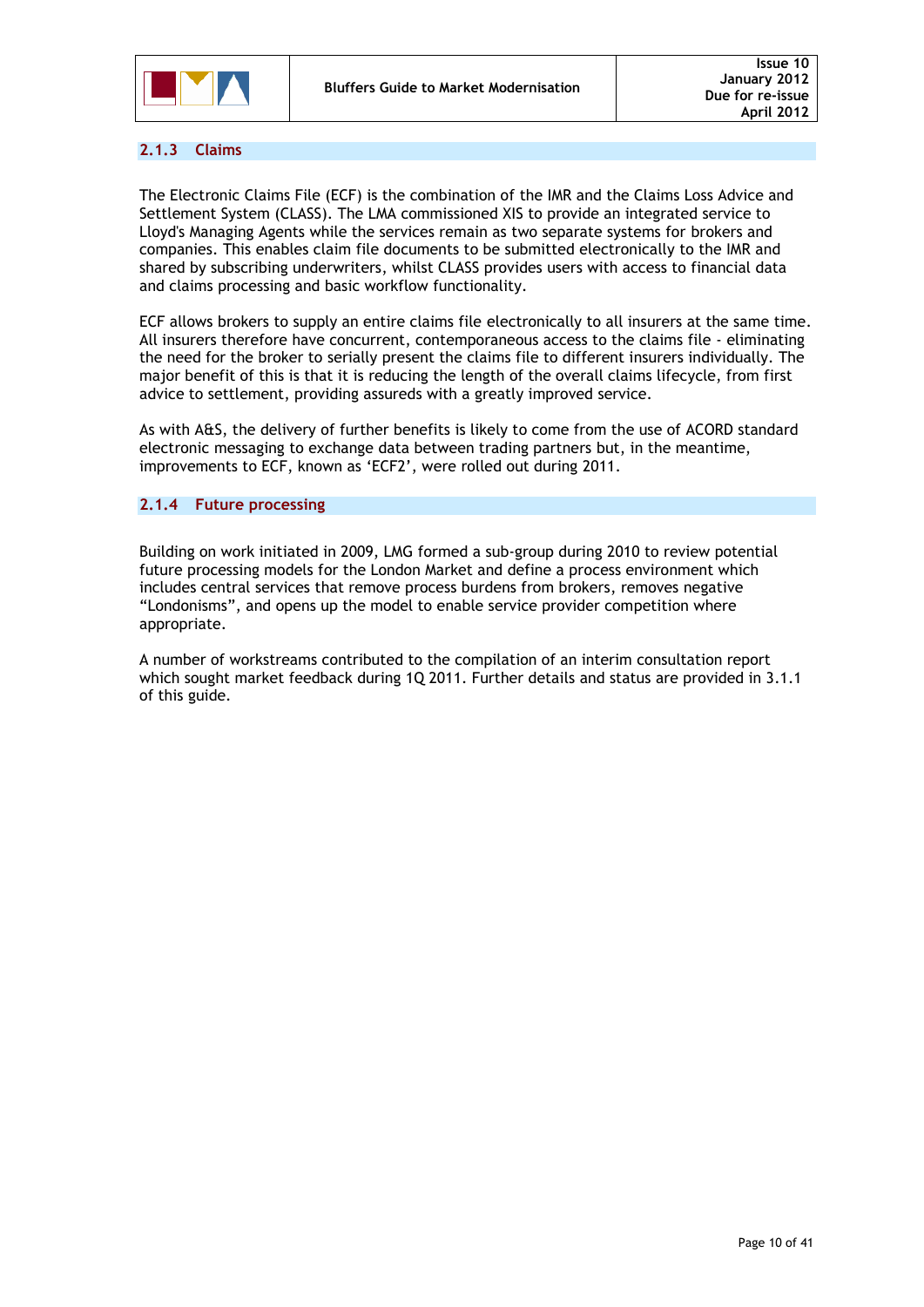

### <span id="page-10-0"></span>**3. Summary of Work-streams**

### <span id="page-10-1"></span>**3.1 London Market Processing**

### <span id="page-10-2"></span>**3.1.1 Future Processing Model**

### *Background*

During 2009, an LMG sub-group undertook to review potential future processing models for the London Market and define a process environment which included central services that:

- Removed process burdens from brokers
- Removed negative "Londonisms"
- Opened up the model to enable service provider competition where appropriate.

Potential future operating models were shared with the market associations and Lloyd"s who had been considering the workplan to follow completion of the "Finish What We've Started" programme. A cross-market group was formed to carry out a more detailed review of the documentation and to discuss the implementation issues.

The cross-market group concluded that for 100% written business it was viable for carriers to have choice with regard to service provision. Additionally, that choice could be extended to subscription business. However, for it to operate efficiently there was a requirement for some mandatory shared services. In particular, the group concluded that a single central infrastructure should manage the ACORD messaging and process flows.

The LMG subsequently agreed that a cross-market project be initiated with the following key deliverables:

- Ratification of an operating model providing choice in service provision
- Designs in sufficient detail to enable the market to build and implement
- A transition/implementation plan, likely to identify a two stage approach, with a new model for 100% written business as the first implementation.

The LMG also agreed that the project should be driven by a project Steering Group, with an appointed LMG sponsor.

Further information is available on both the [LMGS website](http://www.marketreform.co.uk/index.php?option=com_content&view=category&id=68&Itemid=178&2ced3df0a1c08ee30f41a6e26bbeabd2=51ad1aee5fd13732a04b95df70e2226c) and the [LMA website.](http://www.lmalloyds.com/Web/Market_Places/Operations_and_change/Market_Reform/Future_Processes/Web/market_places/operations_and_change/Future_processes.aspx?hkey=a8bef6aa-42ee-421a-9d43-59d0d2b9a739)

| Project Owner: LMG                | Project Sponsor: Tim Carroll, Chaucer |
|-----------------------------------|---------------------------------------|
| Project Manager: Steve Hulm, LMGS | LMA Lead: Rob Gillies                 |

### *Milestones*

Working groups were established covering Placing Support, Accounting and Settlement, Claims, Facilities and Binders, and reporting.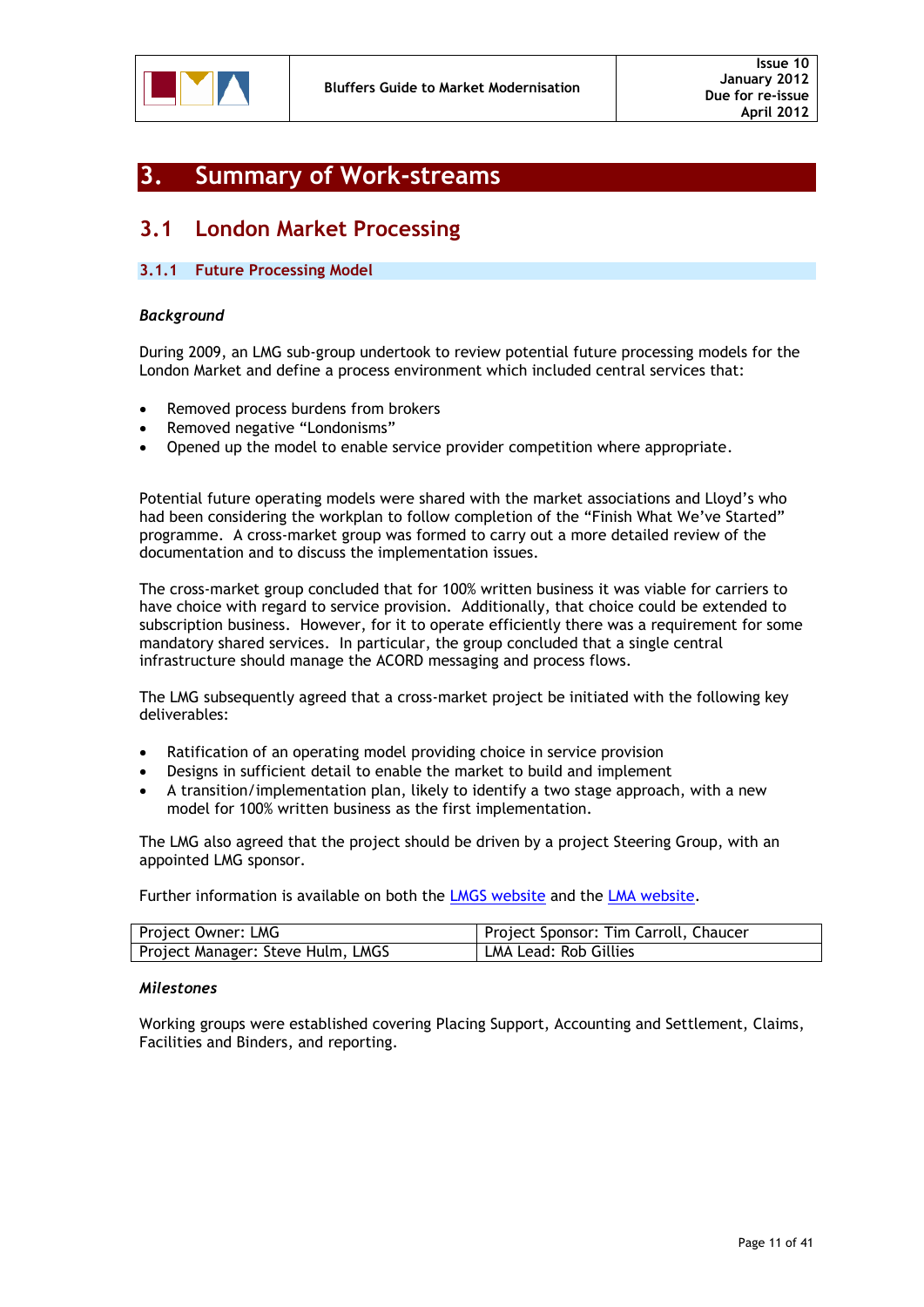

High-level milestones are:

- Project initiation (governance, scope, timescales) complete
- Revised milestones agreed by LMG complete
- End of interim consultation complete
- Definition of future model and transition options complete
- Market consultation complete
- Final report (including cost benefit analysis) see update below
- LMG decision on transition / implementation see update below

### *Project Linkages and Dependencies*

This work should provide context for many of the process change activities currently underway and against which to evaluate potential future work-streams. The existence of a future vision for London Market processes should facilitate planning, prioritisation, investment and other decisions, both at market level and in individual firms and should allow further change opportunities to be identified.

#### *Current status*

Market consultation on the project"s interim conclusions completed spring 2011 and market feed back and enhancements were added in autumn 2011. Having agreed the high-level vision, the four working groups, placing, A&S, claims and binders, were stood down until 2012. In considering a transition and implementation plan, the Steering Group recognised the relationship of this project to other ongoing market projects (e.g. placing support, electronic accounts, Lloyd"s Coverholder work, etc) and therefore recommended that implementation should be effected by ensuring that these various activities are well defined, coherent, coordinated and align with the future model to which the market has subscribed through the consultation process. LMG accepted this recommendation. The Steering Group"s role will be to maintain responsibility for the overall project vision and advise LMG on the coordination and alignment described above.

### <span id="page-11-0"></span>**3.1.2 Lloyd's Tax and Regulatory Reporting Programme**

### *Background*

The objectives and ultimate vision of the programme are that

- Lloyd"s has confirmed a minimum set of regulatory and tax information, enabling the Corporation to continue to provide and produce all information necessary to support and protect Lloyd"s licenses, brand and reputation.
- The link is broken between the provision of information and account processing, thereby providing managing agents with more choice around their tax and regulatory reporting operating model.

There are three projects within the programme.

1. On-line Risk Locator Tool. A new on-line, risk locator tool has been developed to compliment the Risk Locator guidance notes on Crystal. The tool is Lloyd"s response to requests for more support from Lloyd"s in determining the correct location of the risk for tax purposes as all tax tools currently available to the market presuppose this has already been established. The tool will be launched during the first half of 2012 and will be freely available to all those with a Crystal user account.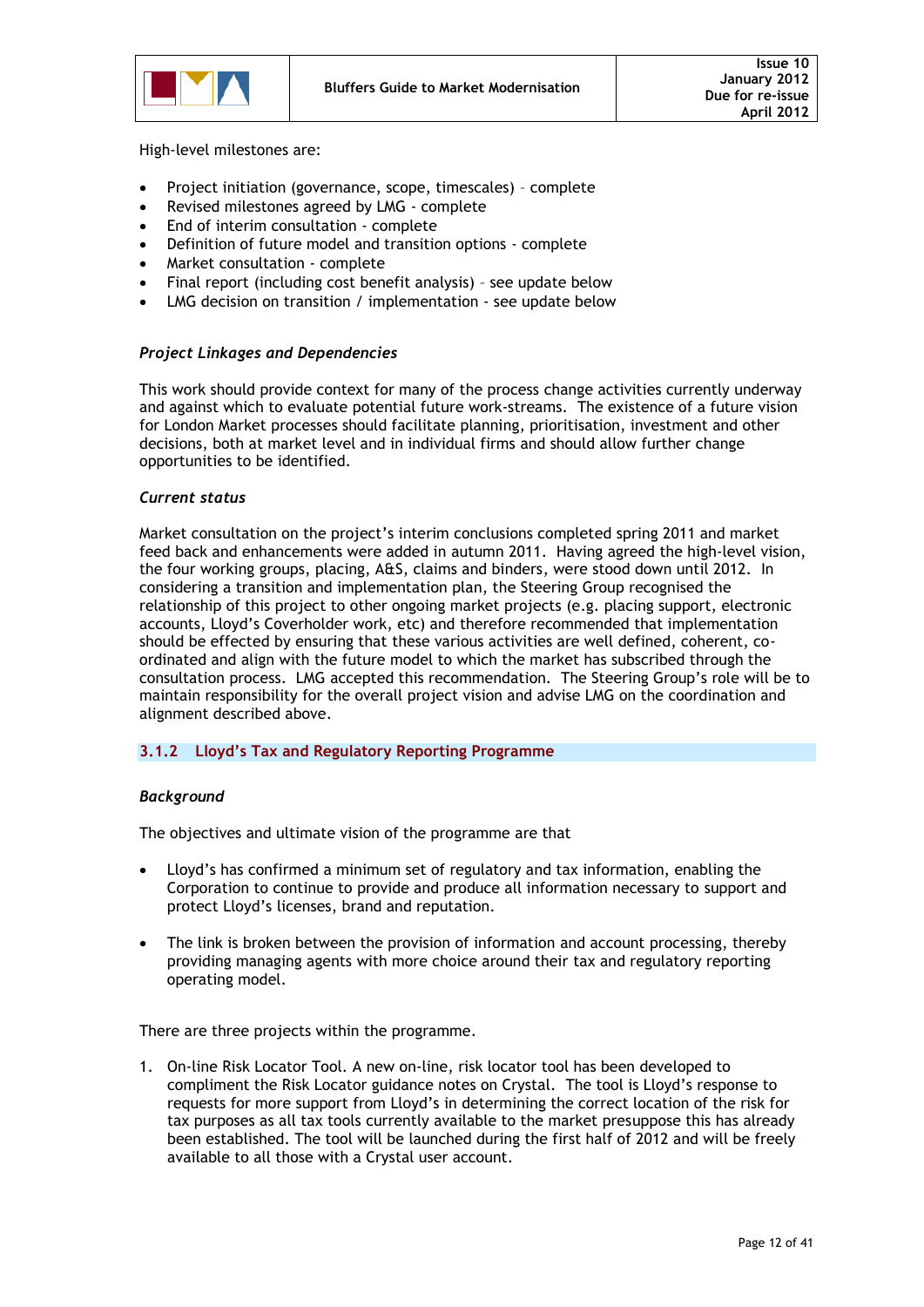

2. Data Standards Control Framework (Service companies). In common with all insurers Lloyd"s is seeing increasing regulatory scrutiny. Tax authorities, in particular, are becoming more sophisticated in their auditing approach and are requiring insurers to produce the underlying data upon which returns are based. Recognising this trend, Lloyd"s is keen to ensure it can satisfy any future requests and generally "raise the bar" in terms of the tax and regulatory data standards across the market.

Implementation of the data standards control framework against the minimum tax and regulatory reporting requirements strengthens the Corporation"s central role in protecting the Lloyd"s brand, reputation and licences as well as individual managing agents from increased scrutiny by tax and regulatory authorities.

The project is being run in three phases:

Phase I = All service companies – compliance with the Data Standards Control Framework by June 2013 Phase II = Coverholders (Date TBA) Phase III = Open Market (Date TBA)

3. Direct Reporting Robust Solution. The ability for managing agents to report directly to Lloyd"s is part of the future vision of the Lloyd"s market. Having proved the direct reporting concept through a pilot that concluded March 2011, the aim now is to implement a technically up-to-date, future-proofed solution by the end of 2012 to replace the current prototype. This will allow the scope of direct reporting to be increased to all territories and all managing agents with service companies. A pre-requisite for any managing agent wishing to report directly to Lloyd"s is to have met the Data Standards Control Framework for Regulatory and Tax reporting.

For further information, contact Lloyd"s project manager.

| Project Owner: Lloyd's                | Project Sponsor: Sue Langley, Lloyd's |
|---------------------------------------|---------------------------------------|
| Project Manager: Alison Dove, Lloyd's | LMA Lead: Rob Gillies                 |

### *Current status*

The online Risk Locator tool is currently under test and will be launched during the first half of 2012.

Lloyd"s is working with all managing agents that have service companies to ensure that the Data Standards Control Framework is in place and all are compliant by the end of June 2013.

The Direct Reporting Robust Solution is currently under development.

### <span id="page-12-0"></span>**3.1.3 Lloyd's Coverholder Programme**

### *Background*

Delegated authority arrangements with coverholders are an important part of Lloyd"s distribution model, with over 2,500 coverholders worldwide accounting for around 30% of Lloyd"s premium income.

Development of this channel, subject to proper and appropriate controls, is one of Lloyd's strategic priorities in 2012, with work planned to promote this channel, improve operational efficiency, and make it easier for coverholders to do business with Lloyd"s.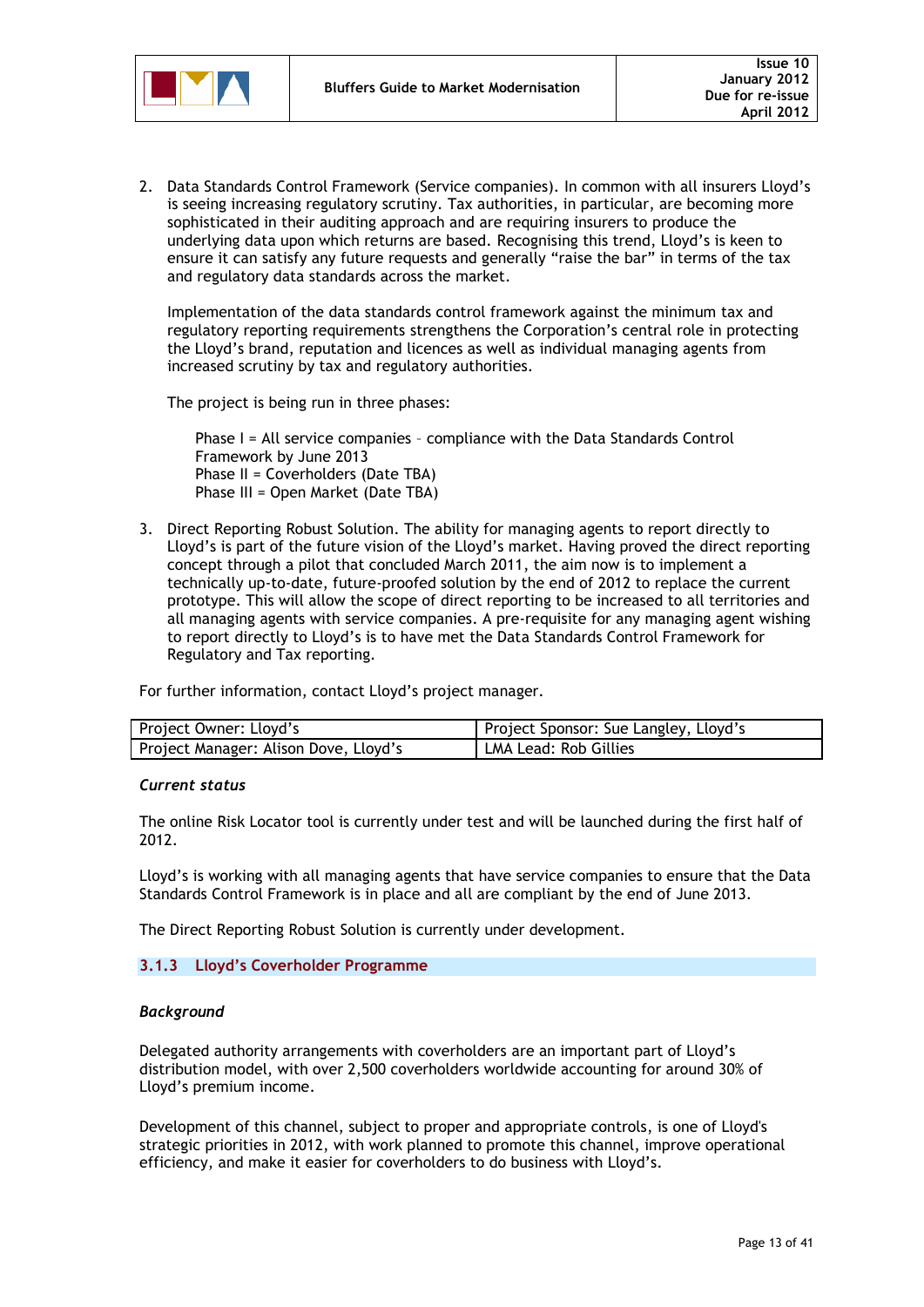

Lloyd"s have identified the objectives of the programme as

- Improving the operational efficiency of the coverholder model through information standards and taking advantage of e-trading opportunities
- Ensuring existing coverholders' experience of dealing with Lloyd's is as good as it can be, making it easier for coverholders to do business with Lloyd"s
- Making the route to market for new coverholder business as simple and transparent as possible.

The programme builds on a number of key initiatives delivered during 2011

- Processes and standards
	- o A new suite of standard bordereaux to simplify coverholder reporting is now available at [www.lloyds.com/coverholderreportingstandards](http://www.lloyds.com/coverholderreportingstandards)
	- o Further enhancements to ATLAS
	- $\circ$  The second annual Coverholder Technology Forum attended by over 250 market delegates and 30 system vendors.
- Education and awareness
	- $\circ$  A new coverholder toolkit has been launched online to help coverholders looking to understand more about the market
	- o The annual EU Coverholder event was hosted at Lloyd's in November
	- o A new Australian diploma, covering Lloyd's for coverholders, was launched.
- Marketing and Communications
	- o A new sub-brand and logo was developed and launched for coverholders
	- $\circ$  A twice annual e-bulletin was published in March and issued globally to coverholders
	- o New marketing collateral was launched on [www.lloyds.com.](http://www.lloyds.com/)

| Project Owner: Lloyd's                  | Project Sponsor: Sue Langley, Lloyd's |
|-----------------------------------------|---------------------------------------|
| Project Manager: Adam Stafford, Lloyd's | LMA Lead: Peter Griggs                |

### *Project Linkages and Dependencies*

Longer term developments under the Placing Support workstream could enable electronic agreement to binding authorities, extending process efficiencies in the coverholder and binding authority business chain.

### *Current status*

The new coverholder reporting standards for premiums and claims are live; initial coverholder feedback is positive.

A new coverholder e-bulletin has been launched that is designed to keep Lloyd"s coverholders up to date on key events and initiatives.

Brand Guidelines specifically aimed at coverholders are being created. These will help Lloyd"s coverholders brand themselves more effectively.

Finally, following feedback from Lloyd"s 2010 survey the LLMIT is now being rolled out globally to interested coverholders.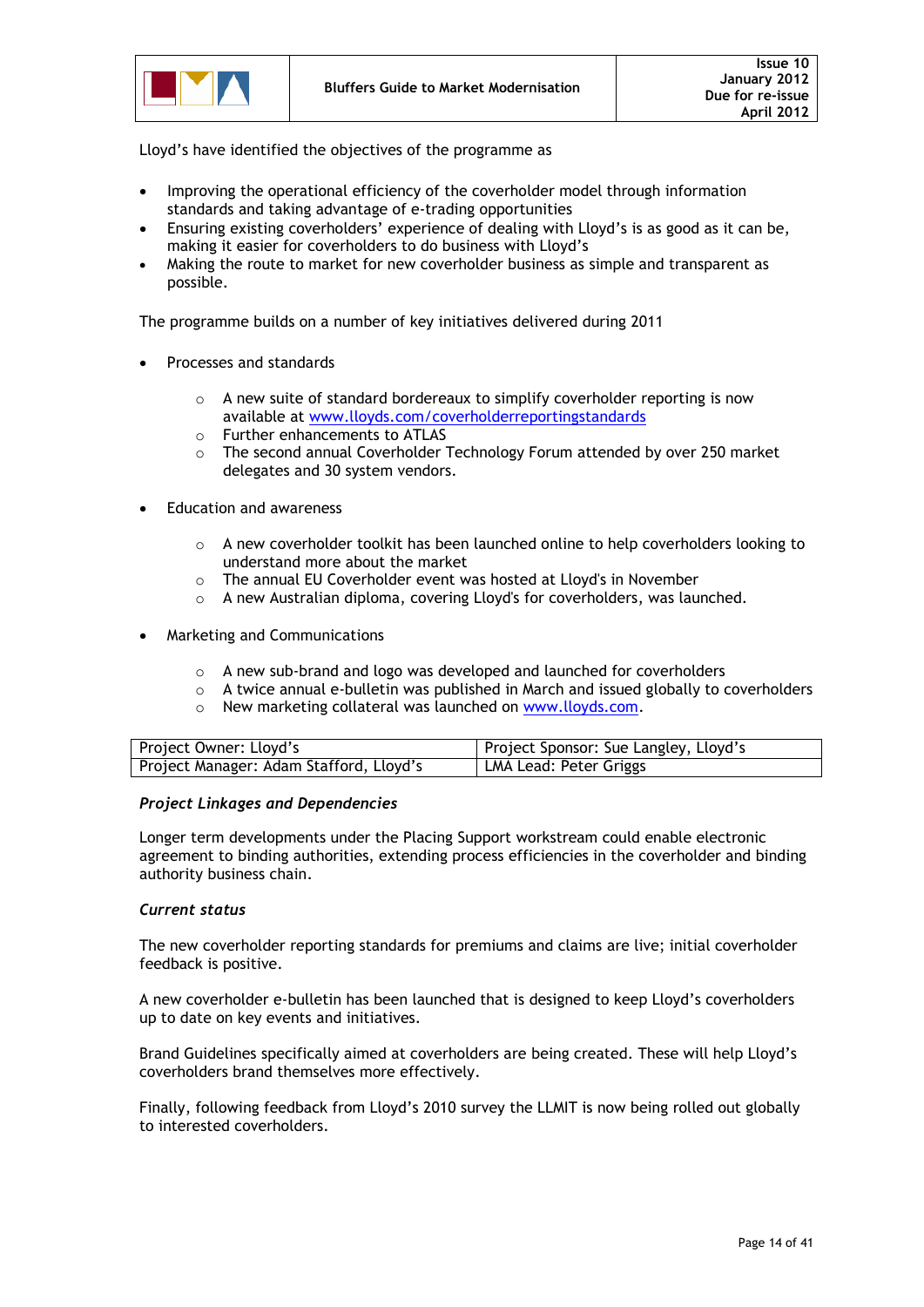

### <span id="page-14-0"></span>**3.1.4 Benchmarking**

### *Background*

Consideration of the potential for a suite of measurements to demonstrate client benefit arising from market modernisation activities.

### *Milestones*

This project seeks to benchmark client satisfaction. A benchmarking proposal was approved by LMG in December 2011, with the next steps outlined under "current status", below.

| Project Owner: LMG                 | Project Sponsor: Simon Gaffney (Willis) |
|------------------------------------|-----------------------------------------|
| Project Manager: Steve Hulm (LMGS) | LMA Lead: Keith Welch                   |

### *Project Linkages and Dependencies*

None.

### *Current status*

LMG agreed the following approach:

- Simon Gaffney and Steve Hulm to undertake a feasibility study, during Q1 2012, to determine the practicalities of obtaining benchmarking data
- the focus of this study should be on client-centric measures regarding their needs, wants and perceptions of the London Market and it should concentrate on drawing together existing sources of data into a coherent set of information; and
- based on the data measures they consider it practical to obtain, they recommend a set of Key Performance Indicators for the modernisation programme based on LMG"s 2012 workplan.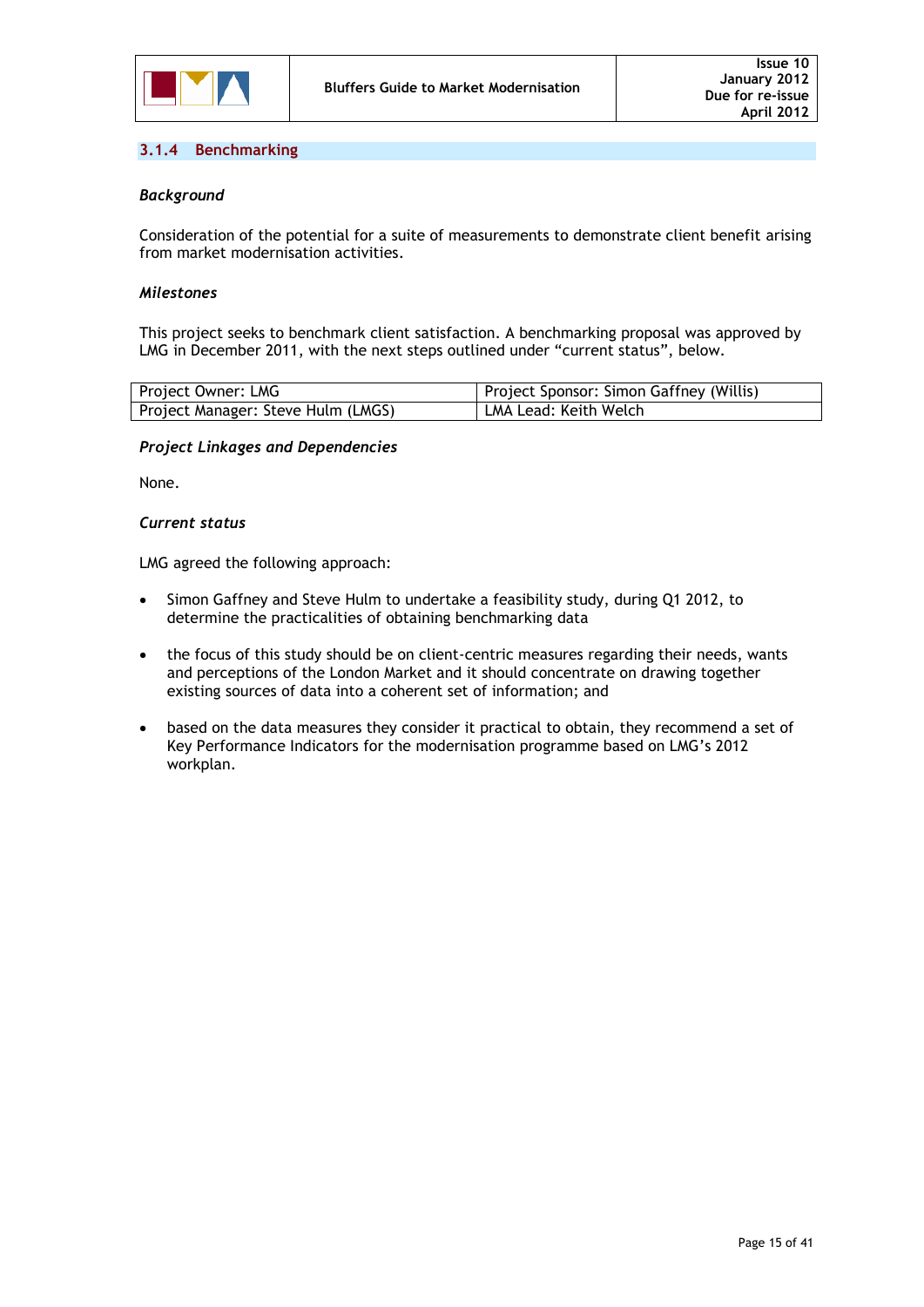

### <span id="page-15-0"></span>**3.2 Accounting and Settlement (A&S)**

### <span id="page-15-1"></span>**3.2.1 E-Accounts R1 (ACORD messaging)**

### *Background*

This work-stream has taken the A&S process beyond document-based repository A&S (see 2.1.2) and delivered a range of benefits resulting from the electronic exchange of structured premium data.

E-Accounts Release 1 enables ACORD Technical and Financial Account messages output from broker systems into the central Xchanging systems LIDS (Lloyd"s market) and POSH (Companies market). Rekeying of core premium accounting data into the existing mainframe systems has been removed (for the brokers in R1 who"ve implemented), and error recycles/costs and query time reduced. The IMR continues as the repository for all un-structured information and straight through processing of premium data is now possible. Release 2 will enable the Carrier Accounting Entries Service (see 3.2.2).

The EBOT implementation of the ACORD standard for direct messaging between broker and carrier is internationally recognised and is being used wherever possible, with minimal modifications, when accounting electronically between the London broker and XIS. Differences arise mainly because of XIS"s operation of Lloyd"s central settlement system and XIS"s role as a central market provider for subscription business. This project is examining these issues with the aim that the interface between brokers and London carriers is as close as it can be to that for other markets.

In 1Q 2011 Miller was the first broker to go live with E-Accounts Release 1 and is now working to increase the percentage of business that is processed via E-Accounts rather than A&S (see 2.1.2). Miller has been followed by UIB, Price Forbes, AON, AON/Benfield, Guy Carpenter, Towers Watson, Lockton, and Ropner.

LIIBA are continuing to encourage other brokers to test and implement E-Accounts R1, with benefits to all market participants as a result.

Outside of this E-Accounts initiative, brokers and carriers wishing to account electronically on a direct basis can develop that capability. However, for Lloyd"s Managing Agents, this will only become possible when data and regulatory reporting is separated from premium processing by the outcome of Lloyd"s Tax and regulatory Reporting Programme (see 3.1.2) and subsequent build of a direct reporting capability. A pilot exercise has been completed with Lloyd"s.

In terms of E-Accounts project governance, an E-Accounts Management Group (EAMG) has been established which is supported by an implementation group (EAIG) and builds upon the work done by the A&S user group which has played a vital role in the successful development of A&S via IMR.

The E-Accounts Implementation Group is currently focusing on getting full adoption by brokers of ACORD standard accounting submissions to XIS, and moving on to implementing the carriers" accounting entries service as part of Release 2 (see 3.2.2). The Implementation Group is supported at a more detailed level by the E-Process Group, meeting on a weekly basis.

Further information is available from the [LMGS website.](http://www.marketreform.co.uk/index.php?option=com_content&view=category&id=39&Itemid=142)

| Project Owner: London Market Group         | Project Sponsor: Ian Summers, AON |
|--------------------------------------------|-----------------------------------|
| Project Manager: R1 - James Livett (LIIBA) | XIS IT Delivery: Alan Giles       |
| LMA Lead: Rob Gillies, Peter Griggs        |                                   |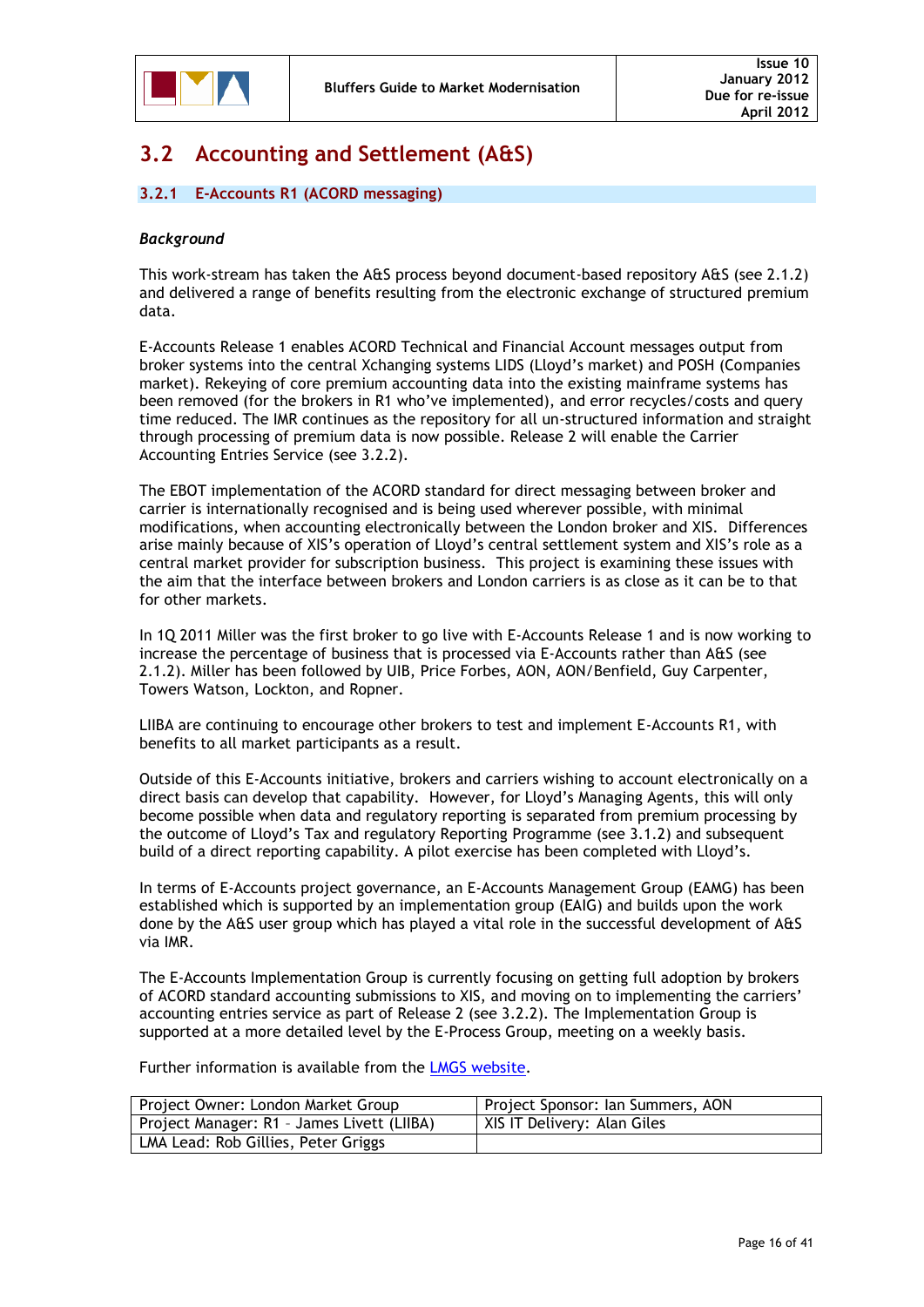

### *Milestones*

LMG 2012 target – 12 brokers live; processing 20% of their business by Q2.

### *Project Linkages and Dependencies*

Electronic accounting provides carriers and brokers with an internationally consistent electronic interface for accounting and settlement. E-Accounts implements delinking and removes the task of creating non-fundamental accounting entries from brokers (see 3.2.2) - complimentary steps to achieving benefits.

### *Current status*

- E-Accounts Release 1 is now live within Xchanging production systems.
- A quarterly maintenance cycle is in place to support enhancements.
- Millers, UIB, Price Forbes, AON, AON/Benfield, Guy Carpenter, Towers Watson, Lockton, and Ropner – are steadily increasing transactions volumes.
- NMB and Houlder are testing.
- Wider broker roll out plans are being put in place through the E-Accounts Implementation Group.
- Additionally, LIIBA are actively working with brokers in order for them to participate.
- Further quarterly maintenance releases and issue resolution will continue throughout 2012, under the governance of the A&S User Group.
- Brokers can choose to implement Release 1 ahead of the full splits service in Release 2.

### <span id="page-16-0"></span>**3.2.2 E-Accounts R2 (Carriers' Accounting Entries Service)**

### *Background*

This release follows on from the work referenced in 3.2.1. In London today, for business processed via XIS, data is provided by brokers to a greater level of detail than might be the case elsewhere – down to the so called "non-fundamental" level which meets tax, regulatory, and underwriter needs. Elsewhere carriers are responsible for capturing this level of detail. This adds to the brokers" costs of placing business in London and is not internationally consistent.

This work-stream defines an XIS service to produce non-fundamental ACORD Technical Accounts (TAs) and accounting entries on behalf of carriers from information submitted by the broker via the IMR at a higher "fundamental" level.

An LMA-led working group agreed a service specification and definition of fundamental or nonfundamental accounting entries and reached agreement with XIS on the costs to establish the service. Implementation is the responsibility of EAMG and EAIG.

| Project Owner: London Market Group    | Project Sponsor: Ian Summers, AON |
|---------------------------------------|-----------------------------------|
| Project Manager: R2 - Pat Talbot, IUA | XIS IT Delivery: Alan Giles       |
| LMA Lead: Rob Gillies, Peter Griggs   |                                   |

### *Milestones*

The analysis and design of changes to Xchanging systems is scheduled to complete in 1Q 2012, with early indications that build and Market Acceptance Testing can be completed within 2012. This will introduce the carrier accounting entries service.

LMG 2012 target – deliver into live usage. Achieve 70% of potential live volume. Date TBC.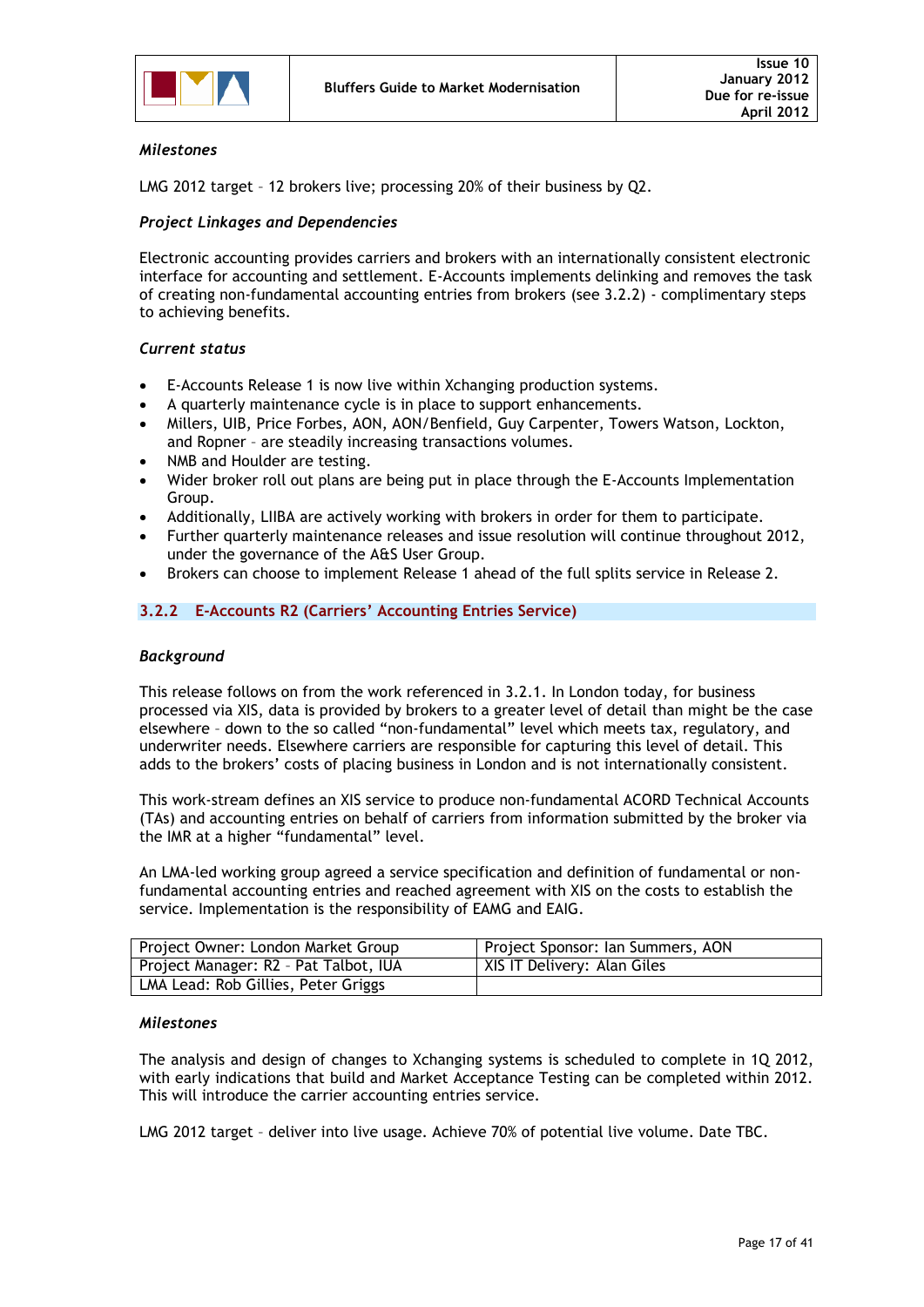

### *Project Linkages and Dependencies*

E-Accounts has the potential to meet many of the "right first time" aspirations of eradicating market reconciliation issues through reuse of data, straight through processing, and both broker and Xchanging systems validations providing earlier detection and control of incorrect data fields.

### *Current status*

- The E-Process Group meet weekly with Xchanging to move this forwards
- Systems build will follow aiming at 1H 2012 completion
- MAT is initially estimated to be 3Q 2012
- Firmer milestone dates will be communicated when Analysis and Design has been completed.

Brokers need to implement Release 1 before being able to implement Release 2.

### <span id="page-17-0"></span>**3.2.3 Ruschlikon Initiative**

### *Background*

The Ruschlikon Initiative is driven by a group of global reinsurance industry players (Aon Benfield, Willis, Guy Carpenter, Axis Re, Munich Re, Hannover Re, SCOR, Swiss Re, XL Re) together with ACORD, to further automate (re)insurance back-office processes (technical accounting, claims, settlement) using ACORD RLC standards. Ruschlikon participants and trading volumes continued to grow in 2011.

The main objectives are to enhance client service and reduce costs of transferring data. Additional benefits include enhanced data granularity and increased operational efficiency between partner to partner connections. Speeding up the mutual interaction based on agreed service levels using ACORD RLC standards and message types is also a benefit of implementing Ruschlikon based on the protocols as described in the Ruschlikon Rulebook. While the key focus is to promote increasing levels of implementation, work is also being done to refine the ACORD messages in order to obtain a higher degree of automation, which will in turn enable better integration.

For those organisations not ready to implement the full suite of ACORD messages, an additional "Ruschlikon Lite" initiative has been instigated. This is currently being driven by the reinsurer members of Ruschlikon with the aim of bringing on board more cedents, it is anticipated to encourage greater broker usage also and is to be marketed in this area shortly.

ACORD is facilitating the following elements in the overall drive to increase global usage:

- The Ruschlikon Global Steering Group, which promotes adoption of the Ruschlikon Rulebook and the ACORD Accounting and settlement processes and standards by the global players, and maintains the documentation, strategy and branding
- The US Advisory Group, which drives implementation of Ruschlikon Accounting and settlement processes in the USA
- The Non-Bureau Group, which reports to LMG, and drives implementation of Ruschlikon Accounting and settlement processes for the London and UK market
- The Bermuda Operations Forum which focuses on driving implementation of Ruschlikon Accounting and settlement processes in Bermuda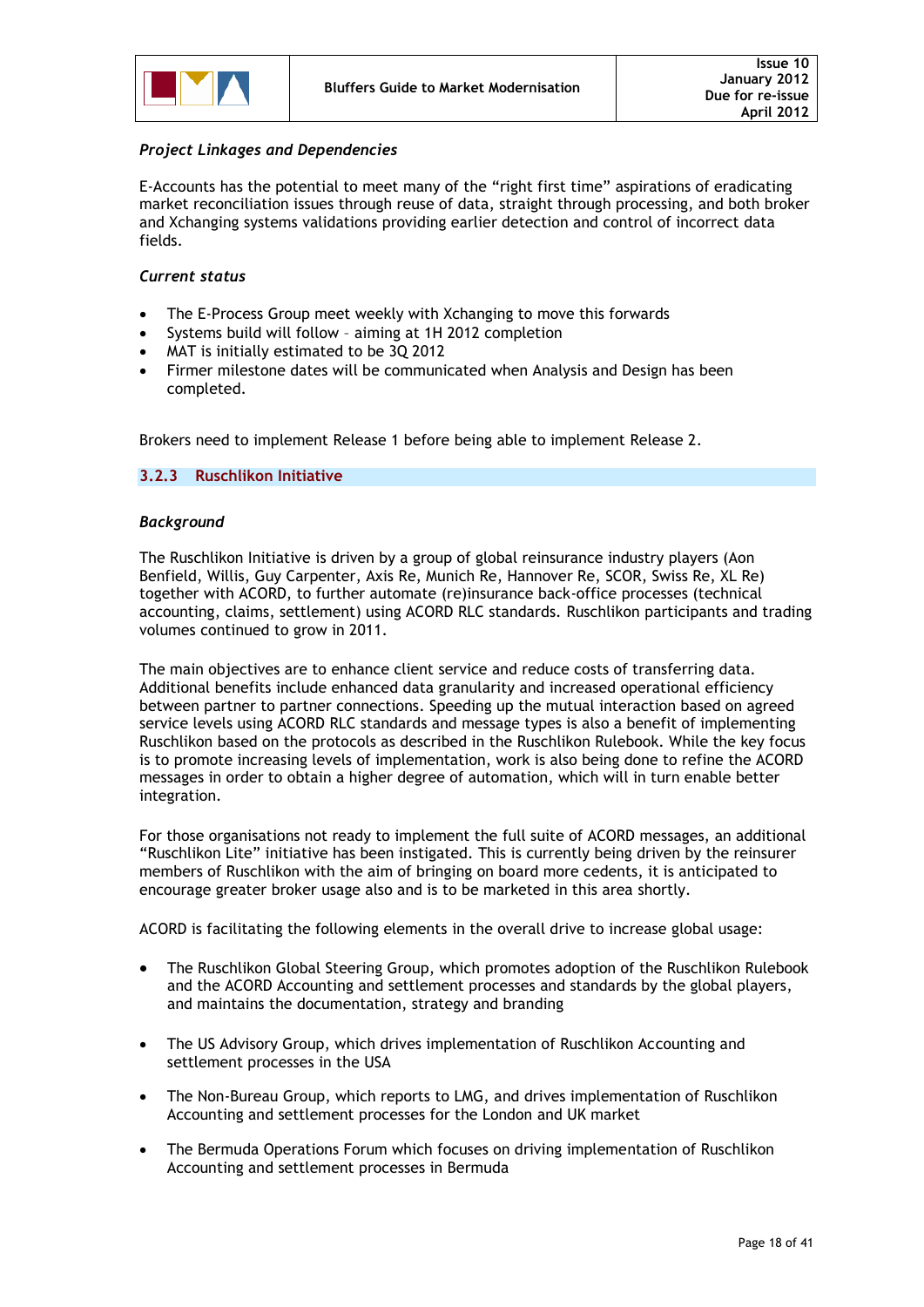

 The Business Implementation Group (BIG), which is globalizing the Ruschlikon programme at detailed implementation level, including proposed refinements to the ACORD EBOT/ ECOT standards.

| Project Owner: Industry Working Group | Project Sponsor: Ian Summers, Aon and Regis<br>  Delavet. SCOR |
|---------------------------------------|----------------------------------------------------------------|
| Project Manager: Mark Barwick, ACORD  | LMA Lead: Peter Holdstock                                      |

### *Milestones*

- 1Q 2012 enhance website for standards advocacy and promotion
- 2Q 2012 commence pilot of Ruschlikon Lite facility
- Ongoing continue to encourage greater volume and increased implementations, complete refinements to ACORD standards to allow higher degree of usage, BIG to manage the timeline for future development

### *Project Linkages and Dependencies*

This initiative and London"s work on E-Accounts (see 3.2.1 and 3.2.2) have similar aims of creating an ACORD compliant, common interface between brokers and carriers for accounting and settlement.

### *Current status*

215,000 messages were processed during 2011. During 2012 ACORD, through the Ruschlikon groups, continues to encourage and support adoption of Ruschlikon.

### <span id="page-18-0"></span>**3.2.4 Non-bureau business**

### *Background*

Until now London market modernisation initiatives have focused on improving business processed via Xchanging Ins-sure Services (XIS – the "bureau"). Consequently, a significant proportion of total London market business, which is serviced directly by the broker and the insurer, has been left essentially untouched by LMG"s work, with the potential danger that London develops two separate approaches to processing business.

During 2011 four broker-insurer partnerships went live with accounts messaging using the ACORD eBOT standard, as developed by the Ruschlikon initiative, for direct London market non-bureau business. These were between Aon and Ace, XL via TMEL and Willis, and Ace and XL via peer to peer messaging.

The initial implementations have been extremely successful in achieving the expected benefits of speedier and easier ledger reconciliation, and improved cash flow of premium and claim monies. The technology to achieve this has been relatively quick and easy to implement.

A further three insurers (Chartis, RSA, QBE) are well advanced in their project initiation activities and are working towards internal project approval and implementations with Aon and Willis in 2012, whilst a further four insurers are engaged in preliminary discussions with both of these brokers.

In addition to the London implementations the messaging standard continues to be used to exchange accounting information between brokers and continental reinsurers. ACORD have also now set up a working group in Bermuda to progress interest in implementations there and is seeking involvement from US insurers.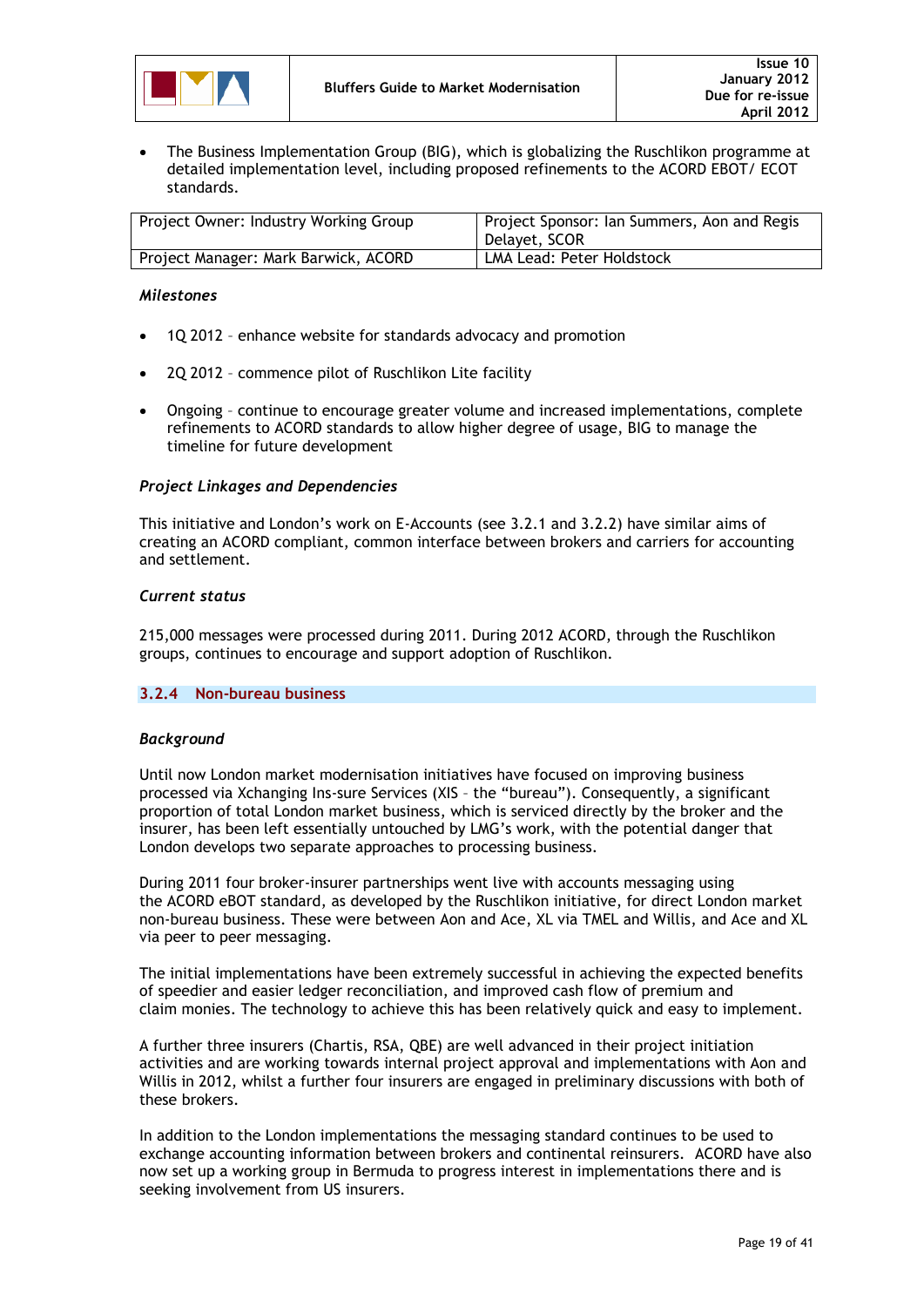

### *Milestones*

The focus of activity in 2012 will be to seek to extend the scope of the initial implementations in a variety of areas:

- Increasing the scope of business covered for existing London partnerships
- Involvement from
	- o non-London operations of existing London participants
	- o additional London brokers
	- o additional London (re)insurers
	- o further overseas participants, via ACORD work-groups
- LMG 2012 target 10 new brokers; reinsurer partnerships live by Q4.

| Project Owner: LMG                                                          | Project Sponsor: Mark Berry (XL Re) |
|-----------------------------------------------------------------------------|-------------------------------------|
| Project Contacts: Roy Laker (ACORD), Steve<br>Hulm (LMGS), John Hobbs (IUA) | LMA Lead: Peter Griggs              |

### *Project Linkages and Dependencies*

While this workstream focuses on non-bureau processing, it has much common ground with the various initiatives covering bureau-based business. This workstream has the potential to move further towards a single and consistent process environment.

### *Current status*

See milestones above.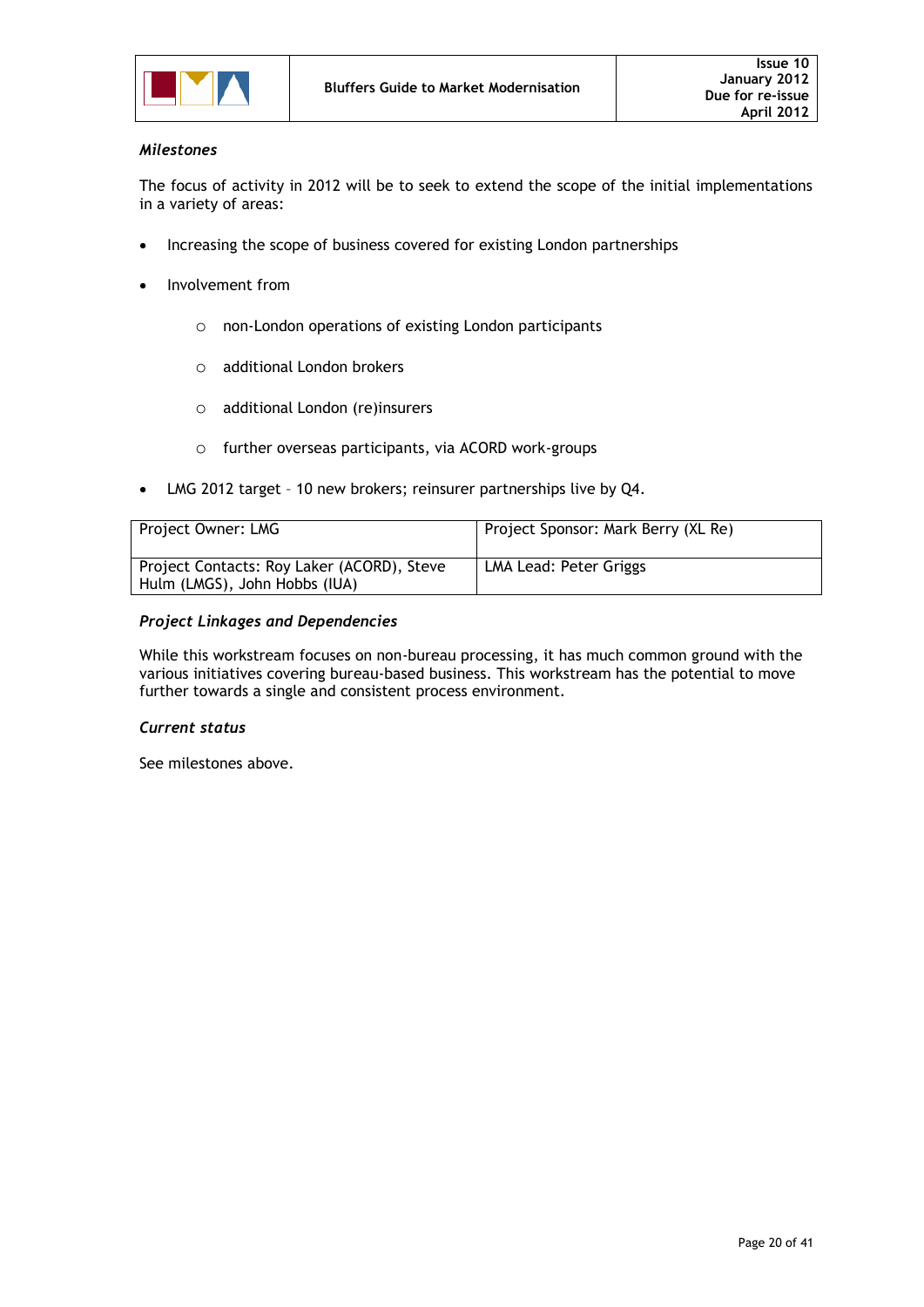

### <span id="page-20-0"></span>**3.3 Claims**

### <span id="page-20-1"></span>**3.3.1 Electronic Claims Files (ECF)**

### *Background*

The Electronic Claims File is a combination of the IMR and the Claims Loss Advice and Settlement System (CLASS). The LMA commissioned Xchanging to provide an integrated service to Lloyd's Managing Agents, while the services remain as two separate systems for Brokers and Companies. This enables claim file documents to be submitted electronically and shared by subscribing underwriters, whilst CLASS provides users with access to financial data and claims processing and basic workflow functionality. ECF allows brokers to supply an entire claims file to all insurers "on risk", electronically, at the same time. All insurers will therefore have concurrent, contemporaneous access to the claims file - eliminating the need for the broker to serially present the claims file to different insurers individually. The major benefit of this is that it will greatly reduce the length of the overall claims lifecycle, from first advice to settlement, providing policyholders with a greatly improved service.

ECF has matured from a change initiative to a point where it supports the processing of the majority of new in-scope claims and is now a "business-as–usual" system. System changes and enhancements through ECF2 have now been completed and provide significant new functionality.

It is expected that the current ECF system will be required to support the market at least until the end of 2014 and, perhaps, beyond. The following work-streams cover ongoing work to continually enhance ECF usage:

- Out of scope claims (including co-lead binders, multi-OSND (see [Glossary\)](#page-29-0) claim scenarios and claims affected by the Access Control List issues)
- Legacy

| Project Owner: LMG                          | Project Sponsor: Various depending on work- |
|---------------------------------------------|---------------------------------------------|
|                                             | stream                                      |
| Project Manager: Various depending on work- | LMA Lead: Rob Gregg                         |
| stream                                      |                                             |

For a more detailed view of the component parts of ECF, see the ECF Business Plan on the LMGS [website.](http://www.marketreform.co.uk/index.php?option=com_content&view=category&id=32&Itemid=133)

### *Milestones*

LMG 2012 target – all new claims via ECF. Increase ECF usage to 80% of their business by Q4.

### *Project Linkages and Dependencies*

ECF removes paper from claims handling and processing and is a necessary step, both from a process perspective and culturally, to the adoption of full, data-based, electronic processing. Over time, further linkage is anticipated between ECF and documents loaded to the IMR at earlier stages of a risk"s process lifecycle such as placing or accounting.

### *Current status*

Usage stands at 95%+ of in-scope claims for Lloyd"s and at 64% for non-Lloyd"s claims. For detail of the current status of any part of ECF development please contact the LMA.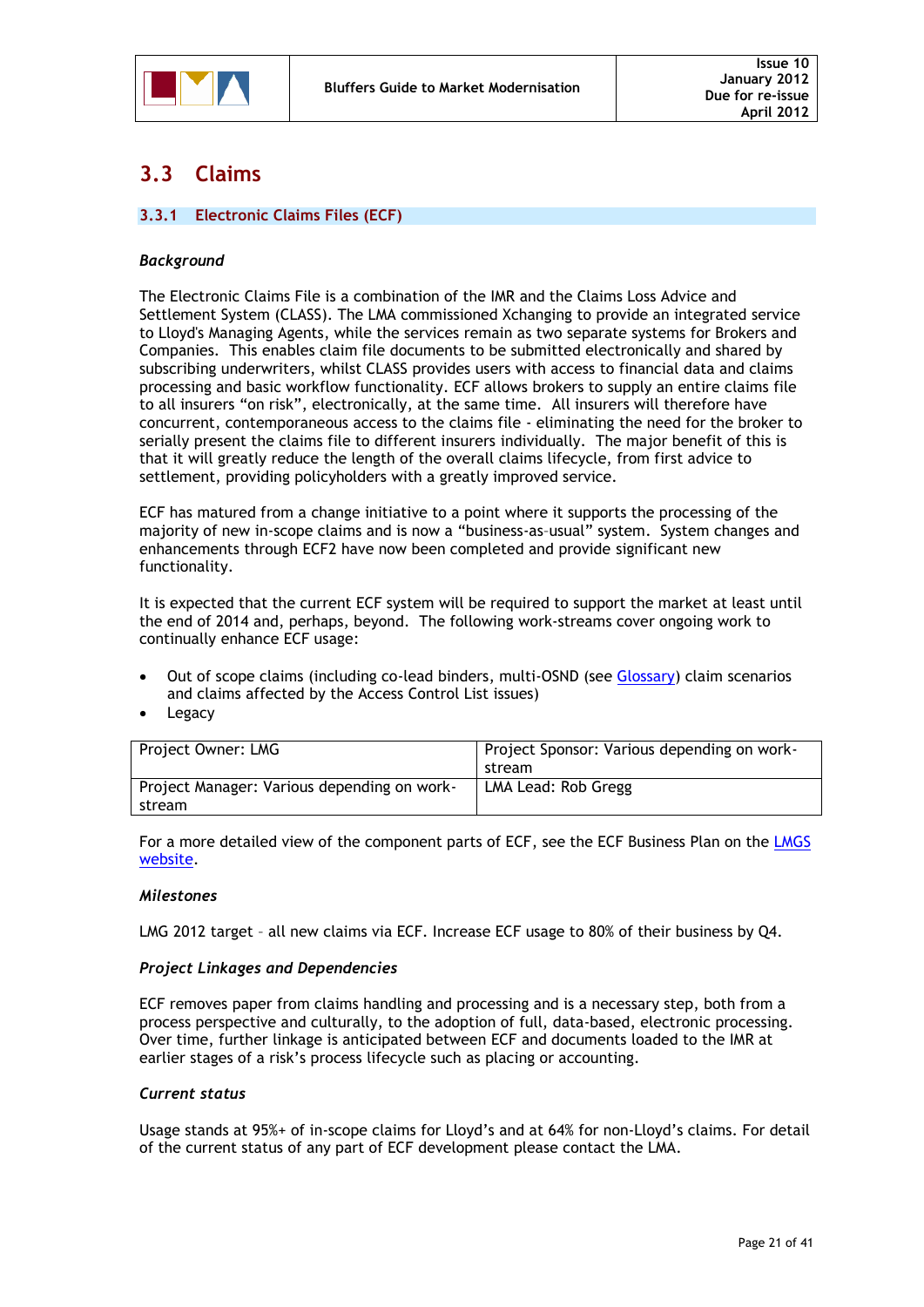

### <span id="page-21-0"></span>**3.3.2 ECF2**

### *Background*

Section 3.3.1 above describes the implementation and current status of the market's ECF initiative. Further improvements to this system have been implemented and this package of improvements is known as 'ECF2'. ECF2 seeks to provide:

- a new version of the current ECF screens
- a common new front end for all carriers dealing with electronic claims
- position the market to use back end systems, other than CLASS.

Further, ECF2 adopts open architecture enabling the integration of claims functionality into carriers" systems (and those of service providers) removing CLASS from the business process and could enable the implementation of one approach or system for London, subject to market approval.

The focus is on four main components:

- Claim work flow triggers being a file produced regularly during the day advising all claim transactions: creations, updates and responses
- Claim Work Flow Services being a work flow front-end allowing users to manage their work load of actions related to claims transactions
- Document file viewer being a piece of technology allowing claims handlers to see the documents making up the claims file as one user friendly document
- Claims Database being a new data warehouse for claims information from the various Xchanging source systems, including ECF management information.

| Project Owner: LMG                                    | Project Sponsor: Joe Dainty (chair, ECF2)<br>management Group) |
|-------------------------------------------------------|----------------------------------------------------------------|
| Project Manager: Various depending on work-<br>stream | LMA Lead: Rob Gregg                                            |

### *Milestones*

ECF2 components were delivered throughout 2011, with a small number of components being delivered 1Q 2012 – see "current status" below.

Beyond these outstanding components, ECF2 is effectively delivered and integrated into the wider ECF programme (see 3.3.1), so there are no major milestones for 2012.

### *Project Linkages and Dependencies*

ECF2, along with upgrades to the IMR and IMR security model, legacy partnerships, and a Binder Protocol, significantly extend the scope of ECF2 to close to 100% of appropriate claims. These changes will improve functionality as well as set the scene for less reliance on the older CLASS system and a move toward an international claims trading platform aiming at establishing claims as a service differentiator for the Lloyd"s and London market.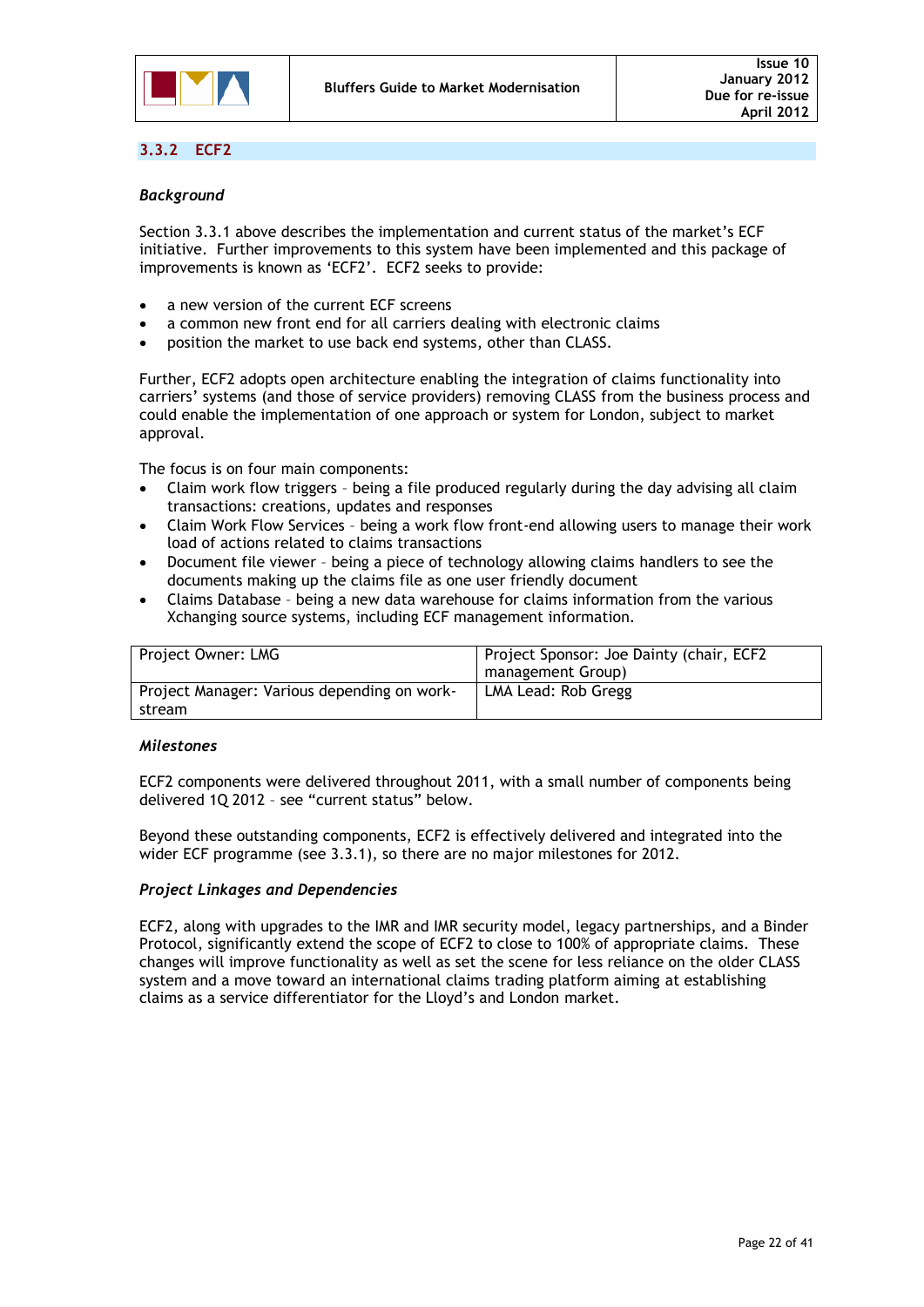

### *Current status*

Status:

- CWT was introduced into live production in November 2010
- CAS and SSO were released into live production April 2011
- DFV was introduced into live production May 2011
- CWS was introduced into live production July 2011
- CDW was introduced into live production August 2011

Aside from a small number of components that are due to complete in 1Q 2012, the project is now live and complete. 95% of the market has now signed up to ECF.

### <span id="page-22-0"></span>**3.3.3 ECF - Binders**

### *Background*

In order to progress usage of ECF for binder processing it has been decided to develop interim work-arounds ahead of system enhancements to fully manage co-lead binders on ECF.

An initial phase (phase one), using email for the co-leaders to agree a claim, concluded that email is too cumbersome as a practical business process.

Phase two has been extended to include 01/01/12 renewals and will now run until April 2012 with the following arrangements:

- The broker separates out individual bordereaux items.
- Agreement of all "outside of authority co-lead" claims that are in the bordereaux continue to be managed on paper while "within authority co-lead" claims are handled via ECF.
- Transactional processing leading to settlement for both "outside" and "within" authority co-lead claims is all managed through the ECF Bordereaux.

This provides a step-change increase for more claims to be brought into scope for ECF while providing data to establish a business case for phase three, a full co-lead ECF solution.

| Project Owner: LMG                  | Project Sponsor: Tim Willcock (LMA)      |
|-------------------------------------|------------------------------------------|
| Project Manager: Robert Gregg (LMA) | LMA Lead: Rob Gregg and Jonathan Webster |

#### *Milestones*

Phase one complete.

Phase two – anticipated to conclude by April 2012.

Phase three – dependant on the outcome of phase two.

### *Project Linkages and Dependencies*

This is a sub-project within the wider ECF take-up programme – see 3.3.1.

#### *Current status*

The workaround has been extended to run to April 2012 to ensure higher volumes are captured with the inclusion of 01/01/12 renewals. Set criteria and scenarios have been included within the pilot to maximise usage and complexities and by extending the pilot. It is anticipated a further 3 brokers and 2 managing agents will join the project commencing January 2012. It is then expected to analyse the results to enable a full understanding before moving on to the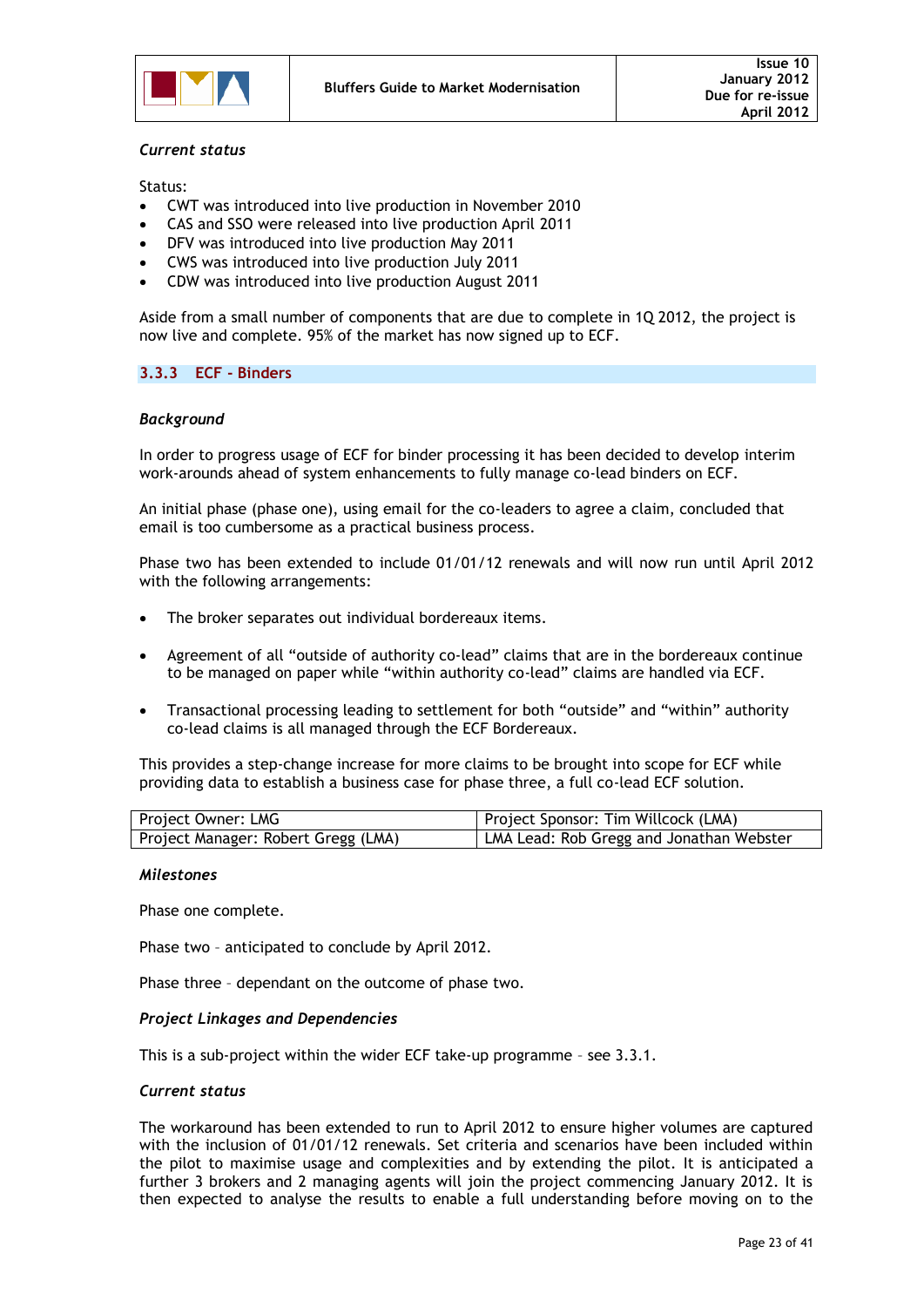

next phase which will include an investigation into an automated solution to incorporate the agreement of outside authority co-lead claims via electronic means.

### <span id="page-23-0"></span>**3.3.4 ECF - Legacy**

### *Background*

Having proved that ECF addresses many of the sources of delays in the claims process by removing the hand-offs between the broker, the leader and XCS, and delivers significant improvements in the end-to-end claims processing times, a broker-led ECF Legacy Working Group was set up to identify and assess the options for extending the scope of ECF to include legacy claims. The group made a number of recommendations which were accepted by LMG in October 2008.

The project falls under the governance of the ECF User Group (see 3.3.1). A group, under the chairmanship of Steve Robson of Alterra, has been formed to specifically review appropriate legacy claim back loading. Several initiatives have been instigated, predominately with Aon, Guy Carpenter, Willis, and Xchanging, to load high value reinsurance claims. LMACC has agreed to expand the reinsurance initiative with other brokers including BMS Group and with other lines of business such as property, energy and aviation under consideration. The group continues to explore the use of "willing partners" as another area of legacy development. The ECF Systems Process & Procedures (SP&P) is being updated to encourage greater uptake in the use of ECF for any legacy claims within scope. Lloyd"s CTP now has ECF Legacy under review.

| Project Owner: LMG                    | Project sponsor: Tom Bolt, Director of<br>Performance Management Lloyd's |
|---------------------------------------|--------------------------------------------------------------------------|
| Project Manager: Will Curtis, Lloyd's | LMA Lead: Rob Gregg                                                      |

### *Milestones*

LMG 2012 target – all new claims via ECF. Increase ECF usage to 80% of their business by Q4.

### *Project Linkages and Dependencies*

This is a sub-project within the wider ECF take-up programme – see 3.3.1.

### <span id="page-23-1"></span>**3.3.5 ACORD claims management working group (ECOT+)**

### *Background*

An ACORD "Claims Working Group" was formed in the spring of 2010 to develop the "ECOT+" workstream. It considered proposed new requirements for communication within the claims community over and above those already provided by ACORD claim and accounting messages (already in live usage internationally).

The group addresses new requirements regarding

- The ability for a conversation/dialogue to occur between participants in a claim (beyond existing claim advice and response messages)
- The ability to support further roles of the parties involved in a claim (beyond that of broker and carrier)
- The ability to support further processes like the instruction of experts and delegated parties including the forwarding of messages and documents.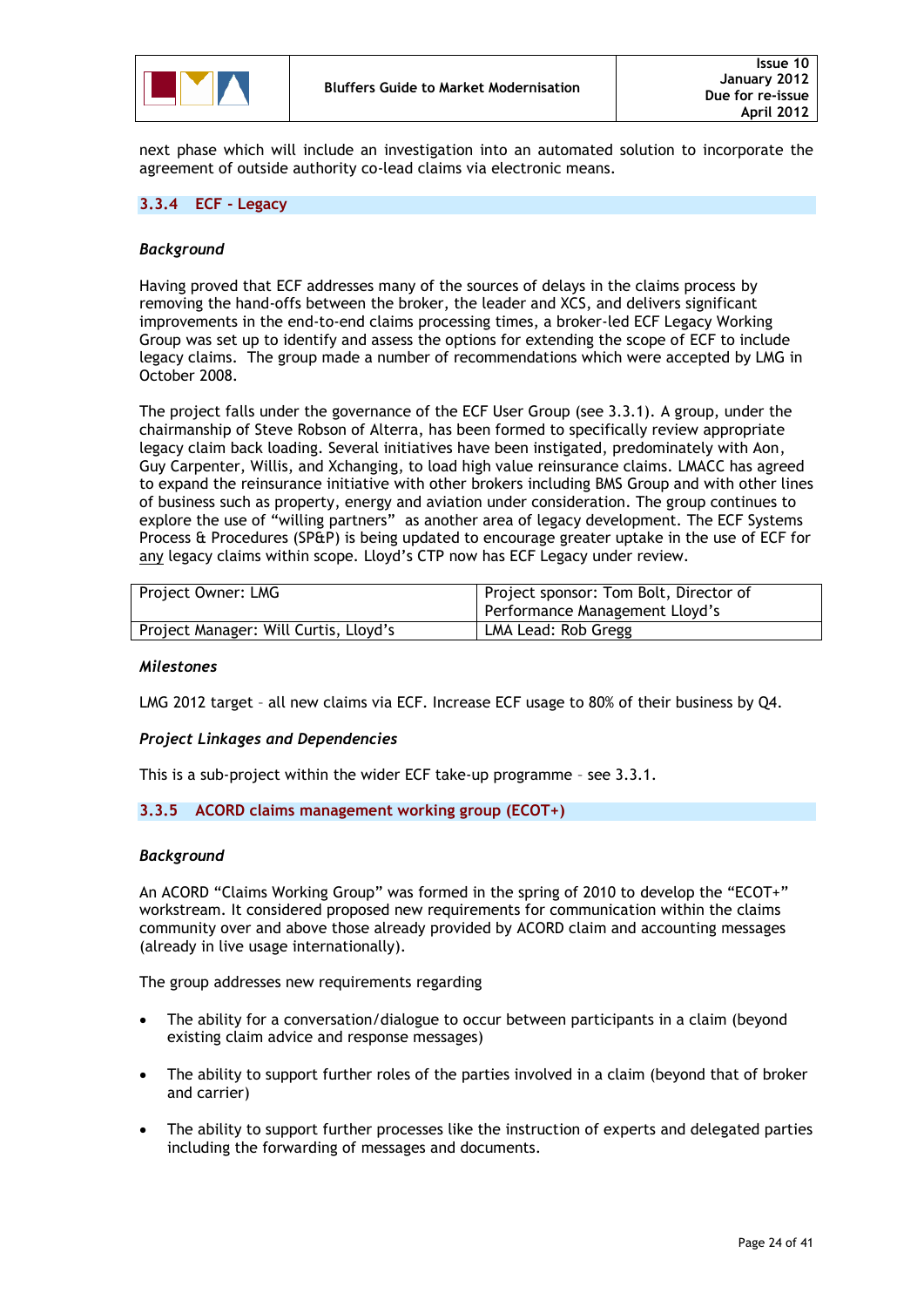This group had a wider international involvement with participants from USA, Europe and the London market. The key London market contacts are:

- Project manager: Phil Brown, ACORD
- ACORD Claims Working Group chairman: Graeme Veale, Markel

Messages created by the group are called ProcessServiceRq (request) and ProcessServiceRs (response), allowing existing ACORD claim (and other) messages to be "wrapped" together for single transmission between parties. These were agreed through the ACORD process and published with "candidate recommendation" status by ACORD in January 2011. This status denotes that the standard is ready to be piloted by implementers and that ACORD is awaiting feedback from those implementers in order to be able to publish the new standard in "final" status.

### *Milestones*

It is expected that the ProcessServiceRq/Rs messages will be proposed for "final" status in spring 2012.

### *Project Linkages and Dependencies*

The ECF project provides for scanned claims documentation to be stored on a central repository and links this to financial claims data available through CLASS. ECF2 and the Claims Management project are aligned to this but go a step further by defining the core claims data in a structured format. Note that the ECF project does not yet use the ProcessServiceRq/Rs messages in pilot or live mode but the messages are available if ECF has a requirement to use them in the future.

### *Current status*

The messages were published with "candidate recommendation" status by ACORD in January 2011. Some pilot implementation has occurred and this has resulted in some changes based on practical feedback. Further pilots are ongoing and it is expected that the ProcessServiceRq/Rs messages will be proposed for "final" status in spring 2012.

### <span id="page-24-0"></span>**3.3.6 Lloyd's Claims Transformation Project**

### *Background*

This project responds to the market"s debate about future claims handling and aims to enhance Lloyd"s reputation for fair and fast claims handling and place claims on a par with underwriting in terms of creating competitive advantage for firms and the market as a whole. This is being delivered through a number of work streams including:

- Roll-out of Scope and Legacy
- Enhanced Governance
- Shared Services
- MI and Data

The 2010 Pilot Scheme was introduced at 1 January 2010 for certain risk codes under Property, Marine and Casualty Treaty. The Claims Implementation Board (CIB) monitored the handling of claims under the Scheme against the defined success criteria of speed, quality and market perception. These success criteria were met or exceeded which led to Franchise Board agreement to expand the scope of the 2010 Pilot Scheme with effect from 1 July 2011.

Following the success of the 2010 Pilot Scheme, Lloyd"s has amended the 2006 Claims Scheme and renamed it to recognise the change of the 2010 scheme from a pilot scheme to a separate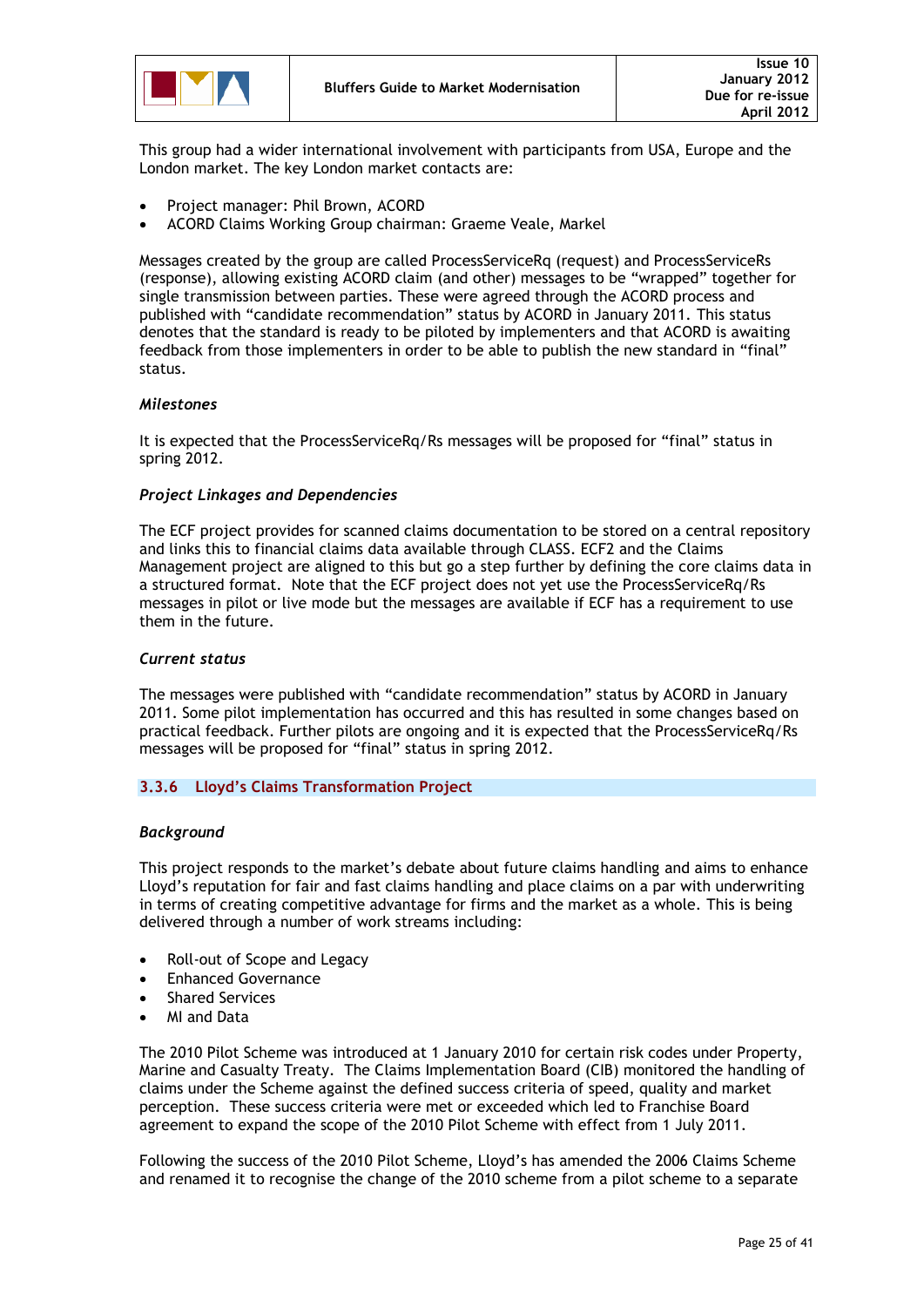

Lloyd"s Claims Scheme. The scope has been further expanded with effect from 1 January 2012 into Professional Indemnity, Financial Institutions and Medical Malpractice risk codes.

The pilot trialled three tranches of claims (Lloyd"s share values): Standard - up to £100,000, Mid-tranche – £100,000 - £5,000,000, and Complex – over £5,000,000. Allocation of a claim to any particular tranche also involves a number of non-financial triggers.

Following feedback from the market the three claims categories have been replaced by just two categories - standard up to £100,000 and complex £100,000 and above. For claims within the scope of CTP the Lloyd"s leader acts as single agreement party for standard claims and will bind the following Lloyd"s market. For complex claims, agreement is by the leader and second Lloyd"s underwriter with the remaining follow market having powers to call a market meeting if there is disagreement with, or between, the leader and second underwriter.

Leaders and second underwriters have an express duty of care to followers but with limitation of liability. Underwriters wishing to outsource claims handling are able to do so although currently, XCS is the only outsource option.

In addition, the Lloyd"s Claims Talent Programme has been initiated.

Further information is available from the Lloyd's website.

| Project Owner: Lloyd's                | Project Sponsor: Tom Bolt, Director of<br>Performance Management |
|---------------------------------------|------------------------------------------------------------------|
| Project Manager: Will Curtis, Lloyd's | LMA Leads: Tim Willcock, Gary Bass                               |

### *Milestones*

Lloyd"s Claims Transformation Programme is now enshrined in the Lloyd"s 2010 Pilot Scheme and is effectively "business as usual". The Claims Implementation Board (CIB) will be monitoring the Scheme during 2012 in order to consider future Lloyd"s claims handling. The CIB expect to introduce the remaining risk codes into CTP with affect from the 1 July.

### *Project Linkages and Dependencies*

The project is in line with the general desire amongst many managing agents to have flexibility and choice in business processing and although not directly linked to other claims initiatives offers the prospect of a more streamlined claims agreement process to be managed within the functionality of ECF.

### *Current status*

Further details are contained in the [Lloyd's market bulletin Y4482,](http://www.lloyds.com/~/media/Files/The%20Market/Communications/Market%20Bulletins/2011/04/Y4482.pdf) Y4522 and Y4531. As at 25 November 2011 there were 13,967 claims being handled within the CTP definitions.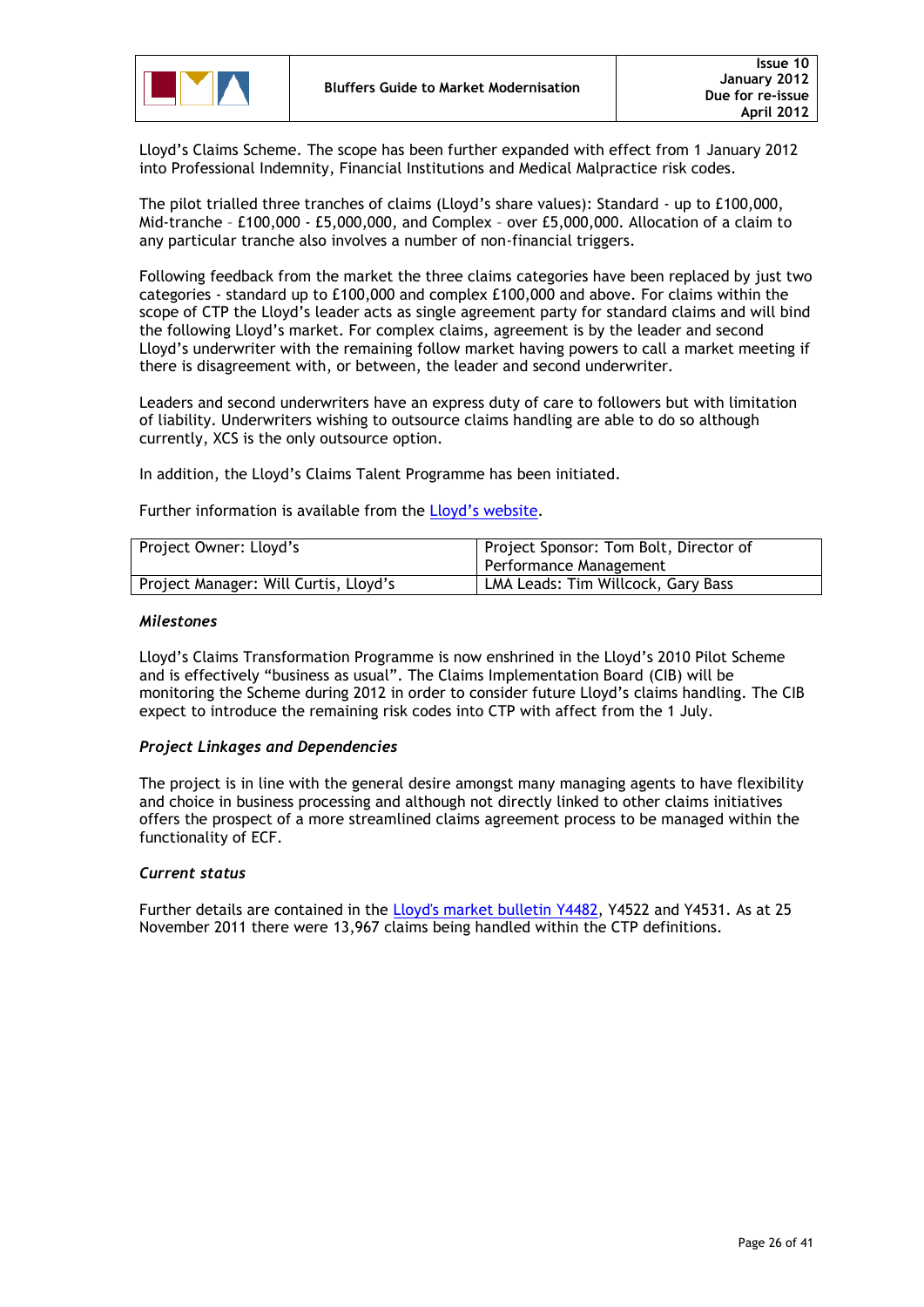### <span id="page-26-0"></span>**3.4 Placing support**

### <span id="page-26-1"></span>**3.4.1 Placing support project**

### *Background*

Placing support is the electronic exchange of data and documents between trading parties to support the transaction of insurance business, whether a new risk, a renewal or a contract term amendment; it does not replace the face-to-face negotiation of business where this adds value. Placing support is a major part of the LMG's view of the future and under this project, LMA runs various central activities to support and coordinate with the activities of market organisations, suppliers and other bodies.

The Placing Support Steering Group (PSSG) has set the vision for placing support as:

*The use of electronic processes, compliant with ACORD international data standards, for the submission of risk details, the agreement of terms, and contract formation for all risk placements and contract amendments in the London market, enabling the selective use of negotiation outside the electronic process where required by trading partners.*

The objectives of the project are:

- to create clarity in the market about the benefits and implications of, and options for, the adoption of placing support
- to extend significantly the use of placing support amongst Brokers and Insurers in the market generally.

The key work-stream is adoption by the market of electronic support for endorsements (see 3.4.2). In addition, background work continues addressing original placement, declarations under lineslips and facilities, and additional structured data.

The main source of information on the project is the **LMGS** [website.](http://www.marketreform.co.uk/index.php?option=com_content&view=article&id=12&Itemid=138&2ced3df0a1c08ee30f41a6e26bbeabd2=f29e1a9cc9dae5d1890302fc452d871e)

| Project Owner: LMG                | Project Sponsor: Tim Carroll (Chaucer) |
|-----------------------------------|----------------------------------------|
| Project Manager: Rob Gillies, LMA | LMA Lead: Peter Holdstock              |

### *Milestones*

Please refer to section 3.4.2 for information on the market"s adoption of electronic processes to support the transaction of endorsements, which is the main activity in this field.

LMG 2012 target – agree roadmap by end Q2. Existing and early adopter activity ongoing.

### *Project Linkages and Dependencies*

Placing support is the starting point for the full electronic lifecycle of the risk and is a key element of the markets" discussion about future London market processes. As adoption of placing support gains momentum, this will open up distribution models, driving change in the way accounting and settlement and claims are processed.

### <span id="page-26-2"></span>**3.4.2 Electronic support for endorsements**

### *Background*

One of the major aspects of the market"s drive to adopt electronic processes to support placing is in the area of endorsements. This is part of the LMG"s wider sponsorship of the use of electronic processes to support business placement. It builds on previous related work such as the introduction of the Market Reform Contract Endorsement (MRCE) format and the transaction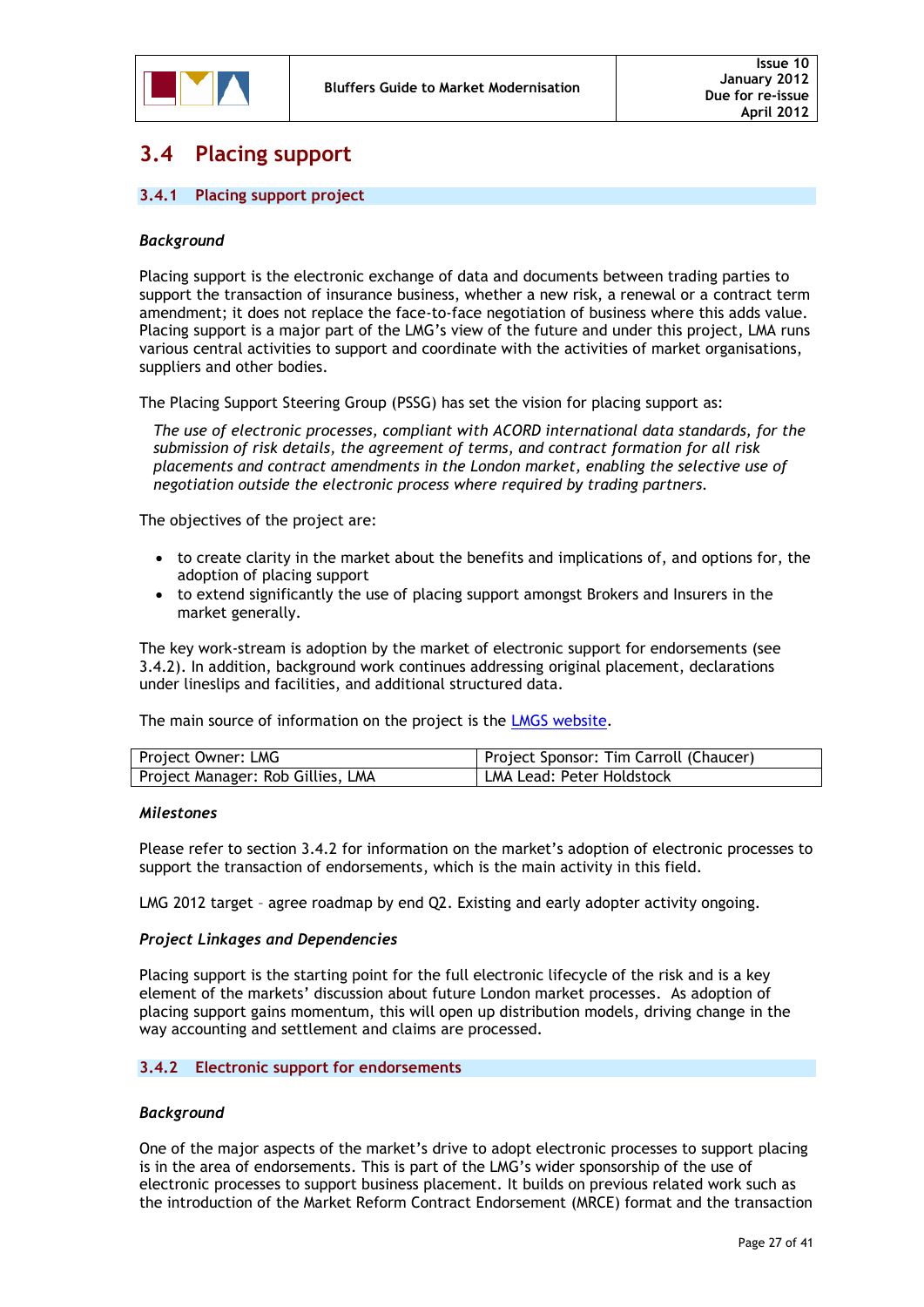

of MRCE by email (eMRCE) and exploits work by individual firms and The Exchange.

The ultimate objective of this work is for all endorsements in the London market, irrespective of complexity, to be submitted and agreed electronically using data messaging. Importantly, this does not preclude negotiation between broker and underwriter, whether face-to-face or by other means.

The project saw a successful pilot using direct Marine classes run during the final quarter of 2010. This confirmed that electronic processes can be used effectively, enabling underwriters and brokers to get experience of the benefits offered by the use of such processes.

The issues that emerged from the pilot were addressed by the Business Process Design Authority and a documented resolution path for each of these agreed.

The primary source of information on this work-stream is the LMGS [website.](http://www.marketreform.co.uk/index.php?option=com_content&view=category&id=95&Itemid=205&2ced3df0a1c08ee30f41a6e26bbeabd2=f29e1a9cc9dae5d1890302fc452d871e)

| Project Owner: LMG                | Project Sponsor: Tim Carroll (Chaucer) |
|-----------------------------------|----------------------------------------|
| Project Manager: Rob Gillies, LMA | LMA Lead: Peter Holdstock              |

### *Milestones*

Following the initial marine pilot, the following milestones were achieved during 2011, which saw the introduction of key improvements and the roll out to additional classes of business:

- April Marine continued as "business as usual", building volume and extending beyond initial classes by mutual consent between trading partners.
- July Carriers were ready to receive Property, Professional Indemnity and Specie endorsements electronically, sponsored by Aon, Marsh and Willis respectively. LIIBA actively promoted these classes with all other brokers and volumes built in all live classes during summer / autumn.
- October saw the implementation of 11 key process improvements, allowing further volumes to build in all live classes.
- February 2012 Implementation of conditional acceptances (subjectivities) and multisection solutions, allowing further volume build in all live classes.

Additional milestones set for 2012 include the following:

- March 2012 Carriers are to be ready to receive all endorsements electronically for all classes of business. Organisations that wish to progress more quickly have already been doing so in collaboration with trading partners.
- LMG 2012 target rollout across all classes by Q1. 70% of endorsements processed electronically by Q4.

### *Project Linkages and Dependencies*

As with the MRC, aligning the London endorsement format (the MRCE) with ACORD data standards has allowed the adoption of data messaging based on those same ACORD standards. Adopting data messaging to support endorsements, as an initial step in the wider area of support to placing, is aligned to the markets' plan to adopt data messaging in A&S and claims and hence a foundation for future processes. The lessons learnt, particularly where process improvements have been identified, take the market forward significantly to introducing messaging support for full placing.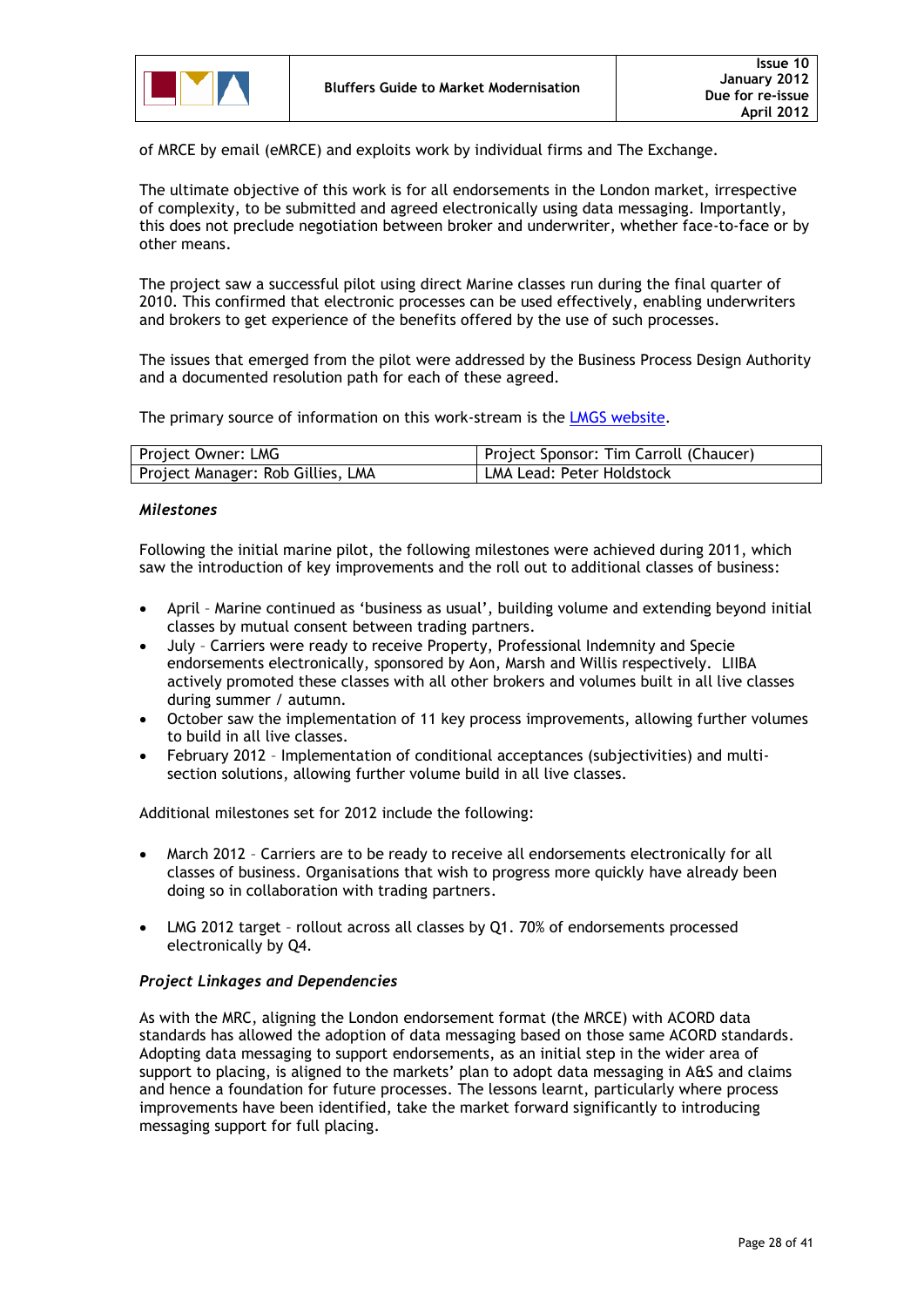

### *Current status*

- The processing of endorsements electronically continues as "business as usual" within the agreed classes, leading to the roll out to all classes in March 2012.
- All Managing Agents are preparing for the March 2012 roll out but ensuring that the Contacts Database in The Exchange is populated with details of all their underwriters who they expect will be receiving messages from brokers.
- Roll out plans for additional brokers are in place, and the constantly-evolving Engagement Matrix reflects the roll out plans for all brokers and a number of additional IUA carriers.
- Electronic Endorsement volumes and response times are currently reported to the market on an anonymous basis, with details of data for specific organisations being reported only to the organisation itself. A proposal is being worked on to publish data to the market in 2012 on a fully disclosed basis.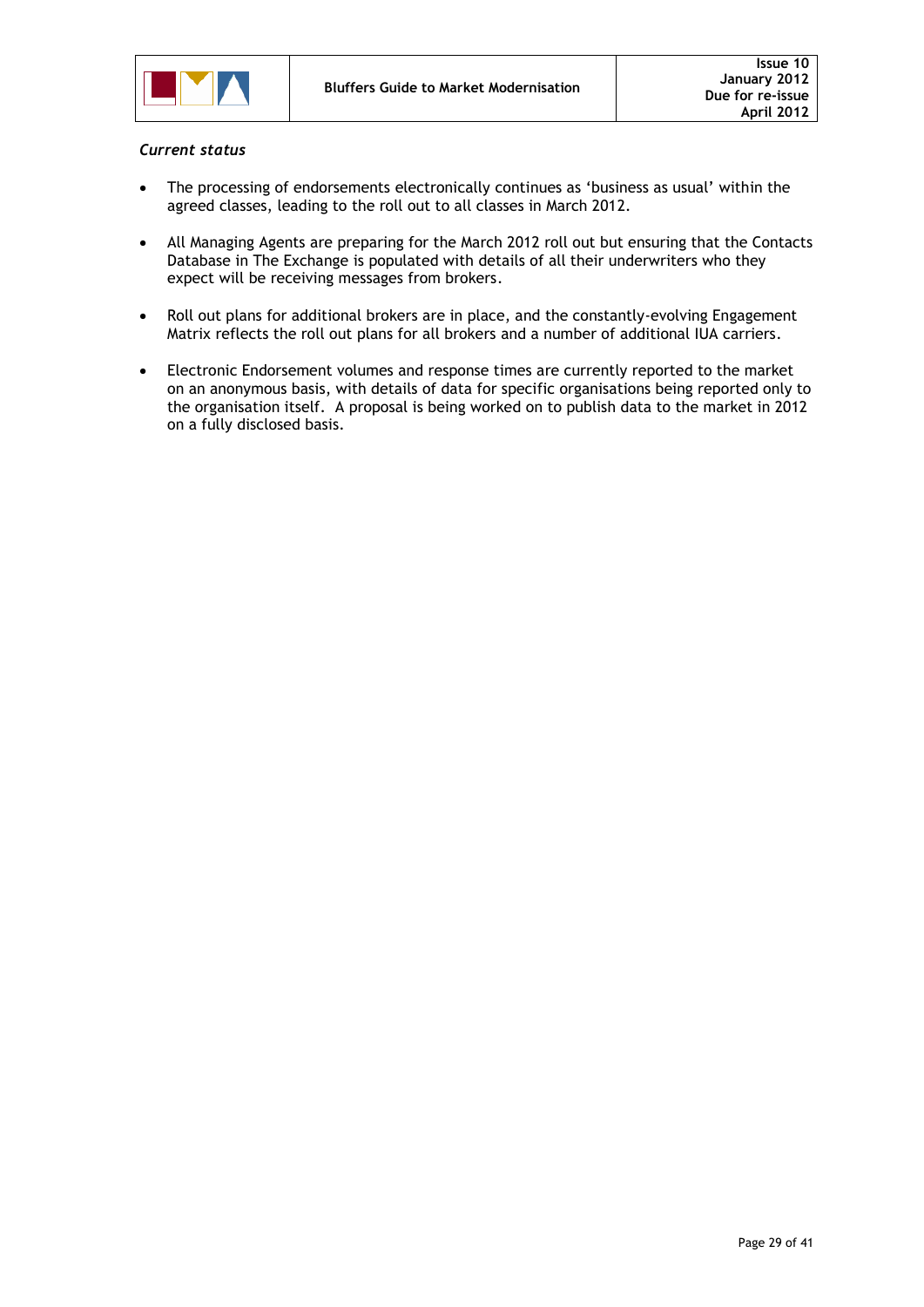

# <span id="page-29-0"></span>**Appendix A – Glossary of Terms**

| <b>Phrase</b>               | <b>Acronym</b> | <b>Description</b>                                        |
|-----------------------------|----------------|-----------------------------------------------------------|
| A&S User Group              | A&SUG          | A practitioner based group, reporting to the AAC,         |
|                             |                | dealing with issues related to the development and        |
|                             |                | adoption of A&S processes.                                |
| Accounting and              | A&S            | The processing of technical accounts (closings) and       |
| Settlement                  |                | financial accounts (settlements) between broker and       |
|                             |                | carrier (or between broker and XIS where the carrier      |
|                             |                | elects to use XIS to perform this and other functions     |
|                             |                | on its behalf). For many years business processed via     |
|                             |                | XIS was based on paper documents (LPANs).                 |
|                             |                | Predominantly, the process is now based on                |
|                             |                | document images loaded to the IMR - sometimes the         |
|                             |                | term A&S is taken to mean submissions specifically        |
|                             |                | via the IMR. As of 2011, Accounting and Settlement is     |
|                             |                | increasingly based on the exchange of ACORD               |
|                             |                | standard electronic data messages (E-Accounts).           |
| <b>Accounting Splits</b>    |                | The breakdown of a premium into amounts at which          |
| (Carrier Accounting         |                | transactions are raised. These may be:                    |
| Entries)                    |                | 'fundamental accounting splits' - related to the          |
|                             |                | fundamental structure of the risk as determined           |
|                             |                | by the requirements of the broker's client or as          |
|                             |                | dictated by the conditions imposed by carriers, or        |
|                             |                | 'non-fundamental accounting splits' - splits<br>$\bullet$ |
|                             |                | required for other reasons, mainly for a carrier's        |
|                             |                | regulatory reporting.                                     |
|                             |                | A non-fundamental split from a broker's perspective       |
|                             |                | may be fundamental from a carrier's perspective.          |
| <b>ACORD4ALL</b>            |                | ACORD4ALL - an Xchanging service converting bureau        |
|                             |                | legacy message files (signing, settlement & claims) to    |
|                             |                | individual ACORD (RLC XML 2008-1 and 2005-2)              |
|                             |                | equivalents of technical account, claim movement          |
|                             |                | and financial account.                                    |
| Association for             | <b>ACORD</b>   | A global, non-profit standards development                |
| Cooperative                 |                | organization serving the insurance industry and           |
| <b>Operations Research</b>  |                | related financial services industries. See the ACORD      |
| and Development             |                | website for more information. ACORD standards are         |
|                             |                | the successor to the LIMNET EDI standards adopted by      |
|                             |                | the market in the late 1980s.                             |
| Associations'               | AAC            | A practitioner based group established by the LMA         |
| Administration              |                | and IUA to manage the market's contract and               |
| Committee                   |                | relationship with XIS as regards the IMR and related      |
|                             |                | market infrastructure.                                    |
| <b>Bureau</b>               |                | Colloquial London terminology for XIS.                    |
| <b>Business</b>             | <b>BIG</b>     | The Ruschlikon Business Implementation Group (BIG)        |
| Implementation Group        |                | that reports to the Ruschlikon Steering Group.            |
| - Ruschlikon                |                |                                                           |
| <b>Business Process</b>     | <b>BPDA</b>    | The governance group tasked with analysing and            |
| Design Authority            |                | designing solutions to support the electronic placing     |
|                             |                | programme reporting to the Placing Support Steering       |
|                             |                | Group (PSSG).                                             |
| Claims                      | <b>CIB</b>     | The Board responsible for implementing Lloyd's            |
| <b>Implementation Board</b> |                | claims transformation programme.                          |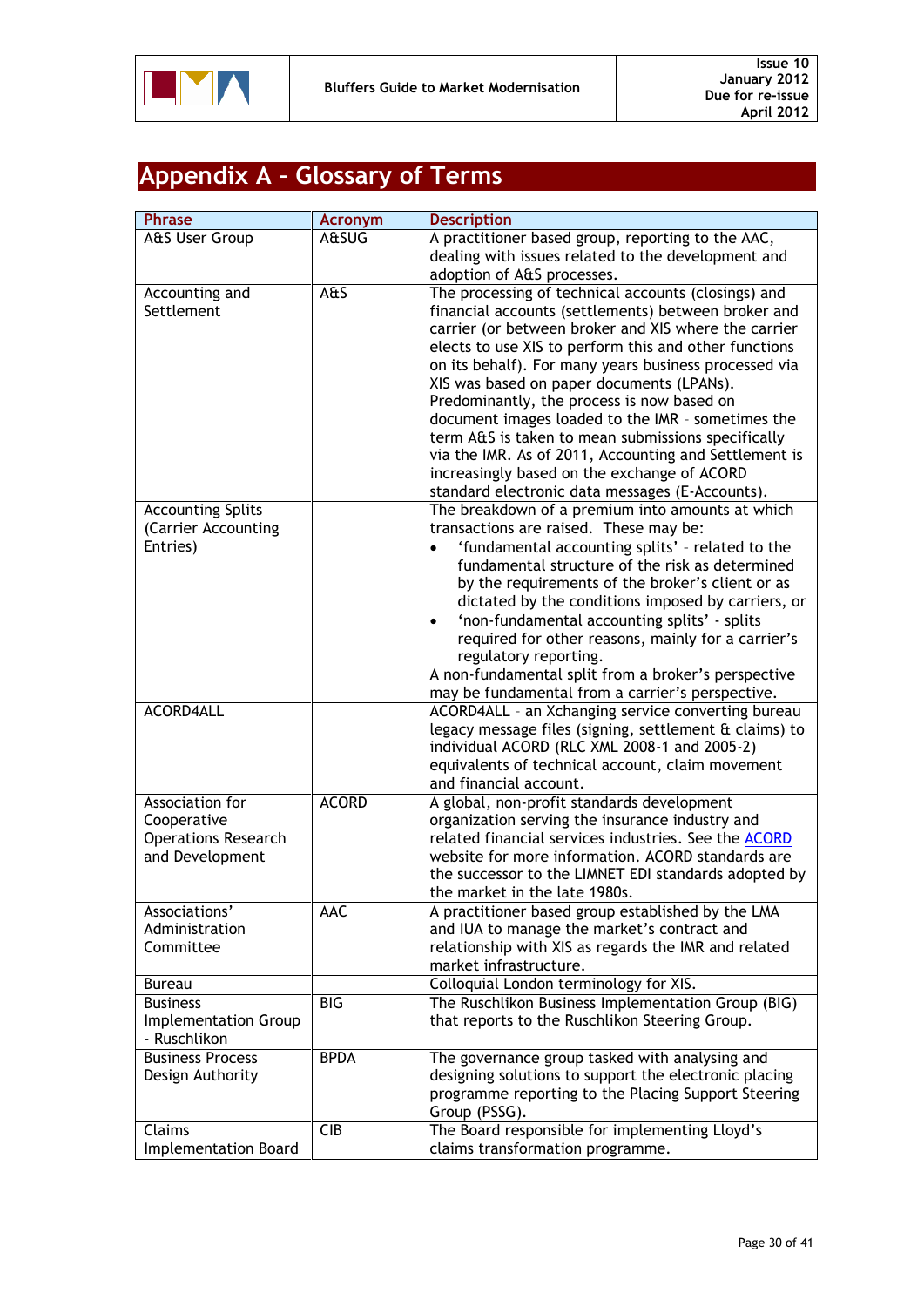

| <b>Phrase</b>                 | <b>Acronym</b> | <b>Description</b>                                        |
|-------------------------------|----------------|-----------------------------------------------------------|
| <b>Claims Loss Advice</b>     | <b>CLASS</b>   | CLASS enables brokers to load claim data transactions     |
| and Settlement                |                | and some supporting information so that carriers can      |
| System                        |                | agree, query and reject claims 'on line' using EDIFACT    |
|                               |                | messages e.g. LIMCLM. Combined with the IMR, CLASS        |
|                               |                | underpins ECF.                                            |
| <b>Claims Services</b>        | <b>CSRB</b>    | The LMA committee, reporting to the MPC,                  |
|                               |                |                                                           |
| <b>Review Board</b>           |                | responsible for managing the delivery by XCS of its       |
|                               |                | claims services to managing agents (see also the LMA      |
|                               |                | website).                                                 |
| <b>Cross Market</b>           | <b>CMMG</b>    | An LMA supported group which operates jointly on          |
| Messaging Group               |                | behalf of the LMA and IUA as a centre of knowledge        |
|                               |                | and expertise for dealing with and advising on            |
|                               |                | technical issues in relation to the use of, and changes   |
|                               |                | to, London market insurance business messages (see        |
|                               |                | also the LMA website).                                    |
| Delinking                     |                | Separation of the premium technical account and           |
|                               |                | financial transaction, facilitating earlier allocation of |
|                               |                | a signing number and date, faster cash flow, and          |
|                               |                | timely policy signing.                                    |
| <b>Document Repository</b>    | <b>DRI</b>     | An ACORD technical standard that supports the             |
| Interoperability              |                | automatic interchange of free-format documents            |
|                               |                | between repositories.                                     |
| E-Accounts                    |                | An initiative to replace the paper and / or IMR-based     |
|                               |                | premium submissions to XIS with the full suite of         |
|                               |                | ACORD messages as above which will then be                |
|                               |                | automatically loaded to XIS systems.                      |
| <b>ECF User Group</b>         | <b>ECFUG</b>   | A practitioner based group, reporting to the AAC,         |
|                               |                | dealing with issues related to the development and        |
|                               |                | adoption of ECF.                                          |
| E-Accounts                    | <b>EAIG</b>    | A sub-group of EAMG tasked with resolving process         |
|                               |                |                                                           |
| Implementation Group          |                | issues arising from the development and                   |
|                               |                | implementation of electronic accounting in the            |
|                               | <b>EAMG</b>    | London bureau market.                                     |
| E- Accounts                   |                | The senior governance body, reporting to LMG, tasked      |
| Management Group              |                | with developing the market's electronic accounting        |
|                               |                | capability and driving adoption.                          |
| <b>Electronic Back Office</b> | <b>EBOT</b>    | The use of the full suite of ACORD messages for           |
| <b>Transactions</b>           |                | management of accounting and settlement processes         |
|                               |                | for the non-bureau market.                                |
| <b>Electronic Claims File</b> | ECF/ECF2       | An integrated service for claims handling and             |
|                               |                | processing delivered through a combination of the         |
|                               |                | Insurers Market Repository (IMR) and the Claims Loss      |
|                               |                | Advice and Settlement System (CLASS). ECF2 provides       |
|                               |                | additional functionality to enhance the underwriter       |
|                               |                | use of the ECF platform.                                  |
| <b>Electronic Claims</b>      | ECOT+          | The use of the full suite of ACORD messages for           |
| <b>Office Transactions</b>    |                | management of the claims processes for the non-           |
|                               |                | bureau market.                                            |
| <b>Electronic Data</b>        | <b>EDI</b>     | A standard for the exchange of structured                 |
| Interchange                   |                | transmission of data between organizations by             |
|                               |                | electronic means. It is used to transfer electronic       |
|                               |                | documents from one computer system to another,            |
|                               |                | i.e. from one trading partner to another. The London      |
|                               |                | market adopted EDI as a standard in the late 1980s.       |
|                               |                | EDI messaging is being replaced by ACORD messaging        |
|                               |                | on a piecemeal basis.                                     |
|                               |                |                                                           |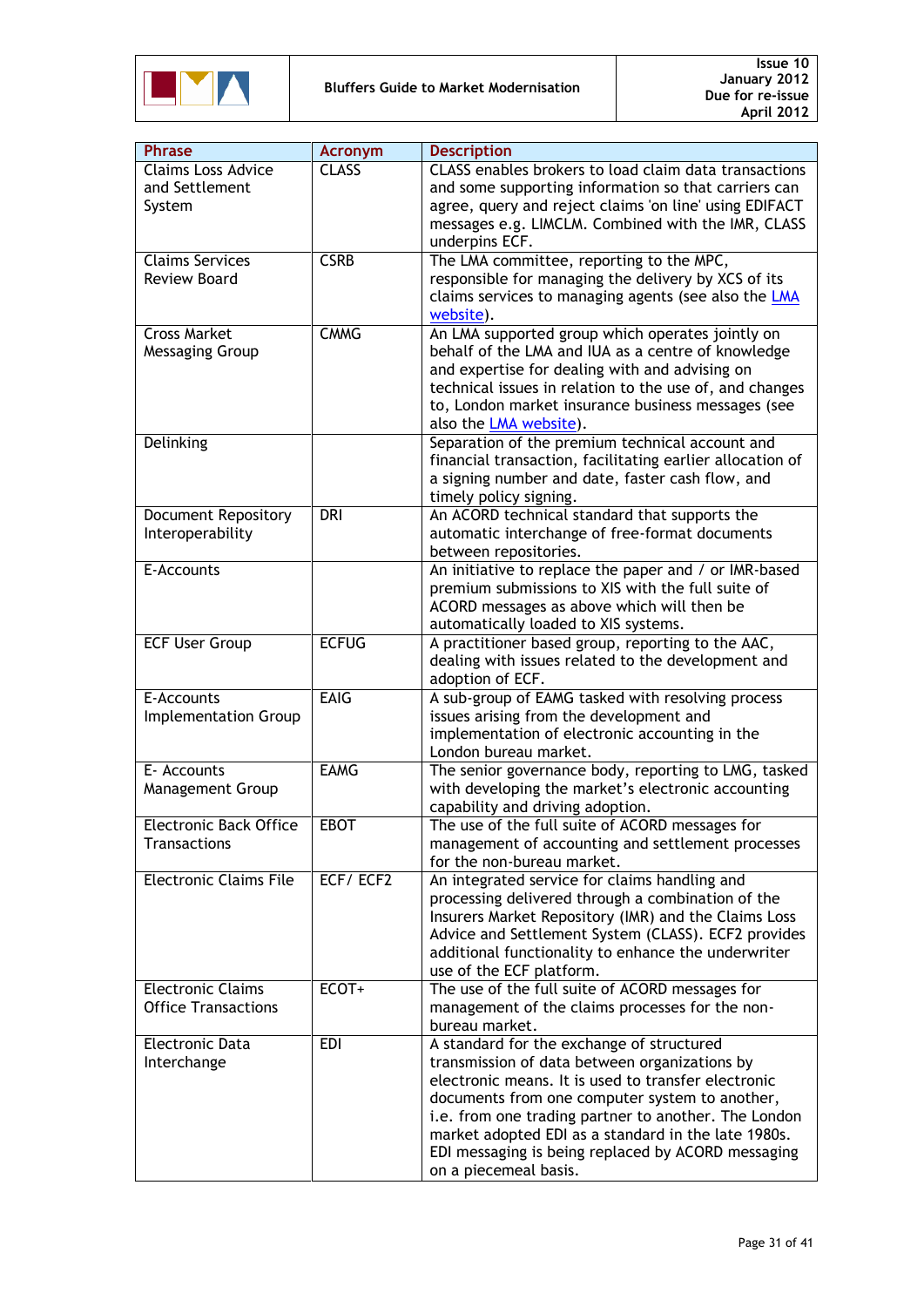

| <b>Phrase</b>                                                                       | <b>Acronym</b> | <b>Description</b>                                                                                                                                                                                                                                                                                                                                                                                                                                                                                                                                      |
|-------------------------------------------------------------------------------------|----------------|---------------------------------------------------------------------------------------------------------------------------------------------------------------------------------------------------------------------------------------------------------------------------------------------------------------------------------------------------------------------------------------------------------------------------------------------------------------------------------------------------------------------------------------------------------|
| Electronic Data<br>Interchange For<br>Administration,<br>Commerce, and<br>Transport | <b>EDIFACT</b> | An international EDI standard developed under the<br>United Nations. The work of maintenance and further<br>development of this standard is done through the<br>United Nations Centre for Trade Facilitation and<br>Electronic Business.                                                                                                                                                                                                                                                                                                                |
| Electronic London<br>Premium Advice Note                                            | ELPAN2         | The use of ACORD messages for the management of<br>accounting and settlement processes for carriers<br>using XIS. ELPAN2 has been subsumed into E-<br>Accounts.                                                                                                                                                                                                                                                                                                                                                                                         |
| <b>Electronic Market</b><br><b>Reform Contract</b><br>Endorsement                   | <b>eMRCE</b>   | The (now obsolete) initiative to implement processes<br>to transact MRCE using email and other forms of non<br>face-to-face communications.                                                                                                                                                                                                                                                                                                                                                                                                             |
| <b>Electronic Placement</b>                                                         |                | See Placing Support                                                                                                                                                                                                                                                                                                                                                                                                                                                                                                                                     |
| <b>Financial Services</b><br>Authority                                              | <b>FSA</b>     | The regulatory body of the UK's financial services<br>industry.                                                                                                                                                                                                                                                                                                                                                                                                                                                                                         |
| <b>Finish What We Have</b><br><b>Started</b>                                        | <b>FWWS</b>    | The phrase used to refer to a programme of work<br>which will complete Xchanging related-elements of<br>the LMG's current work plan. This includes work to:<br>get all claims within the scope of Electronic<br>Claims File (ECF) including extending the scope<br>to encompass legacy claims and to achieve full<br>usage as well as usability improvements to the<br>claims systems collectively known as "ECF2"<br>get all premium submissions within the scope of<br>$\bullet$<br>the Insurers' Market Repository (IMR)<br>to implement E-Accounts. |
| <b>Insurers' Market</b><br>Repository                                               | <b>IMR</b>     | Infrastructure owned and funded by London market<br>insurers, both Lloyd's and non-Lloyd's, which provides<br>a common repository for documentation to support<br>accounting and settlement and claims processes.                                                                                                                                                                                                                                                                                                                                       |
| International<br>Underwriting<br>Association of London                              | <b>IUA</b>     | The body representing international and wholesale<br>insurance and reinsurance companies [IUA website.].                                                                                                                                                                                                                                                                                                                                                                                                                                                |
| Lloyd's and London<br>Market Introductory<br>Test                                   | <b>LLMIT</b>   | A multiple choice examination for those who are new<br>to the London Insurance Market, or for those who<br>want to gain a wider understanding of how this<br>market operates. LLMIT develops and tests awareness<br>and understanding of how business is traded in the<br>London Insurance Market and the roles and<br>responsibilities of those involved. It provides an<br>essential grounding in the working practices and<br>processes at Lloyd's.                                                                                                  |
| Lloyd's Market<br>Association                                                       | <b>LMA</b>     | The association representing the interests of<br>Managing Agents operating in the Lloyd's insurance<br>market [LMA website.].                                                                                                                                                                                                                                                                                                                                                                                                                           |
| Lloyd's Market<br><b>Association Claims</b><br>Committee                            | <b>LMACC</b>   | The primary LMA committee for overseeing claims<br>matters.                                                                                                                                                                                                                                                                                                                                                                                                                                                                                             |
| London &<br>International<br>Insurance Brokers'<br>Association                      | <b>LIIBA</b>   | The association representing the interests of<br>insurance and reinsurance brokers operating in the<br>London and international markets [LIIBA website.].                                                                                                                                                                                                                                                                                                                                                                                               |
| London Insurance<br>Market Claims Message                                           | <b>LIMCLM</b>  | The current London market standard EDI claims<br>message.                                                                                                                                                                                                                                                                                                                                                                                                                                                                                               |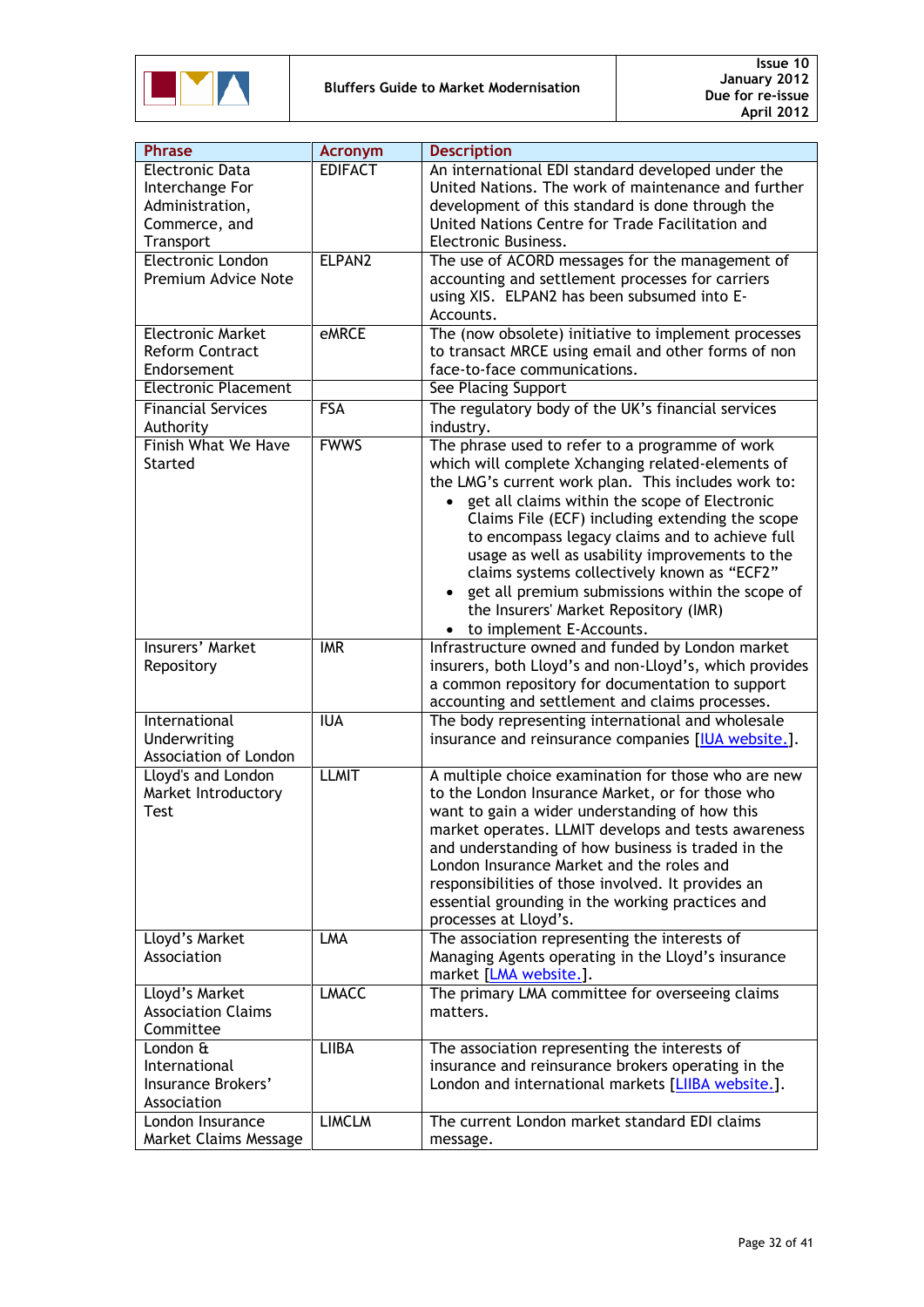

| <b>Phrase</b>               | <b>Acronym</b> | <b>Description</b>                                                                                  |
|-----------------------------|----------------|-----------------------------------------------------------------------------------------------------|
| London Insurance            | <b>LIMNET</b>  | A late 1980s predecessor of today's LMG-led activity,                                               |
| Market Network              |                | consisting of Lloyd's and the carrier / broker                                                      |
|                             |                | associations of the day, and responsible for market                                                 |
|                             |                | modernisation and standards. This body progressed                                                   |
|                             |                | the adoption of EDI in the market.                                                                  |
| London Market Group         | <b>LMG</b>     | The senior market-wide body responsible for                                                         |
|                             |                | promoting London as the market of choice for                                                        |
|                             |                | insurance. Through consensus between its principal                                                  |
|                             |                | participants - LMA, IUA, LIIBA, Lloyd's and members                                                 |
|                             |                | of the constituencies they represent - LMG sponsors                                                 |
|                             |                | and promotes work to:                                                                               |
|                             |                |                                                                                                     |
|                             |                | Set vision, strategy and timetable for the                                                          |
|                             |                | market.                                                                                             |
|                             |                | Resolve difficult cross market issues.                                                              |
|                             |                |                                                                                                     |
|                             |                | Communicate: influence the environment and                                                          |
|                             |                | disseminate information.                                                                            |
|                             |                | Set up governance for initiatives.                                                                  |
|                             |                | LMG firms lead by example, form lead                                                                |
|                             |                | implementer partnerships and encourage                                                              |
|                             |                | laggards.                                                                                           |
|                             |                | Ensure that initiatives are consistent with                                                         |
|                             |                | each other and with vision.                                                                         |
|                             |                | Measure progress on individual projects and                                                         |
|                             |                | whole modernisation programme.                                                                      |
|                             |                | Agree standards and where necessary produce                                                         |
|                             |                | them.                                                                                               |
|                             |                | Make sure that resources are in place                                                               |
|                             |                | - Project Managers, analysts, experts                                                               |
|                             |                | - Resolve funding for agreed initiatives                                                            |
|                             |                |                                                                                                     |
|                             |                | (London Market Group)                                                                               |
| London Market Group         | <b>LMGS</b>    | The office providing administrative and technical                                                   |
| Secretariat                 |                | support to the LMG and to London's change                                                           |
|                             |                | programme (London Market Group)                                                                     |
| London Premium              | <b>LPAN</b>    | A document (originally paper, now almost exclusively                                                |
| <b>Advice Note</b>          |                | an image on the IMR) to communicate technical                                                       |
|                             |                | account information from broker to XIS where a                                                      |
|                             |                | carrier has elected to use XIS to process business on                                               |
|                             |                | its behalf. Similar to a closing for non-XIS business.                                              |
| London-ism                  |                | A colloquial term indicating a process or other                                                     |
|                             |                | characteristic of the London insurance market which                                                 |
|                             |                | is inconsistent with processes or characteristics of                                                |
|                             |                | other insurance markets. London-isms are often                                                      |
|                             |                | referred to as being negative, meaning that they act                                                |
|                             |                | as barriers to entry or disincentives for brokers to                                                |
|                             |                | place business in London compared to other markets.                                                 |
|                             |                | However, London-isms can also be positives. For                                                     |
|                             |                | further information on the analysis of London-isms,                                                 |
|                             |                | contact the LMA.                                                                                    |
| <b>Market Processes</b>     | <b>MPC</b>     | LMA's principal committee, reporting to the LMA                                                     |
| Committee                   |                | Board, concerned with market process issues (see also                                               |
|                             |                |                                                                                                     |
| Market Reform               | <b>MRC</b>     | the LMA website).                                                                                   |
| Contract                    |                | An ACORD based standard adopted by the London<br>insurance market for risk placement documentation. |
|                             | <b>MRCE</b>    |                                                                                                     |
| Market Reform               |                | An ACORD based standard adopted by the London                                                       |
| <b>Contract Endorsement</b> |                | insurance market for endorsement documentation.                                                     |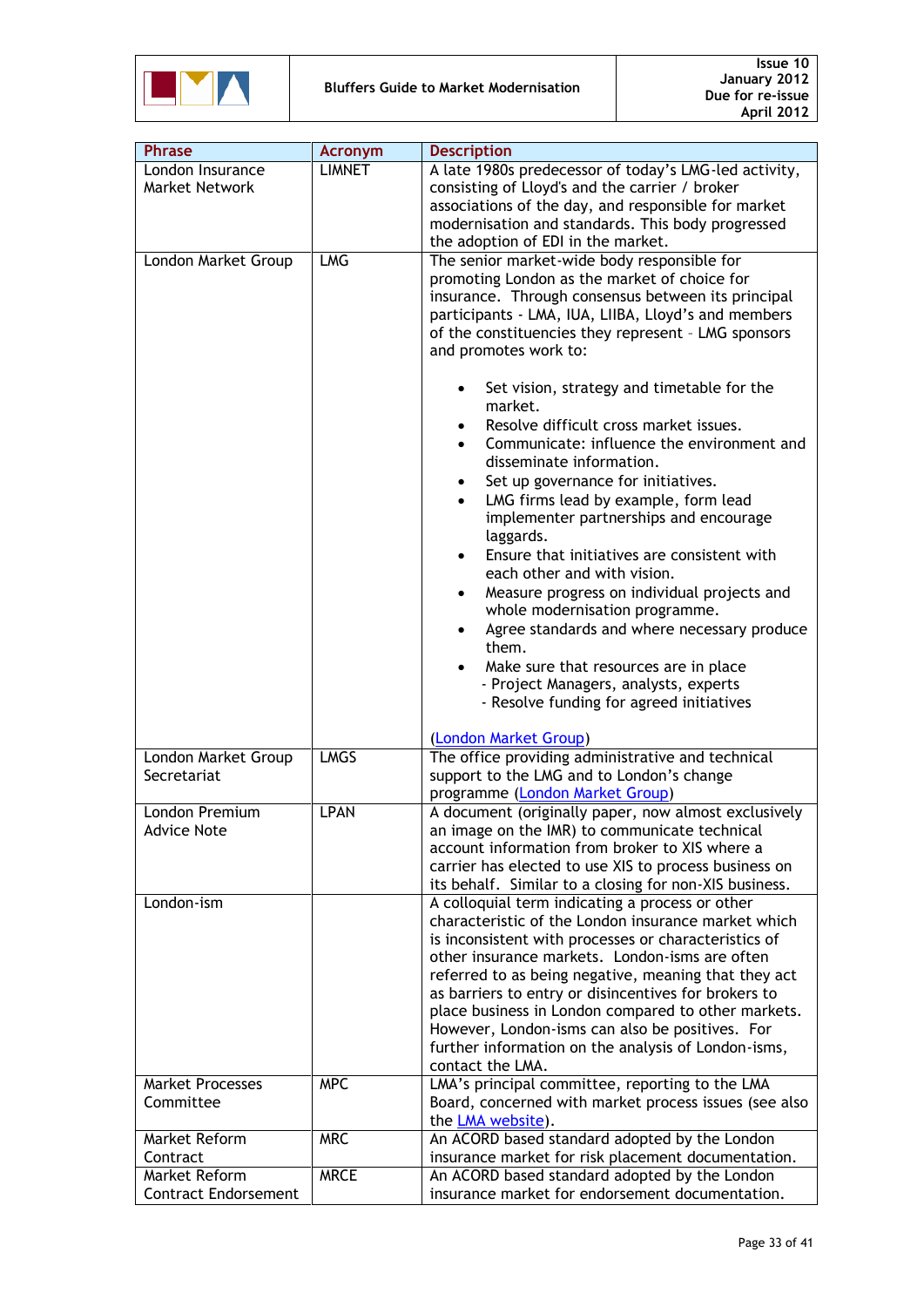

| <b>OSND</b><br>A reference applied by XIS to each premium or claims<br><b>Original Signing</b><br>Number and Date<br>transaction (unique to that transaction).<br><b>LPIG</b><br>London Placing<br>A suite of technical documentation setting out agreed<br><b>Implementation Guide</b><br>implementation protocols for the use of ACORD<br>standards to support the placing process in London.<br>Available from the LMA website.<br><b>Placing Support</b><br>PS<br>(as defined by the Placing Support Steering Group)<br>'The use of electronic processes, compliant with<br>ACORD international data standards, for the<br>submission of risk details, the agreement of terms,<br>and contract formation for all risk placements and<br>contract amendments in the London market, enabling<br>the selective use of negotiation outside the electronic<br>process where required by trading partners.'<br><b>PSSG</b><br>The senior governance body, reporting to LMG, tasked<br><b>Placing Support</b><br><b>Steering Group</b><br>with developing the market's Placing Support<br>capability and driving adoption.<br>An ISO standard document file format that facilitates<br><b>Portable Document</b><br><b>PDF</b><br>document exchange regardless of the software used<br>Format<br>to create the original document. PDF was originally<br>developed as a proprietary standard by Adobe and is<br>often referred to as "Acrobat".<br><b>PPIWG</b><br>Premium Payment<br>A London cross-market group, active during the mid<br>Improvement Working<br>2000s), that was tasked with identifying how<br>improvements could be achieved in settlement of<br>Group<br>premium from brokers to insurers.<br>PAG<br>A sub-group of XRB tasked with working with XIS to<br>Process Advisory<br>manage processing issues on behalf of XRB.<br>Group<br><b>RLC</b><br><b>Reinsurance and Large</b><br>The ACORD standard adopted for use in the London<br>Commercial<br>market.<br>Right first time<br>The concept of brokers providing error-free<br><b>RFT</b><br>accounting information to carriers or the bureau, thus<br>avoiding queries being raised or submission rejection<br>and subsequent rework.<br>Ruschlikon<br>Swiss Re's conference location where the 'Ruschlikon<br>Initiative' was originally conceived.<br>Structured data (see<br>Information contained in a message such as an XML<br>also unstructured<br>document which conforms to a set of rules regarding<br>data structure and intended usage. Structured data<br>data)<br>can be reused at any point in the process chain for<br>ancillary processes. An ACORD message contains four<br>types of structured data:<br>1. References: for example, client contract<br>reference.<br>2. Coded lists: for example, countries or classes of<br>business.<br>3. Percentages and Currency Amounts: for example,<br>written lines or premiums.<br>4. Text descriptions: free text for descriptions and<br>key clauses.<br>The LMA committee, reporting to the MPC, which<br>Systems Group<br>provides a focal point to consider systems and<br>technology matters within the Lloyd's market | <b>Phrase</b> | <b>Acronym</b> | <b>Description</b>                           |  |
|------------------------------------------------------------------------------------------------------------------------------------------------------------------------------------------------------------------------------------------------------------------------------------------------------------------------------------------------------------------------------------------------------------------------------------------------------------------------------------------------------------------------------------------------------------------------------------------------------------------------------------------------------------------------------------------------------------------------------------------------------------------------------------------------------------------------------------------------------------------------------------------------------------------------------------------------------------------------------------------------------------------------------------------------------------------------------------------------------------------------------------------------------------------------------------------------------------------------------------------------------------------------------------------------------------------------------------------------------------------------------------------------------------------------------------------------------------------------------------------------------------------------------------------------------------------------------------------------------------------------------------------------------------------------------------------------------------------------------------------------------------------------------------------------------------------------------------------------------------------------------------------------------------------------------------------------------------------------------------------------------------------------------------------------------------------------------------------------------------------------------------------------------------------------------------------------------------------------------------------------------------------------------------------------------------------------------------------------------------------------------------------------------------------------------------------------------------------------------------------------------------------------------------------------------------------------------------------------------------------------------------------------------------------------------------------------------------------------------------------------------------------------------------------------------------------------------------------------------------------------------------------------------------------------------------------------------------------------------------------------------------------------------------------------------------------------------------------------------------------------------------------------------------------|---------------|----------------|----------------------------------------------|--|
|                                                                                                                                                                                                                                                                                                                                                                                                                                                                                                                                                                                                                                                                                                                                                                                                                                                                                                                                                                                                                                                                                                                                                                                                                                                                                                                                                                                                                                                                                                                                                                                                                                                                                                                                                                                                                                                                                                                                                                                                                                                                                                                                                                                                                                                                                                                                                                                                                                                                                                                                                                                                                                                                                                                                                                                                                                                                                                                                                                                                                                                                                                                                                                  |               |                |                                              |  |
|                                                                                                                                                                                                                                                                                                                                                                                                                                                                                                                                                                                                                                                                                                                                                                                                                                                                                                                                                                                                                                                                                                                                                                                                                                                                                                                                                                                                                                                                                                                                                                                                                                                                                                                                                                                                                                                                                                                                                                                                                                                                                                                                                                                                                                                                                                                                                                                                                                                                                                                                                                                                                                                                                                                                                                                                                                                                                                                                                                                                                                                                                                                                                                  |               |                |                                              |  |
|                                                                                                                                                                                                                                                                                                                                                                                                                                                                                                                                                                                                                                                                                                                                                                                                                                                                                                                                                                                                                                                                                                                                                                                                                                                                                                                                                                                                                                                                                                                                                                                                                                                                                                                                                                                                                                                                                                                                                                                                                                                                                                                                                                                                                                                                                                                                                                                                                                                                                                                                                                                                                                                                                                                                                                                                                                                                                                                                                                                                                                                                                                                                                                  |               |                |                                              |  |
|                                                                                                                                                                                                                                                                                                                                                                                                                                                                                                                                                                                                                                                                                                                                                                                                                                                                                                                                                                                                                                                                                                                                                                                                                                                                                                                                                                                                                                                                                                                                                                                                                                                                                                                                                                                                                                                                                                                                                                                                                                                                                                                                                                                                                                                                                                                                                                                                                                                                                                                                                                                                                                                                                                                                                                                                                                                                                                                                                                                                                                                                                                                                                                  |               |                |                                              |  |
|                                                                                                                                                                                                                                                                                                                                                                                                                                                                                                                                                                                                                                                                                                                                                                                                                                                                                                                                                                                                                                                                                                                                                                                                                                                                                                                                                                                                                                                                                                                                                                                                                                                                                                                                                                                                                                                                                                                                                                                                                                                                                                                                                                                                                                                                                                                                                                                                                                                                                                                                                                                                                                                                                                                                                                                                                                                                                                                                                                                                                                                                                                                                                                  |               |                |                                              |  |
|                                                                                                                                                                                                                                                                                                                                                                                                                                                                                                                                                                                                                                                                                                                                                                                                                                                                                                                                                                                                                                                                                                                                                                                                                                                                                                                                                                                                                                                                                                                                                                                                                                                                                                                                                                                                                                                                                                                                                                                                                                                                                                                                                                                                                                                                                                                                                                                                                                                                                                                                                                                                                                                                                                                                                                                                                                                                                                                                                                                                                                                                                                                                                                  |               |                |                                              |  |
|                                                                                                                                                                                                                                                                                                                                                                                                                                                                                                                                                                                                                                                                                                                                                                                                                                                                                                                                                                                                                                                                                                                                                                                                                                                                                                                                                                                                                                                                                                                                                                                                                                                                                                                                                                                                                                                                                                                                                                                                                                                                                                                                                                                                                                                                                                                                                                                                                                                                                                                                                                                                                                                                                                                                                                                                                                                                                                                                                                                                                                                                                                                                                                  |               |                |                                              |  |
|                                                                                                                                                                                                                                                                                                                                                                                                                                                                                                                                                                                                                                                                                                                                                                                                                                                                                                                                                                                                                                                                                                                                                                                                                                                                                                                                                                                                                                                                                                                                                                                                                                                                                                                                                                                                                                                                                                                                                                                                                                                                                                                                                                                                                                                                                                                                                                                                                                                                                                                                                                                                                                                                                                                                                                                                                                                                                                                                                                                                                                                                                                                                                                  |               |                |                                              |  |
|                                                                                                                                                                                                                                                                                                                                                                                                                                                                                                                                                                                                                                                                                                                                                                                                                                                                                                                                                                                                                                                                                                                                                                                                                                                                                                                                                                                                                                                                                                                                                                                                                                                                                                                                                                                                                                                                                                                                                                                                                                                                                                                                                                                                                                                                                                                                                                                                                                                                                                                                                                                                                                                                                                                                                                                                                                                                                                                                                                                                                                                                                                                                                                  |               |                |                                              |  |
|                                                                                                                                                                                                                                                                                                                                                                                                                                                                                                                                                                                                                                                                                                                                                                                                                                                                                                                                                                                                                                                                                                                                                                                                                                                                                                                                                                                                                                                                                                                                                                                                                                                                                                                                                                                                                                                                                                                                                                                                                                                                                                                                                                                                                                                                                                                                                                                                                                                                                                                                                                                                                                                                                                                                                                                                                                                                                                                                                                                                                                                                                                                                                                  |               |                |                                              |  |
|                                                                                                                                                                                                                                                                                                                                                                                                                                                                                                                                                                                                                                                                                                                                                                                                                                                                                                                                                                                                                                                                                                                                                                                                                                                                                                                                                                                                                                                                                                                                                                                                                                                                                                                                                                                                                                                                                                                                                                                                                                                                                                                                                                                                                                                                                                                                                                                                                                                                                                                                                                                                                                                                                                                                                                                                                                                                                                                                                                                                                                                                                                                                                                  |               |                |                                              |  |
|                                                                                                                                                                                                                                                                                                                                                                                                                                                                                                                                                                                                                                                                                                                                                                                                                                                                                                                                                                                                                                                                                                                                                                                                                                                                                                                                                                                                                                                                                                                                                                                                                                                                                                                                                                                                                                                                                                                                                                                                                                                                                                                                                                                                                                                                                                                                                                                                                                                                                                                                                                                                                                                                                                                                                                                                                                                                                                                                                                                                                                                                                                                                                                  |               |                |                                              |  |
|                                                                                                                                                                                                                                                                                                                                                                                                                                                                                                                                                                                                                                                                                                                                                                                                                                                                                                                                                                                                                                                                                                                                                                                                                                                                                                                                                                                                                                                                                                                                                                                                                                                                                                                                                                                                                                                                                                                                                                                                                                                                                                                                                                                                                                                                                                                                                                                                                                                                                                                                                                                                                                                                                                                                                                                                                                                                                                                                                                                                                                                                                                                                                                  |               |                |                                              |  |
|                                                                                                                                                                                                                                                                                                                                                                                                                                                                                                                                                                                                                                                                                                                                                                                                                                                                                                                                                                                                                                                                                                                                                                                                                                                                                                                                                                                                                                                                                                                                                                                                                                                                                                                                                                                                                                                                                                                                                                                                                                                                                                                                                                                                                                                                                                                                                                                                                                                                                                                                                                                                                                                                                                                                                                                                                                                                                                                                                                                                                                                                                                                                                                  |               |                |                                              |  |
|                                                                                                                                                                                                                                                                                                                                                                                                                                                                                                                                                                                                                                                                                                                                                                                                                                                                                                                                                                                                                                                                                                                                                                                                                                                                                                                                                                                                                                                                                                                                                                                                                                                                                                                                                                                                                                                                                                                                                                                                                                                                                                                                                                                                                                                                                                                                                                                                                                                                                                                                                                                                                                                                                                                                                                                                                                                                                                                                                                                                                                                                                                                                                                  |               |                |                                              |  |
|                                                                                                                                                                                                                                                                                                                                                                                                                                                                                                                                                                                                                                                                                                                                                                                                                                                                                                                                                                                                                                                                                                                                                                                                                                                                                                                                                                                                                                                                                                                                                                                                                                                                                                                                                                                                                                                                                                                                                                                                                                                                                                                                                                                                                                                                                                                                                                                                                                                                                                                                                                                                                                                                                                                                                                                                                                                                                                                                                                                                                                                                                                                                                                  |               |                |                                              |  |
|                                                                                                                                                                                                                                                                                                                                                                                                                                                                                                                                                                                                                                                                                                                                                                                                                                                                                                                                                                                                                                                                                                                                                                                                                                                                                                                                                                                                                                                                                                                                                                                                                                                                                                                                                                                                                                                                                                                                                                                                                                                                                                                                                                                                                                                                                                                                                                                                                                                                                                                                                                                                                                                                                                                                                                                                                                                                                                                                                                                                                                                                                                                                                                  |               |                |                                              |  |
|                                                                                                                                                                                                                                                                                                                                                                                                                                                                                                                                                                                                                                                                                                                                                                                                                                                                                                                                                                                                                                                                                                                                                                                                                                                                                                                                                                                                                                                                                                                                                                                                                                                                                                                                                                                                                                                                                                                                                                                                                                                                                                                                                                                                                                                                                                                                                                                                                                                                                                                                                                                                                                                                                                                                                                                                                                                                                                                                                                                                                                                                                                                                                                  |               |                |                                              |  |
|                                                                                                                                                                                                                                                                                                                                                                                                                                                                                                                                                                                                                                                                                                                                                                                                                                                                                                                                                                                                                                                                                                                                                                                                                                                                                                                                                                                                                                                                                                                                                                                                                                                                                                                                                                                                                                                                                                                                                                                                                                                                                                                                                                                                                                                                                                                                                                                                                                                                                                                                                                                                                                                                                                                                                                                                                                                                                                                                                                                                                                                                                                                                                                  |               |                |                                              |  |
|                                                                                                                                                                                                                                                                                                                                                                                                                                                                                                                                                                                                                                                                                                                                                                                                                                                                                                                                                                                                                                                                                                                                                                                                                                                                                                                                                                                                                                                                                                                                                                                                                                                                                                                                                                                                                                                                                                                                                                                                                                                                                                                                                                                                                                                                                                                                                                                                                                                                                                                                                                                                                                                                                                                                                                                                                                                                                                                                                                                                                                                                                                                                                                  |               |                |                                              |  |
|                                                                                                                                                                                                                                                                                                                                                                                                                                                                                                                                                                                                                                                                                                                                                                                                                                                                                                                                                                                                                                                                                                                                                                                                                                                                                                                                                                                                                                                                                                                                                                                                                                                                                                                                                                                                                                                                                                                                                                                                                                                                                                                                                                                                                                                                                                                                                                                                                                                                                                                                                                                                                                                                                                                                                                                                                                                                                                                                                                                                                                                                                                                                                                  |               |                |                                              |  |
|                                                                                                                                                                                                                                                                                                                                                                                                                                                                                                                                                                                                                                                                                                                                                                                                                                                                                                                                                                                                                                                                                                                                                                                                                                                                                                                                                                                                                                                                                                                                                                                                                                                                                                                                                                                                                                                                                                                                                                                                                                                                                                                                                                                                                                                                                                                                                                                                                                                                                                                                                                                                                                                                                                                                                                                                                                                                                                                                                                                                                                                                                                                                                                  |               |                |                                              |  |
|                                                                                                                                                                                                                                                                                                                                                                                                                                                                                                                                                                                                                                                                                                                                                                                                                                                                                                                                                                                                                                                                                                                                                                                                                                                                                                                                                                                                                                                                                                                                                                                                                                                                                                                                                                                                                                                                                                                                                                                                                                                                                                                                                                                                                                                                                                                                                                                                                                                                                                                                                                                                                                                                                                                                                                                                                                                                                                                                                                                                                                                                                                                                                                  |               |                |                                              |  |
|                                                                                                                                                                                                                                                                                                                                                                                                                                                                                                                                                                                                                                                                                                                                                                                                                                                                                                                                                                                                                                                                                                                                                                                                                                                                                                                                                                                                                                                                                                                                                                                                                                                                                                                                                                                                                                                                                                                                                                                                                                                                                                                                                                                                                                                                                                                                                                                                                                                                                                                                                                                                                                                                                                                                                                                                                                                                                                                                                                                                                                                                                                                                                                  |               |                |                                              |  |
|                                                                                                                                                                                                                                                                                                                                                                                                                                                                                                                                                                                                                                                                                                                                                                                                                                                                                                                                                                                                                                                                                                                                                                                                                                                                                                                                                                                                                                                                                                                                                                                                                                                                                                                                                                                                                                                                                                                                                                                                                                                                                                                                                                                                                                                                                                                                                                                                                                                                                                                                                                                                                                                                                                                                                                                                                                                                                                                                                                                                                                                                                                                                                                  |               |                |                                              |  |
|                                                                                                                                                                                                                                                                                                                                                                                                                                                                                                                                                                                                                                                                                                                                                                                                                                                                                                                                                                                                                                                                                                                                                                                                                                                                                                                                                                                                                                                                                                                                                                                                                                                                                                                                                                                                                                                                                                                                                                                                                                                                                                                                                                                                                                                                                                                                                                                                                                                                                                                                                                                                                                                                                                                                                                                                                                                                                                                                                                                                                                                                                                                                                                  |               |                |                                              |  |
|                                                                                                                                                                                                                                                                                                                                                                                                                                                                                                                                                                                                                                                                                                                                                                                                                                                                                                                                                                                                                                                                                                                                                                                                                                                                                                                                                                                                                                                                                                                                                                                                                                                                                                                                                                                                                                                                                                                                                                                                                                                                                                                                                                                                                                                                                                                                                                                                                                                                                                                                                                                                                                                                                                                                                                                                                                                                                                                                                                                                                                                                                                                                                                  |               |                |                                              |  |
|                                                                                                                                                                                                                                                                                                                                                                                                                                                                                                                                                                                                                                                                                                                                                                                                                                                                                                                                                                                                                                                                                                                                                                                                                                                                                                                                                                                                                                                                                                                                                                                                                                                                                                                                                                                                                                                                                                                                                                                                                                                                                                                                                                                                                                                                                                                                                                                                                                                                                                                                                                                                                                                                                                                                                                                                                                                                                                                                                                                                                                                                                                                                                                  |               |                |                                              |  |
|                                                                                                                                                                                                                                                                                                                                                                                                                                                                                                                                                                                                                                                                                                                                                                                                                                                                                                                                                                                                                                                                                                                                                                                                                                                                                                                                                                                                                                                                                                                                                                                                                                                                                                                                                                                                                                                                                                                                                                                                                                                                                                                                                                                                                                                                                                                                                                                                                                                                                                                                                                                                                                                                                                                                                                                                                                                                                                                                                                                                                                                                                                                                                                  |               |                |                                              |  |
|                                                                                                                                                                                                                                                                                                                                                                                                                                                                                                                                                                                                                                                                                                                                                                                                                                                                                                                                                                                                                                                                                                                                                                                                                                                                                                                                                                                                                                                                                                                                                                                                                                                                                                                                                                                                                                                                                                                                                                                                                                                                                                                                                                                                                                                                                                                                                                                                                                                                                                                                                                                                                                                                                                                                                                                                                                                                                                                                                                                                                                                                                                                                                                  |               |                |                                              |  |
|                                                                                                                                                                                                                                                                                                                                                                                                                                                                                                                                                                                                                                                                                                                                                                                                                                                                                                                                                                                                                                                                                                                                                                                                                                                                                                                                                                                                                                                                                                                                                                                                                                                                                                                                                                                                                                                                                                                                                                                                                                                                                                                                                                                                                                                                                                                                                                                                                                                                                                                                                                                                                                                                                                                                                                                                                                                                                                                                                                                                                                                                                                                                                                  |               |                |                                              |  |
|                                                                                                                                                                                                                                                                                                                                                                                                                                                                                                                                                                                                                                                                                                                                                                                                                                                                                                                                                                                                                                                                                                                                                                                                                                                                                                                                                                                                                                                                                                                                                                                                                                                                                                                                                                                                                                                                                                                                                                                                                                                                                                                                                                                                                                                                                                                                                                                                                                                                                                                                                                                                                                                                                                                                                                                                                                                                                                                                                                                                                                                                                                                                                                  |               |                |                                              |  |
|                                                                                                                                                                                                                                                                                                                                                                                                                                                                                                                                                                                                                                                                                                                                                                                                                                                                                                                                                                                                                                                                                                                                                                                                                                                                                                                                                                                                                                                                                                                                                                                                                                                                                                                                                                                                                                                                                                                                                                                                                                                                                                                                                                                                                                                                                                                                                                                                                                                                                                                                                                                                                                                                                                                                                                                                                                                                                                                                                                                                                                                                                                                                                                  |               |                |                                              |  |
|                                                                                                                                                                                                                                                                                                                                                                                                                                                                                                                                                                                                                                                                                                                                                                                                                                                                                                                                                                                                                                                                                                                                                                                                                                                                                                                                                                                                                                                                                                                                                                                                                                                                                                                                                                                                                                                                                                                                                                                                                                                                                                                                                                                                                                                                                                                                                                                                                                                                                                                                                                                                                                                                                                                                                                                                                                                                                                                                                                                                                                                                                                                                                                  |               |                |                                              |  |
|                                                                                                                                                                                                                                                                                                                                                                                                                                                                                                                                                                                                                                                                                                                                                                                                                                                                                                                                                                                                                                                                                                                                                                                                                                                                                                                                                                                                                                                                                                                                                                                                                                                                                                                                                                                                                                                                                                                                                                                                                                                                                                                                                                                                                                                                                                                                                                                                                                                                                                                                                                                                                                                                                                                                                                                                                                                                                                                                                                                                                                                                                                                                                                  |               |                |                                              |  |
|                                                                                                                                                                                                                                                                                                                                                                                                                                                                                                                                                                                                                                                                                                                                                                                                                                                                                                                                                                                                                                                                                                                                                                                                                                                                                                                                                                                                                                                                                                                                                                                                                                                                                                                                                                                                                                                                                                                                                                                                                                                                                                                                                                                                                                                                                                                                                                                                                                                                                                                                                                                                                                                                                                                                                                                                                                                                                                                                                                                                                                                                                                                                                                  |               |                |                                              |  |
|                                                                                                                                                                                                                                                                                                                                                                                                                                                                                                                                                                                                                                                                                                                                                                                                                                                                                                                                                                                                                                                                                                                                                                                                                                                                                                                                                                                                                                                                                                                                                                                                                                                                                                                                                                                                                                                                                                                                                                                                                                                                                                                                                                                                                                                                                                                                                                                                                                                                                                                                                                                                                                                                                                                                                                                                                                                                                                                                                                                                                                                                                                                                                                  |               |                |                                              |  |
|                                                                                                                                                                                                                                                                                                                                                                                                                                                                                                                                                                                                                                                                                                                                                                                                                                                                                                                                                                                                                                                                                                                                                                                                                                                                                                                                                                                                                                                                                                                                                                                                                                                                                                                                                                                                                                                                                                                                                                                                                                                                                                                                                                                                                                                                                                                                                                                                                                                                                                                                                                                                                                                                                                                                                                                                                                                                                                                                                                                                                                                                                                                                                                  |               |                |                                              |  |
|                                                                                                                                                                                                                                                                                                                                                                                                                                                                                                                                                                                                                                                                                                                                                                                                                                                                                                                                                                                                                                                                                                                                                                                                                                                                                                                                                                                                                                                                                                                                                                                                                                                                                                                                                                                                                                                                                                                                                                                                                                                                                                                                                                                                                                                                                                                                                                                                                                                                                                                                                                                                                                                                                                                                                                                                                                                                                                                                                                                                                                                                                                                                                                  |               |                |                                              |  |
|                                                                                                                                                                                                                                                                                                                                                                                                                                                                                                                                                                                                                                                                                                                                                                                                                                                                                                                                                                                                                                                                                                                                                                                                                                                                                                                                                                                                                                                                                                                                                                                                                                                                                                                                                                                                                                                                                                                                                                                                                                                                                                                                                                                                                                                                                                                                                                                                                                                                                                                                                                                                                                                                                                                                                                                                                                                                                                                                                                                                                                                                                                                                                                  |               |                |                                              |  |
|                                                                                                                                                                                                                                                                                                                                                                                                                                                                                                                                                                                                                                                                                                                                                                                                                                                                                                                                                                                                                                                                                                                                                                                                                                                                                                                                                                                                                                                                                                                                                                                                                                                                                                                                                                                                                                                                                                                                                                                                                                                                                                                                                                                                                                                                                                                                                                                                                                                                                                                                                                                                                                                                                                                                                                                                                                                                                                                                                                                                                                                                                                                                                                  |               |                |                                              |  |
|                                                                                                                                                                                                                                                                                                                                                                                                                                                                                                                                                                                                                                                                                                                                                                                                                                                                                                                                                                                                                                                                                                                                                                                                                                                                                                                                                                                                                                                                                                                                                                                                                                                                                                                                                                                                                                                                                                                                                                                                                                                                                                                                                                                                                                                                                                                                                                                                                                                                                                                                                                                                                                                                                                                                                                                                                                                                                                                                                                                                                                                                                                                                                                  |               |                |                                              |  |
|                                                                                                                                                                                                                                                                                                                                                                                                                                                                                                                                                                                                                                                                                                                                                                                                                                                                                                                                                                                                                                                                                                                                                                                                                                                                                                                                                                                                                                                                                                                                                                                                                                                                                                                                                                                                                                                                                                                                                                                                                                                                                                                                                                                                                                                                                                                                                                                                                                                                                                                                                                                                                                                                                                                                                                                                                                                                                                                                                                                                                                                                                                                                                                  |               |                |                                              |  |
|                                                                                                                                                                                                                                                                                                                                                                                                                                                                                                                                                                                                                                                                                                                                                                                                                                                                                                                                                                                                                                                                                                                                                                                                                                                                                                                                                                                                                                                                                                                                                                                                                                                                                                                                                                                                                                                                                                                                                                                                                                                                                                                                                                                                                                                                                                                                                                                                                                                                                                                                                                                                                                                                                                                                                                                                                                                                                                                                                                                                                                                                                                                                                                  |               |                |                                              |  |
|                                                                                                                                                                                                                                                                                                                                                                                                                                                                                                                                                                                                                                                                                                                                                                                                                                                                                                                                                                                                                                                                                                                                                                                                                                                                                                                                                                                                                                                                                                                                                                                                                                                                                                                                                                                                                                                                                                                                                                                                                                                                                                                                                                                                                                                                                                                                                                                                                                                                                                                                                                                                                                                                                                                                                                                                                                                                                                                                                                                                                                                                                                                                                                  |               |                |                                              |  |
|                                                                                                                                                                                                                                                                                                                                                                                                                                                                                                                                                                                                                                                                                                                                                                                                                                                                                                                                                                                                                                                                                                                                                                                                                                                                                                                                                                                                                                                                                                                                                                                                                                                                                                                                                                                                                                                                                                                                                                                                                                                                                                                                                                                                                                                                                                                                                                                                                                                                                                                                                                                                                                                                                                                                                                                                                                                                                                                                                                                                                                                                                                                                                                  |               |                |                                              |  |
|                                                                                                                                                                                                                                                                                                                                                                                                                                                                                                                                                                                                                                                                                                                                                                                                                                                                                                                                                                                                                                                                                                                                                                                                                                                                                                                                                                                                                                                                                                                                                                                                                                                                                                                                                                                                                                                                                                                                                                                                                                                                                                                                                                                                                                                                                                                                                                                                                                                                                                                                                                                                                                                                                                                                                                                                                                                                                                                                                                                                                                                                                                                                                                  |               |                |                                              |  |
|                                                                                                                                                                                                                                                                                                                                                                                                                                                                                                                                                                                                                                                                                                                                                                                                                                                                                                                                                                                                                                                                                                                                                                                                                                                                                                                                                                                                                                                                                                                                                                                                                                                                                                                                                                                                                                                                                                                                                                                                                                                                                                                                                                                                                                                                                                                                                                                                                                                                                                                                                                                                                                                                                                                                                                                                                                                                                                                                                                                                                                                                                                                                                                  |               |                |                                              |  |
|                                                                                                                                                                                                                                                                                                                                                                                                                                                                                                                                                                                                                                                                                                                                                                                                                                                                                                                                                                                                                                                                                                                                                                                                                                                                                                                                                                                                                                                                                                                                                                                                                                                                                                                                                                                                                                                                                                                                                                                                                                                                                                                                                                                                                                                                                                                                                                                                                                                                                                                                                                                                                                                                                                                                                                                                                                                                                                                                                                                                                                                                                                                                                                  |               |                |                                              |  |
|                                                                                                                                                                                                                                                                                                                                                                                                                                                                                                                                                                                                                                                                                                                                                                                                                                                                                                                                                                                                                                                                                                                                                                                                                                                                                                                                                                                                                                                                                                                                                                                                                                                                                                                                                                                                                                                                                                                                                                                                                                                                                                                                                                                                                                                                                                                                                                                                                                                                                                                                                                                                                                                                                                                                                                                                                                                                                                                                                                                                                                                                                                                                                                  |               |                |                                              |  |
|                                                                                                                                                                                                                                                                                                                                                                                                                                                                                                                                                                                                                                                                                                                                                                                                                                                                                                                                                                                                                                                                                                                                                                                                                                                                                                                                                                                                                                                                                                                                                                                                                                                                                                                                                                                                                                                                                                                                                                                                                                                                                                                                                                                                                                                                                                                                                                                                                                                                                                                                                                                                                                                                                                                                                                                                                                                                                                                                                                                                                                                                                                                                                                  |               |                |                                              |  |
|                                                                                                                                                                                                                                                                                                                                                                                                                                                                                                                                                                                                                                                                                                                                                                                                                                                                                                                                                                                                                                                                                                                                                                                                                                                                                                                                                                                                                                                                                                                                                                                                                                                                                                                                                                                                                                                                                                                                                                                                                                                                                                                                                                                                                                                                                                                                                                                                                                                                                                                                                                                                                                                                                                                                                                                                                                                                                                                                                                                                                                                                                                                                                                  |               |                | community (see also the <b>LMA</b> website). |  |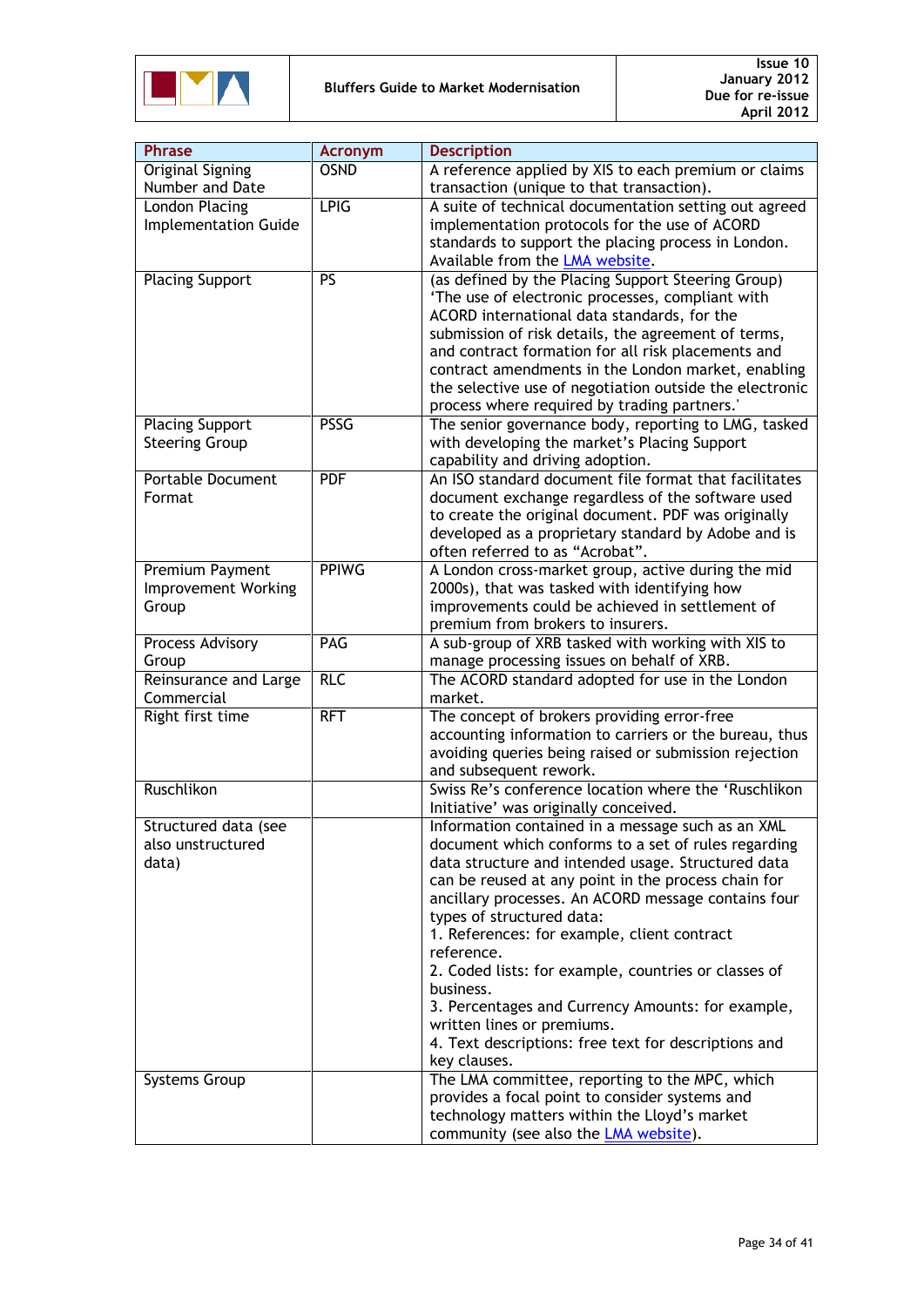

| <b>Phrase</b>                                      | <b>Acronym</b> | <b>Description</b>                                                                                                                                                                                                                                                                                                                                                             |
|----------------------------------------------------|----------------|--------------------------------------------------------------------------------------------------------------------------------------------------------------------------------------------------------------------------------------------------------------------------------------------------------------------------------------------------------------------------------|
| The Exchange                                       | <b>TMEL</b>    | The Exchange is a messaging service that enables<br>brokers, underwriters, service providers, and IT<br>suppliers to send and receive information securely<br>between multiple parties, to one common standard<br>through a single connection. Initiated by Lloyd's, The<br>Exchange has been migrated to a mutualised market<br>utility, The Message Exchange Limited (TMEL). |
| Unstructured data<br>(see also structured<br>data) |                | Information that is used to support structured<br>information, typically in the form of a document, and<br>sent as an attachment (file) to the XML message. For<br>example, detailed clauses, MRC and wordings.                                                                                                                                                                |
| Xchanging                                          |                | Xchanging is a publicly listed outsourcing company<br>providing back office and centralised processing                                                                                                                                                                                                                                                                         |
| (Xchanging Claims<br>Services)                     | <b>XCS</b>     | services. In the London market this is principally<br>through partnerships with Lloyd's and the IUA via<br>Xchanging Ins-sure Services (premium and policy                                                                                                                                                                                                                     |
| (Xchanging Ins-sure<br>Service)                    | XIS            | processing), and with Lloyd's via Xchanging Claims<br>Services (claims adjusting and technical processing)<br>and [www.xchanging.com].                                                                                                                                                                                                                                         |
| Xchanging Review<br>Board                          | <b>XRB</b>     | The LMA committee, reporting to the MPC,<br>responsible for managing the delivery by XIS of its<br>premium and policy services to managing agents (see<br>also the LMA website).                                                                                                                                                                                               |
| <b>XML</b>                                         |                | Extensible Mark-up Language. XML provides a basic<br>syntax that can be used to share information between<br>different kinds of computers, different applications<br>and different organizations without needing to pass<br>through many layers of conversion. Its purpose is to<br>aid information systems in sharing structured data,<br>especially via the Internet.        |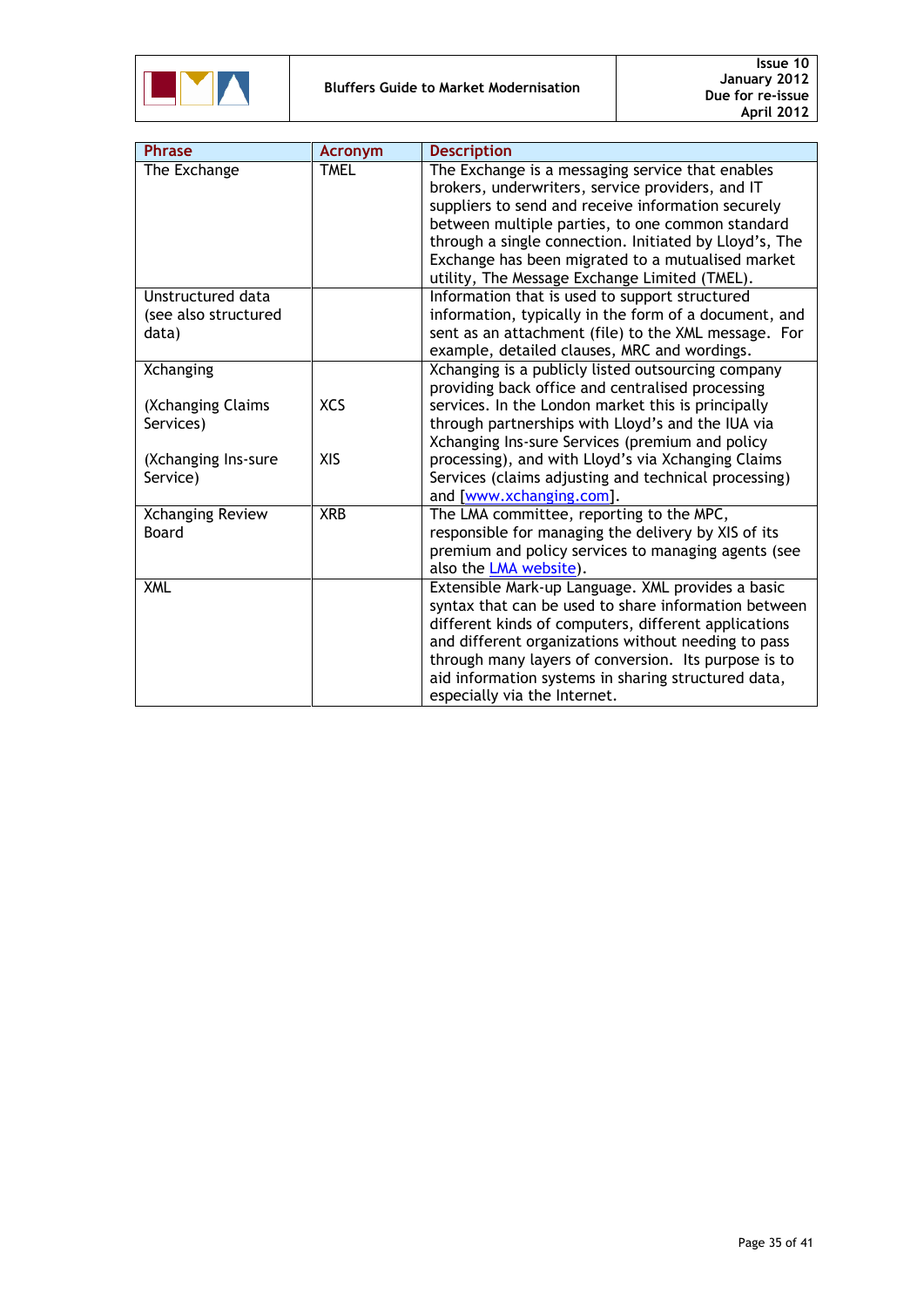## <span id="page-35-0"></span>**Appendix B – Key Information Technology (IT) Components**

The following is a generic summary across the market and individual firms may have chosen to install one or more of these components within their own IT environments:

- 1. Transaction Processing Systems
	- Broker, Underwriter, and Reinsurer specific systems designed to address core business and accounting needs of an organisation. Automatic input/output capability for interface to  $3<sup>rd</sup>$  party systems.
	- Commonly feeds central/corporate General Ledger for corporate accounting purposes.
	- Often been in place for some time, and difficult/expensive to upgrade/change in total due to a variety of reasons.
	- Most firms have aspired to upgrade and replace older mainframe systems and continue to use the most recent and proven technology.
	- Examples: Broker Systems Twins, Brokasure, Eclipse: Carrier Systems Openbox, Genius, Eclipse, Subscribe.
- 2. Email communications
	- Central to all companies operations now, examples include: Microsoft Exchange/ Outlook, and Lotus Notes.
- 3. Document Repository
	- Central storage location for electronic documents of all forms i.e. Word, Excel, PowerPoint, Adobe PDF, Visio, images, video.
	- Strong search and retrieval capability, indexing, optical character recognition (OCR).
		- o Within individual organisations
			- Examples include Swordfish, Knowledge Centre, and Interwoven.
			- Some companies have chosen to work with fixed hierarchical structures within their PC LAN environment rather than implement a specific Document Repository solution.
			- **EXECOM** Companies are presented with the choice of securing documents within their own repository, or outsourcing ownership to a trusted third party.
		- Central to the market
			- XIS IMR for general Broker & Carrier transactional usage through
				- A&S premium
				- ECF claims via a combination of CLASS (Transactional System) and IMR
			- ISO repository Wordings/Clauses.

### 4. Workflow

- A relatively new technology that has allowed organisations to automate routine and repeating processes.
- Sits across all technology platforms and defines the processing steps that specific documents or transactions should pass through, with associated SLAs.
- Assists with the engagement of service providers since all organisations can use the same central system.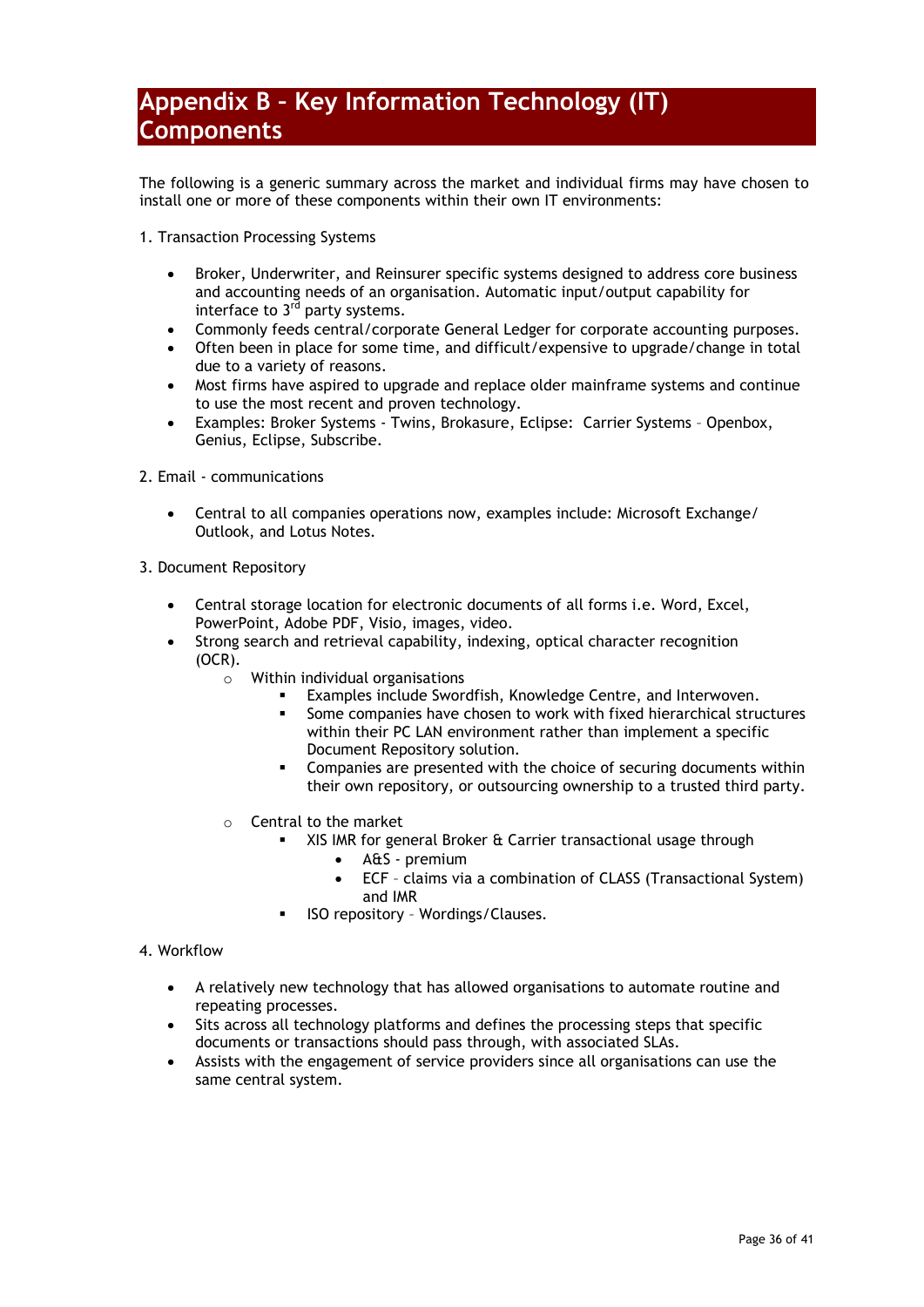- 5. General Ledger Systems
	- Corporate system to record all company business
	- Central to all budgeting, expense recording, tax and forecasting information
	- Provides balance sheet and profit and loss positions
	- Local information may be part of a global/corporate aggregation.
- 6. Internet Connection and Corporate Website
	- External corporate connection to the internet, protected by firewall security.
	- Web Browser sits on every desktop and provides a standard interface to internet websites - typically Internet Explorer.
	- DMZ ("De Militarized Zone")– secure area for delivery of corporate websites to the Internet.
	- Corporate Website, most organisations have one, many are hosted by service providers.
	- Website functionality continues to grow and integration with all corporate systems assists "straight through processing".
- 7. XML Message processing gateway
	- Supports ACORD XML messages primarily structured data output/input from/to core transactional processing systems
	- Also un-structured/scanned documents for exchange between workflow and repository systems.
	- Enables machine to machine interface of data fields, hence data is only keyed once within the insurance risk cycle and then shared between companies for consistency.
	- Supports send/receive/acknowledge functionality.
	- Successor to Electronic Data Interchange (EDI).
- 8. Rating Engine
	- Built to provide automatic quotations where underwriting rules are repetitive and consistent i.e. Motor, Household.
	- Personal Lines in particular supported by Polaris Product writer and iMarket
- 9. Aggregate Exposure and Modelling System
	- Allows U/W carriers to monitor risk accumulation in a variety of ways.
	- Examples include: Open Xposure, RMS, Exact.
	- Used to support Lloyd"s RDS (Realistic Disaster Scenario) returns
	- Results are often used to determine Outwards Reinsurance programmes.

### 10. Trading Platforms

- Run by an independent/trusted organisation in the centre of a market.
- Supports the Placing Support of insurance contracts primarily, and may also support the processing of accounting and settlement and claims transactions.
- Allows standard system interfaces to be built once, to a central system, rather than multiple times to each business partner.
- Examples: Ri3K, TIW, eReinsure, MI Trader.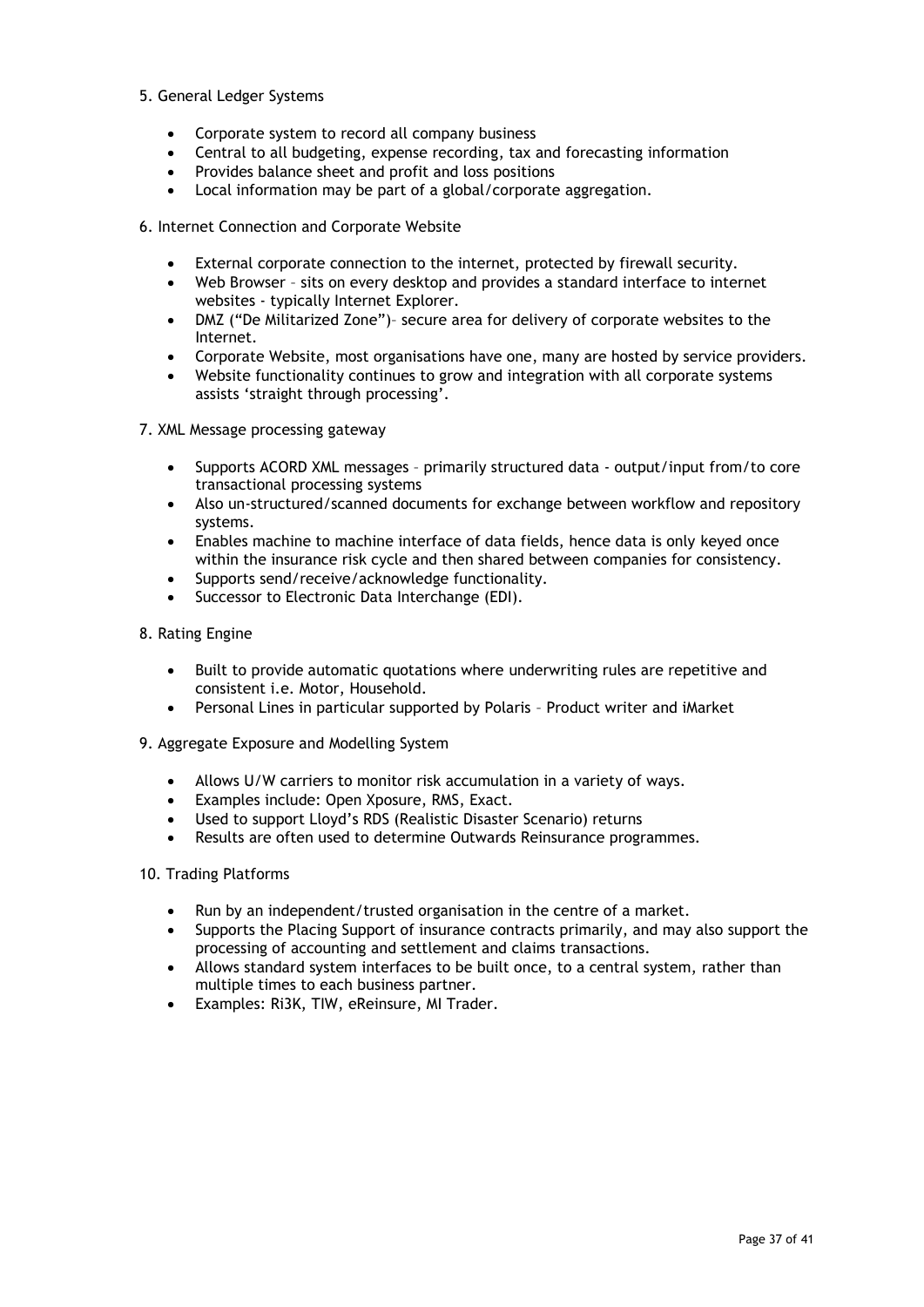# <span id="page-37-0"></span>**Appendix C – Achievements So Far**

<span id="page-37-1"></span>For 2011 the LMG identified a series of workstreams to identify benefits achieved to date by the market modernisation programme as well as setting out aspirations for identifying and measuring benefits with future work – see 3.1.4, Benchmarking.

This Appendix has been updated to reflect the LMGS' latest work in achieving benefits. The full publication is available from the **LMGS website.** 

A summary extract is provided below.

| <b>Business</b><br>function                                            | <b>Achievement</b>                                                                                                                                                                                                                                                                                                                                                                                                                                                                                                                                | <b>Benefit</b>                                                                                                                                                                                                                                                                                                                                                                                                                                                                                                                                                                                                                                                                                                                                                                                                                                                                                                                                                 |
|------------------------------------------------------------------------|---------------------------------------------------------------------------------------------------------------------------------------------------------------------------------------------------------------------------------------------------------------------------------------------------------------------------------------------------------------------------------------------------------------------------------------------------------------------------------------------------------------------------------------------------|----------------------------------------------------------------------------------------------------------------------------------------------------------------------------------------------------------------------------------------------------------------------------------------------------------------------------------------------------------------------------------------------------------------------------------------------------------------------------------------------------------------------------------------------------------------------------------------------------------------------------------------------------------------------------------------------------------------------------------------------------------------------------------------------------------------------------------------------------------------------------------------------------------------------------------------------------------------|
| Placing -<br>Development<br>of slip<br>standards<br>(LMP, MRS,<br>MRC) | Slip standards have been enhanced,<br>and implemented, across the<br>London Market. These offer<br>consistency, ease of slip<br>construction by brokers in a<br>standardised format and easier<br>access by underwriters to relevant<br>information; as well as offering a<br>sound foundation for the exchange<br>of structured information in<br>electronic ACORD placing<br>messages. The benefits of slip<br>standards have been recognised by<br>global brokers that have chosen to<br>export the use of MRC into their<br>overseas offices. | The Market Reform Contract (MRC) slip<br>standard facilitated the use of this<br>document as the insurer authorised<br>contract documentation. This has<br>resulted in a significant proportion of<br>risks, typically where the 'client' is an<br>insurance organisation, being evidenced<br>in this way; avoiding the need for a<br>separate covernote or policy document.<br>Not only has this eliminated the<br>additional work involved in the previous<br>'two stage' contract documentation<br>process, it has also speeded up the<br>issuance of contract documentation to<br>the client and reduced the likelihood of<br>any future legacy policy issues.                                                                                                                                                                                                                                                                                             |
| Placing -<br>Contract<br>Certainty                                     | The market's success in responding<br>to the contract certainty challenge,<br>set in December 2004 by the FSA,<br>demonstrated that the market has<br>the ability to achieve significant<br>changes in process, culture and<br>behaviour. Throughout 2007 the<br>market maintained levels of<br><b>Contract Certainty performance</b><br>significantly above 90% and the<br>ongoing maintenance of<br>demonstrable contract certainty<br>performance now lies with<br>individual market organisations.                                            | Contract certainty led to improvements<br>in contract quality and to the speed in<br>which contract documentation was<br>delivered to the client. A recent<br>(October 2010) survey of European Risk<br>Managers demonstrated that the UK<br>market outperformed its continental<br>competitors by 40% in producing<br>contract documentation promptly; a<br>significant turn-around from previous<br>surveys. From a broker perspective, the<br>reduction in the need for covernotes<br>reduced cost as well as reducing E&O<br>exposures. Lawyers dealing with<br>contract disputes also tell us that they<br>are seeing an impact on their work e.g.<br>a reduction in time spent on<br>disagreements relating to the<br>appropriate Law and Jurisdiction. The<br>impact of contract certainty has been<br>such that both the Bermudan market<br>and the New York Insurance Commission<br>have indicated a desire to adopt<br>comparable codes of practice. |
| Placing -<br>Improve<br>contract<br>documentation<br>quality           | Lloyd's developed and<br>implemented a contract Quality<br>Assurance (QA) Tool to assist with<br>up-front contract checking. It has<br>also reformed the way in which<br>post-contract quality checking is                                                                                                                                                                                                                                                                                                                                        | This has contributed to improvements in<br>the timeliness of policy signing. The<br>greatest improvement in client<br>satisfaction in recent years (as<br>measured by the Lloyd's Customer<br>Survey responses) has been in their                                                                                                                                                                                                                                                                                                                                                                                                                                                                                                                                                                                                                                                                                                                              |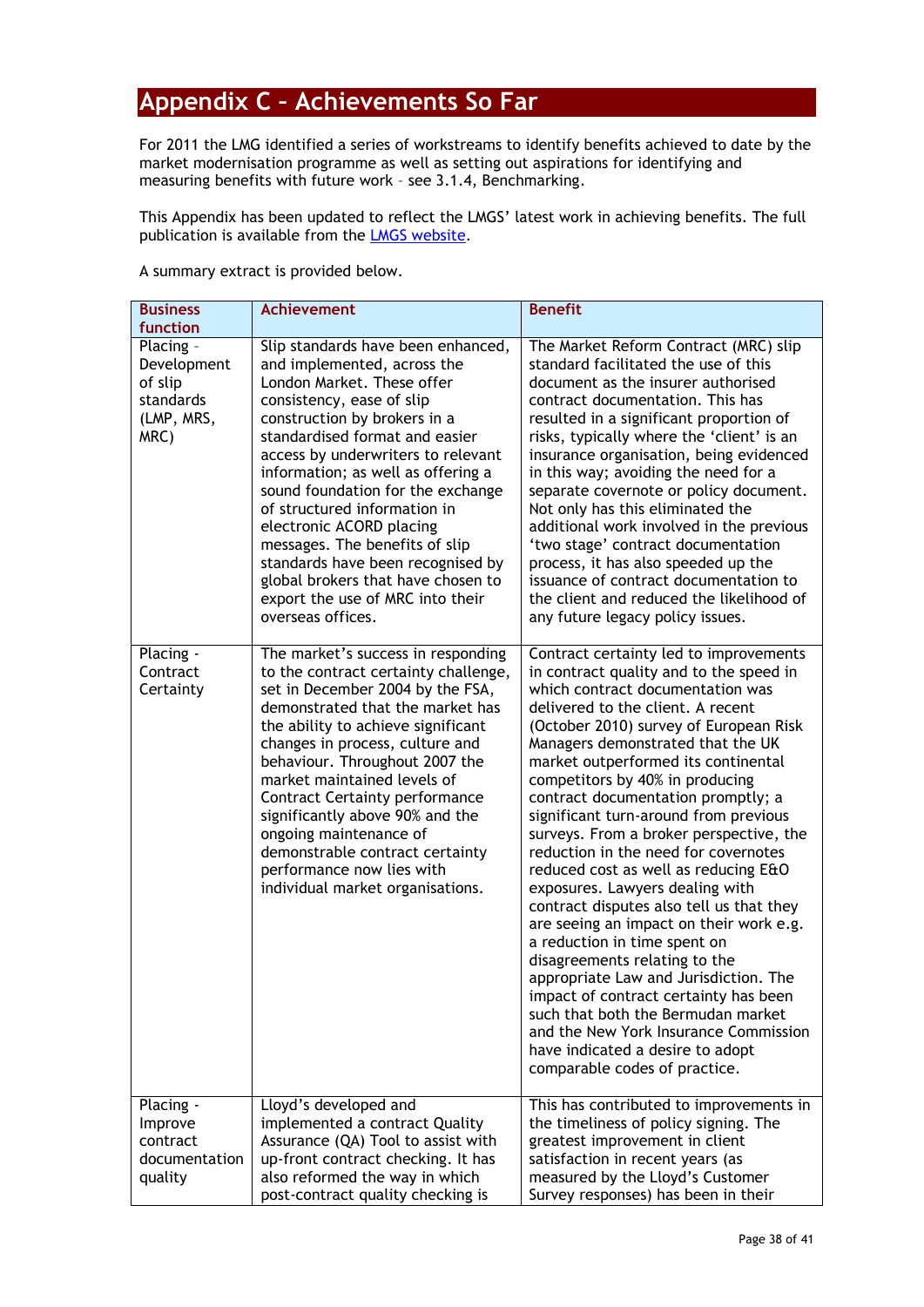| <b>Business</b><br>function                                  | <b>Achievement</b>                                                                                                                                                                                                                                                                                                                                                                                                                                        | <b>Benefit</b>                                                                                                                                                                                                                                                                                                                                                                                                                                                 |
|--------------------------------------------------------------|-----------------------------------------------------------------------------------------------------------------------------------------------------------------------------------------------------------------------------------------------------------------------------------------------------------------------------------------------------------------------------------------------------------------------------------------------------------|----------------------------------------------------------------------------------------------------------------------------------------------------------------------------------------------------------------------------------------------------------------------------------------------------------------------------------------------------------------------------------------------------------------------------------------------------------------|
|                                                              | performed. As the contract<br>certainty work has led to firms<br>significantly enhancing their quality<br>procedures during contract<br>negotiation, the need for post bind<br>review has been lessened.<br>Therefore, whilst signed Lloyd's<br>Policy documents are still available<br>from Xchanging In-sure Services<br>(XIS), and still a key client<br>requirement in many instances, the<br>previous "stage 2" checks are no<br>longer carried out. | perception of the speed of delivery of<br>contract documentation.                                                                                                                                                                                                                                                                                                                                                                                              |
| Placing -<br>Substantially<br>reduce legacy<br>policies      | Over a number of years the market<br>had built up a backlog of 'legacy<br>policies' i.e. contracts for which no<br>policy (or other appropriate<br>evidence of cover) had been issued<br>to the client. The market reduced<br>its legacy policy backlog<br>systematically year on year.                                                                                                                                                                   | By the time central measurement<br>ceased at the end of 2008, it had been<br>reduced to approximately 8% of its mid-<br>2006 level.                                                                                                                                                                                                                                                                                                                            |
| Placing -<br>Develop<br>electronic<br>policies               | There has been a very significant<br>reduction in the number of policies<br>required. Of these, 80% are now<br>submitted electronically to XIS and<br>approx. 90% of those are also<br>signed and returned electronically.                                                                                                                                                                                                                                | These changes deliver final contract<br>documentation to the client between<br>five and seven days earlier than the<br>previous paper process, helping to meet<br>the overall contract certainty target of<br>30 days.                                                                                                                                                                                                                                         |
| Placing -<br>Endorsements                                    | A revised standard for endorsement<br>agreements (MRCE) has been<br>developed, improving the quality of<br>the documentation and allowing it<br>to be used as the basis of contract<br>change documentation to the<br>client. An electronic endorsements<br>initiative has enabled<br>endorsements to be submitted, and<br>in many cases agreed,<br>electronically.                                                                                       | This can achieve efficiency savings and<br>a faster agreement cycle. This approach<br>is the basis for the market electronic<br>endorsements workstream.                                                                                                                                                                                                                                                                                                       |
| Claims - Use of<br>Electronic<br><b>Claim Files</b><br>(ECF) | The adoption of the Claims<br>Agreement & Settlement System<br>(CLASS) for Lloyd's has resulted in<br>comparable platforms being used<br>within the Lloyd's and Company<br>markets to monitor the agreement<br>of claims. The use of CLASS for<br>Lloyd's supports the use of the<br>Insurers' Market Repository (IMR) to<br>hold electronic claim files.<br>The Electronic Claim Files (ECF)<br>system is now being used for over.                       | The use of ECF results in earlier sight of<br>claims information by following insurers<br>(and hence the potential for earlier<br>reserving) as well as offering<br>opportunities to make the claims<br>agreement process faster and more<br>efficient. A time and motion study<br>undertaken by the ECF user group<br>demonstrated that the average ECF file<br>now takes 47% of the time taken to<br>complete a transaction on the<br>equivalent paper file. |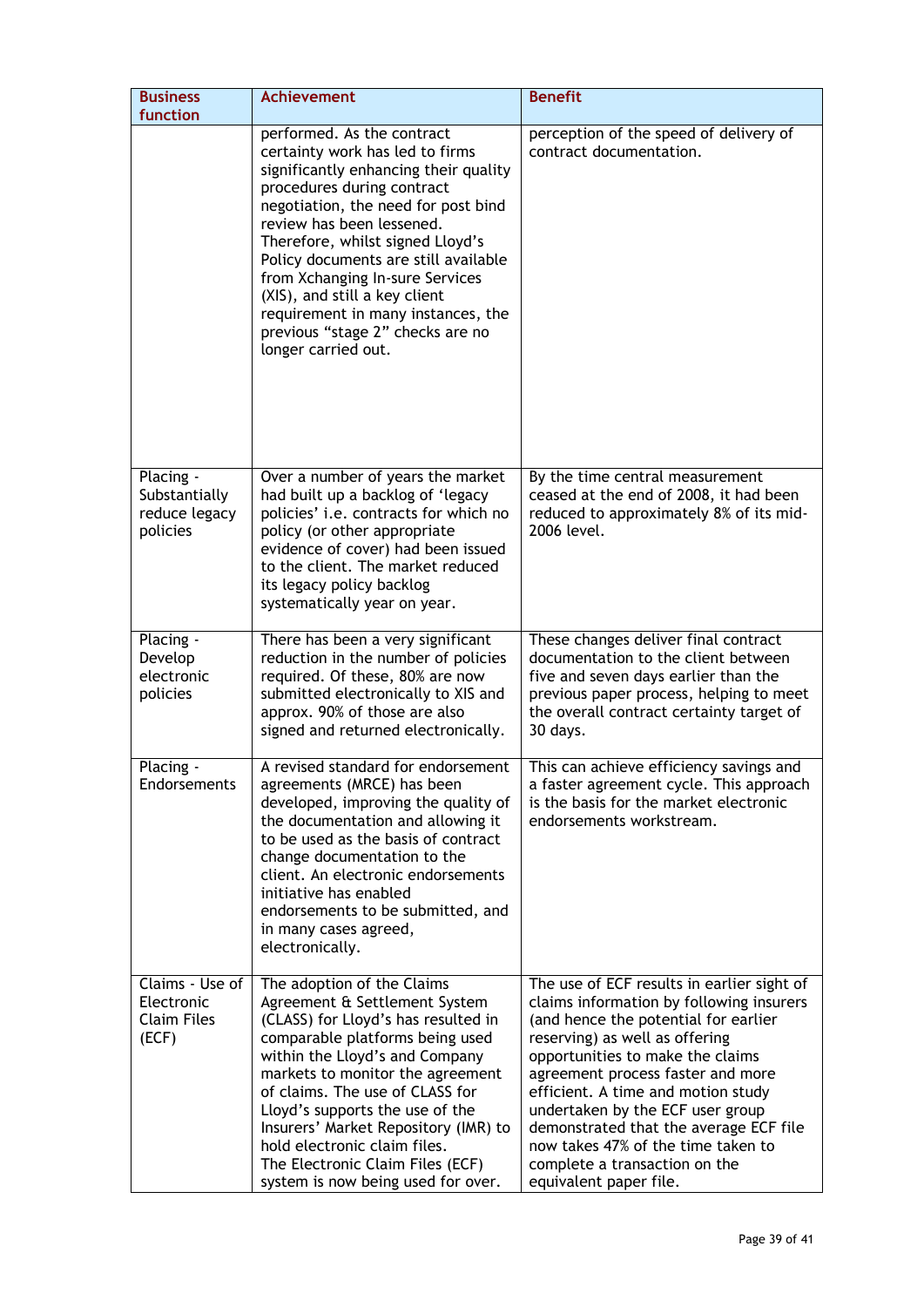| <b>Business</b>                                                        | Achievement                                                                                                                                                                                                                                                                                                                                       | <b>Benefit</b>                                                                                                                                                                                                                                                                                                                                                                                                                                                                                                                                                                |
|------------------------------------------------------------------------|---------------------------------------------------------------------------------------------------------------------------------------------------------------------------------------------------------------------------------------------------------------------------------------------------------------------------------------------------|-------------------------------------------------------------------------------------------------------------------------------------------------------------------------------------------------------------------------------------------------------------------------------------------------------------------------------------------------------------------------------------------------------------------------------------------------------------------------------------------------------------------------------------------------------------------------------|
| function                                                               |                                                                                                                                                                                                                                                                                                                                                   |                                                                                                                                                                                                                                                                                                                                                                                                                                                                                                                                                                               |
|                                                                        | 75% of all new Lloyd's claims<br>(which represents over 95% of in-<br>scope new claims). In the company<br>market, use approaches 65% of all<br>new claims.                                                                                                                                                                                       |                                                                                                                                                                                                                                                                                                                                                                                                                                                                                                                                                                               |
| Accounting &<br>Settlement -<br>Electronic<br>submissions<br>using IMR | Approx. 95% of Original Premiums<br>are now submitted to XIS as a<br>scanned London Premium Advice<br>Note (LPAN) on the IMR (and more<br>than 85% of Additional/Return<br>premiums). This speeds up the<br>process by removing "van time"<br>and is a stepping stone towards the<br>submission of structured data in an<br>e-accounting message. | In the Lloyd's Customer Survey 2008,<br>57% of Lloyd's brokers reported that the<br>use of the IMR for accounting<br>submissions had improved the speed of<br>premium processing, partly as a result<br>of "de-linking" checking from<br>settlement which has been estimated to<br>reduce payment cycles by up to eight<br>days and which results in earlier advice<br>of signed lines to insurers. The use of<br>the IMR has enabled Xchanging to<br>reduce their premium processing service<br>level from five to three days - therefore<br>improving cashflow to insurers. |
| Accounting &<br>Settlement -<br>non-bureau                             | During 2011 four broker-insurer<br>partnerships went live with<br>accounts messaging using<br>the ACORD eBOT standard, as<br>developed by the Ruschlikon<br>initiative, for direct London market<br>non-bureau business. These were<br>between Aon and Ace & XL via<br>TMEL and Willis and Ace & XL via<br>peer to peer messaging.                | While data demonstrating progress is<br>not currently available, all participants<br>have indicated that the initial<br>implementations have been extremely<br>successful in achieving the expected<br>benefits of speedier and easier ledger<br>reconciliation, and improved cash flow<br>of premium and claim monies.                                                                                                                                                                                                                                                       |